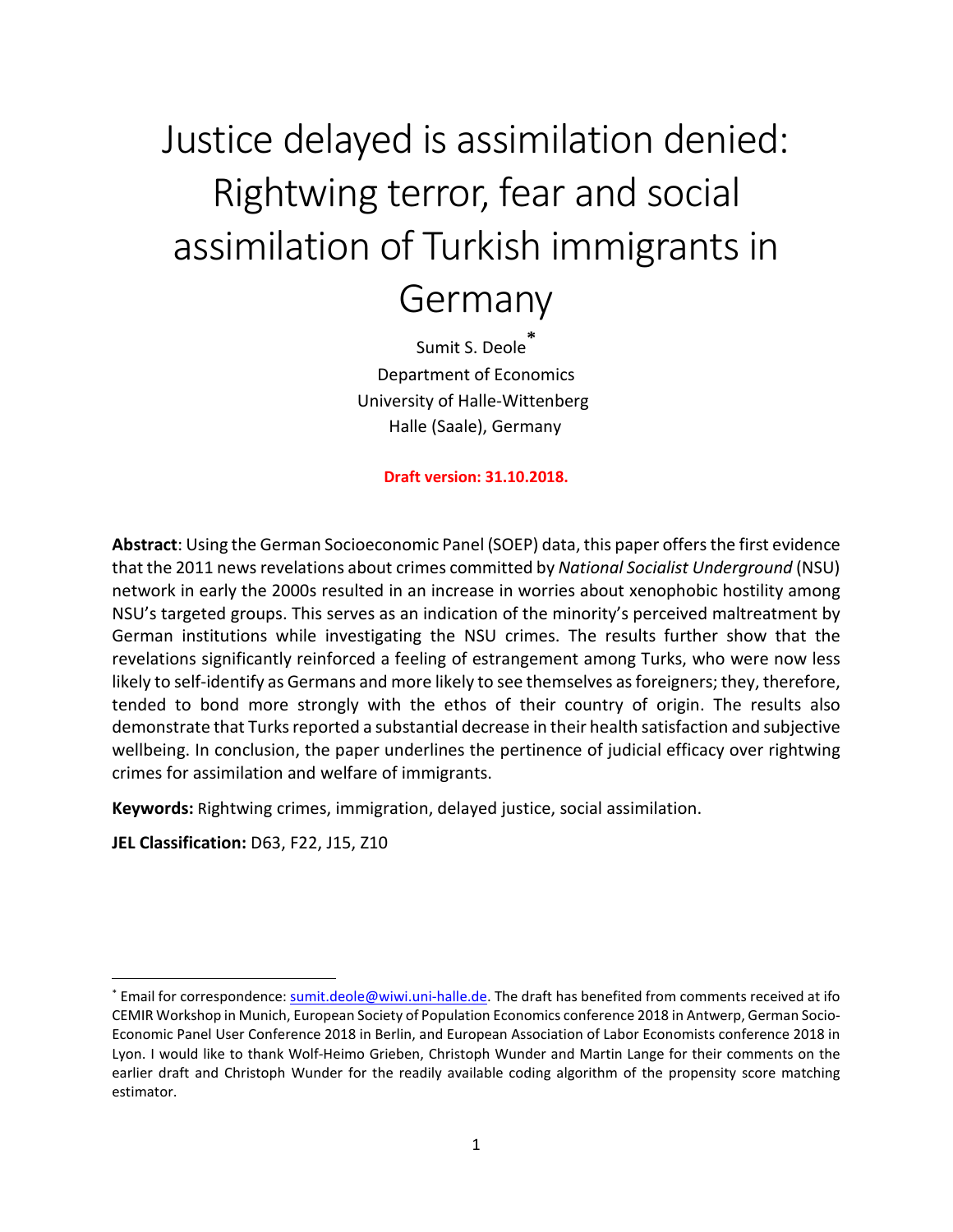"The term "terrorism" means premeditated, politically motivated violence perpetrated against noncombatant targets by sub-national groups or clandestine agents, usually intended to influence an audience". - US Department of State definition (2003) pp. xii.

## 1. INTRODUCTION

As the developed world experiences more and more terrorist attacks perpetrated by homegrown Islamist terrorists, the question of assimilation of the Islamic immigrants in the West has come to the forefront of policy discussion. Although Islamic immigrants were already not as wellassimilated in the West as most other immigrant groups (Algan et al. 2012 for France, Constant et al. 2006 and Constant et al. 2012 for Germany, Georgiadis and Manning 2012 for the UK), an emerging strand of economics literature finds that recent terrorist events have led to even greater deterioration of their social outcomes (Gould and Klor 2016, Haddad 2007, Elsayed and de Grip 20[1](#page-1-0)7).<sup>1</sup> According to this literature, Islamist terror attacks induce a backlash against Islamic residents, raising their assimilation costs and reducing the rate of assimilation into the host environment. However, the literature so far neglected the impact of unprovoked right-wing violence against Islamic minorities on their social assimilation outcomes. To fill this gap in the literature, this paper considers an episode of 2011, during which the National Socialist

<span id="page-1-0"></span> $1$  The other major strand of economics literature investigates the impact of Islamist terrorists' events on labor market outcomes of minorities (Åslund and Rooth 2005, Dávila and Mora 2005, Kaushal et al. 2007, Cornelissen and Jirjahn 2012, Deole and Wunder 2018).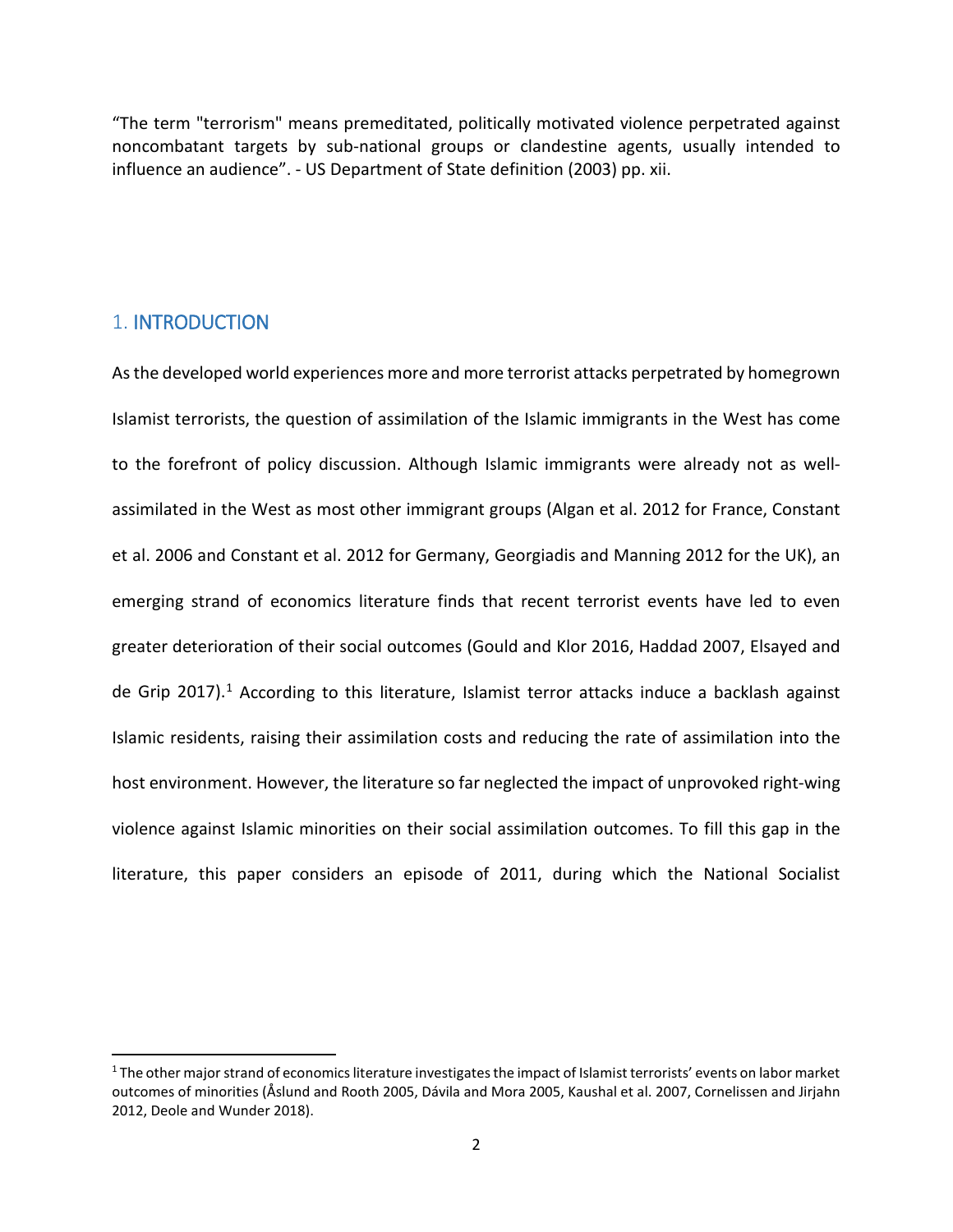Underground (NSU) network, a right-wing extremist group, was exposed as having targeted and killed individuals of mostly Turkish ethnicity in Germany.<sup>[2](#page-2-0)[3](#page-2-1)</sup>

In 2011, the German public was introduced to a previously unknown right-wing group NSU which authorities later implicated for a number of crimes committed in the early 2000s. The crimes included the murders of eight individuals of Turkish origin and two bombings in Cologne—one in an Iranian grocery store and the other in a Turkish neighborhood. The press coverage following these revelations highlighted the investigating authorities' inability to name the perpetrators sooner (as the last murder had occurred in 2007), their incessant suspicions of people close to the victims and of the Turkish mafia, and years of delayed justice (Brandt et al. 2011, BBC News 2017). The authorities were criticized for alleged institutional racism, their systematic and impermissible dismissal of the leads and for the following of wrong leads for thirteen years (Parallel report 2015, Foreign Policy 2017, Von der Behrens 2018).

The paper makes the following two contributions to the existing literature. First, this is the first paper demonstrating the pertinence of judicial delays with regards to rightwing animosity on immigrant's social fears and assimilation of the host identity. In particular, the findings indicate that revelations of delayed justice over past violent crimes can trigger fears of hostility and victimization among Turkish immigrants. Second, to the best of my knowledge, this is the first paper employing the regression-adjusted difference-in-differences matching strategy (MDiD) in

<span id="page-2-0"></span><sup>&</sup>lt;sup>2</sup> The NSU was referred as a "right-wing extremist group" by the federal prosecutor in the arrest warrant dated  $13<sup>th</sup>$ November 2011 (*see* Federal Prosecutor's office 2011).

<span id="page-2-1"></span><sup>&</sup>lt;sup>3</sup> A notable exception includes a relatively recent contribution by Steinhardt (2018). The author studies the impact of a series of anti-immigrant attacks in the early 1990s in West Germany on the subjective well-being, return intentions, and German language skills of Turkish immigrants. In contrast, in this paper, the focus is on variables representing the targeted group's fears about future crimes targeted against them and on their assimilation outcomes (i.e. self-identification as Germans or a foreigner residing in Germany).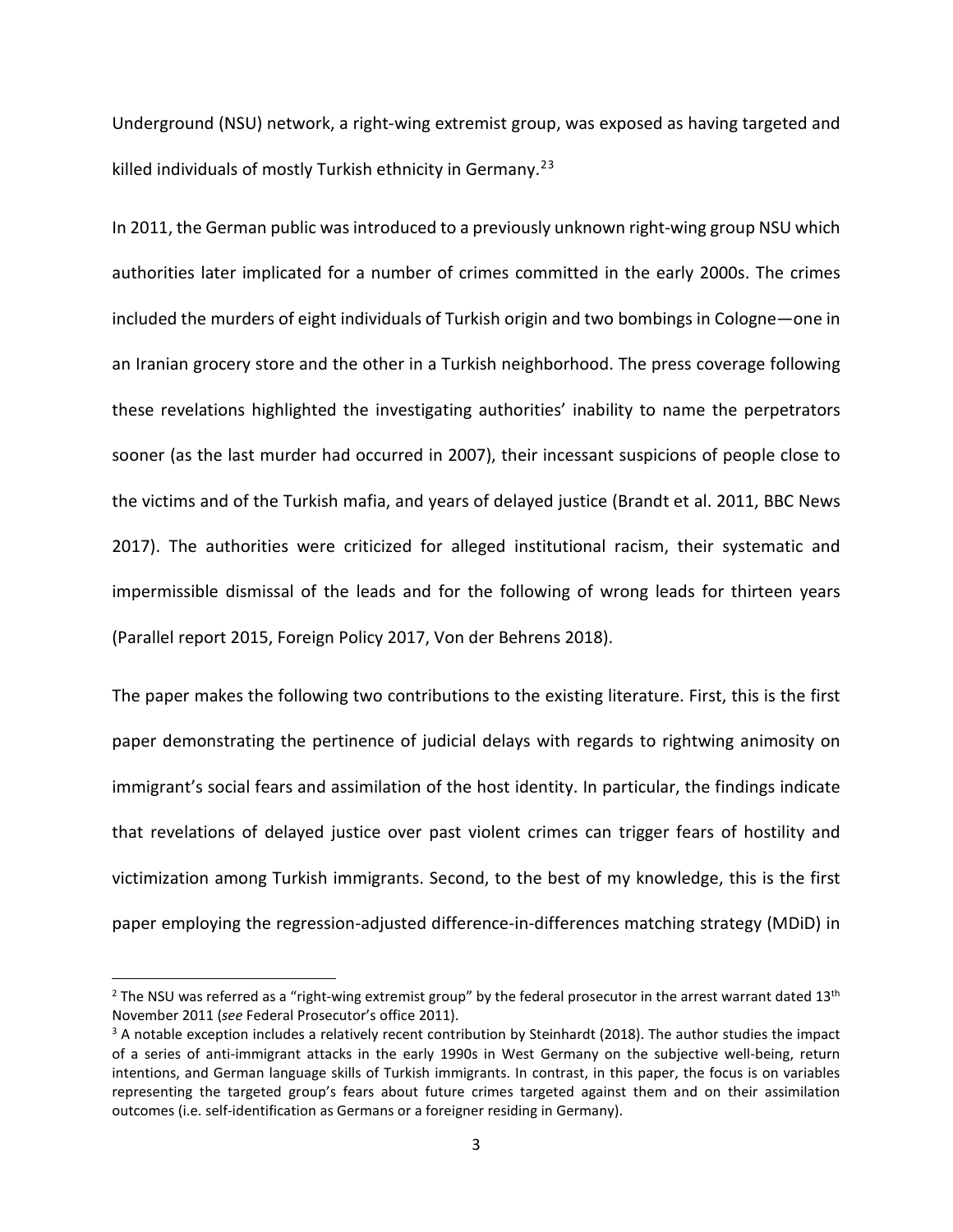the context of the emerging literature studying the impact of terror events on the targeted group's social assimilation outcomes. The estimation strategy applied here is robust against selection on pertinent observable characteristics (various demographic, economic, and migration-related characteristics) and time-invariant unobservables (such as general ability, ability to manage emotions, and the reason for migration). With the implementation of this estimation strategy, I address the concern of finding an appropriate control group faced by other studies on the topic.

The paper investigates whether the 2011 revelations induced fears of hostility and victimhood among Turkish immigrants and affected their social assimilation and wellbeing.<sup>[4](#page-3-0)</sup> First, I analyze whether Turks were likely to be more worried about new hostility directed at them post-2011 revelations.[5](#page-3-1) Second, I ask whether the revelations reinforced the feeling of estrangement (the *away* feeling) among the Turks in Germany and forced them to reevaluate their place in the German society. For the analysis of social assimilation, I consider respondent's self-identification as a German and as a foreigner dwelling in Germany. In accordance with Angelini et al. (2015), the self-identification variables represent a direct measure of respondents' self-reported assimilation into the host culture and are strongly associated with individuals' subjective wellbeing. [6](#page-3-2) This is an important consideration as the existing research demonstrates that the fear of

<span id="page-3-0"></span> <sup>4</sup> Following the theoretical model of ethnic identity proposed by Constant and Zimmermann (2008), social assimilation is defined as full adaptation of the culture and beliefs of the host country by migrants to achieve an ethnic identification that is similar to that of natives. A migrant is assimilated if she expresses increasing identification with the host country.

<span id="page-3-2"></span><span id="page-3-1"></span><sup>&</sup>lt;sup>5</sup> Here onwards Turkish immigrants in Germany are sometimes referred to as *Turks*.<br><sup>6</sup> Existing studies document that immigrants' assimilation of the identity of the host culture is an important determinant of their assimilation into the host environment and has wider implications for their economic behavior (Constant and Zimmermann 2008, Casey and Dustmann 2010, Georgiadis and Manning 2013) and in general, for society's general welfare (Bernhard et al. 2006, Goette et al. 2006, and Charness et al. 2007).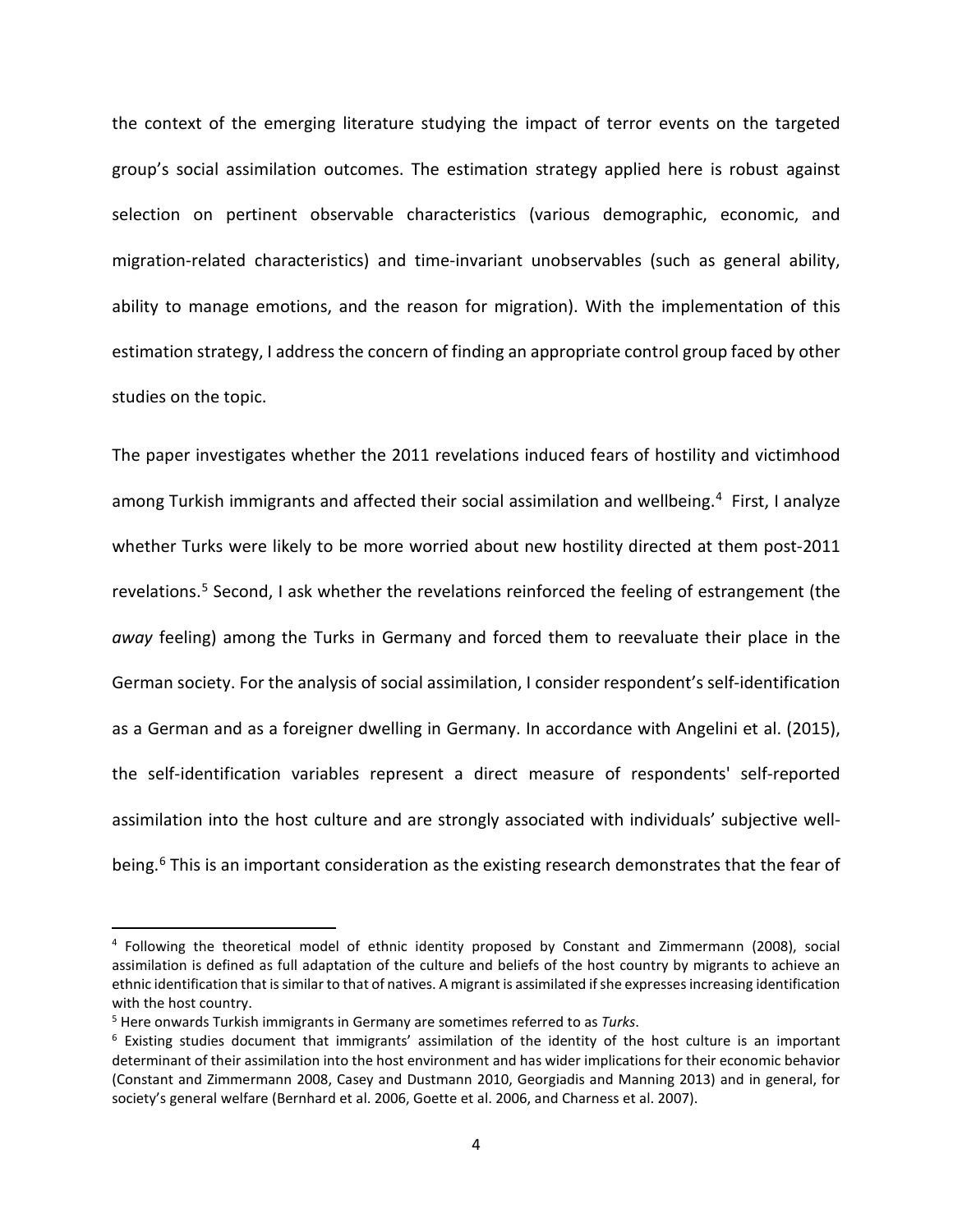hostility generated by violent events can have lasting effects on human behavior (Echebarria-Echabe and Fernández-Guede 2006, Haddad 2007, Berrebi and Klor 2008, Gould and Klor 2016, Geys and Qari 201[7](#page-4-0)).<sup>7</sup> A more recent research discusses the link between Muslims subjected to hostility and Islamophobia on the one hand, and their radicalization and recruitment into Islamist terrorist groups on the other (Knapton 2014, Mitts 2017). It is particularly evident that fears caused by the backlash of Islamist terrorist events have a great effect on Muslim minorities' views about their assimilation into the host environment (Gould and Klor 2016, Haddad 2007, Elsayed and de Grip 2017).

The paper offers the first evidence that, among Turkish immigrants in Germany, the 2011 revelations induced fears about living as perceived foreigners in Germany. The results further suggest that the treatment effect was particularly intense among respondents with higher consumption of newspapers and respondents residing in the state of *Bavaria* where NSU trial was held. Additionally, the results show that Turkish immigrants reported no statistically significant divergence in their worries about general crime development in Germany. Put differently, the findings suggest that Turks were more fearful of hostility directed at them rather than general crime level in their surroundings post-2011 revelations.

The empirical investigation finds that the 2011 revelations negatively impacted Turkish immigrants' self-identification as German. The previous research on minority's social assimilation hints at the existence of a substantial gap between Turkish immigrants and other immigrants in

<span id="page-4-0"></span> $7$  Additionally, Goel (2010) and Schueller (2016) show that the hostility generated in the aftermath of 9/11 attacks in the US reduced welfare of immigrants by following two changes in the subjective attitudes of the natives: 1) increased religious and racial intolerance, 2) and lowered their concerns about xenophobic hostility to immigrants, respectively.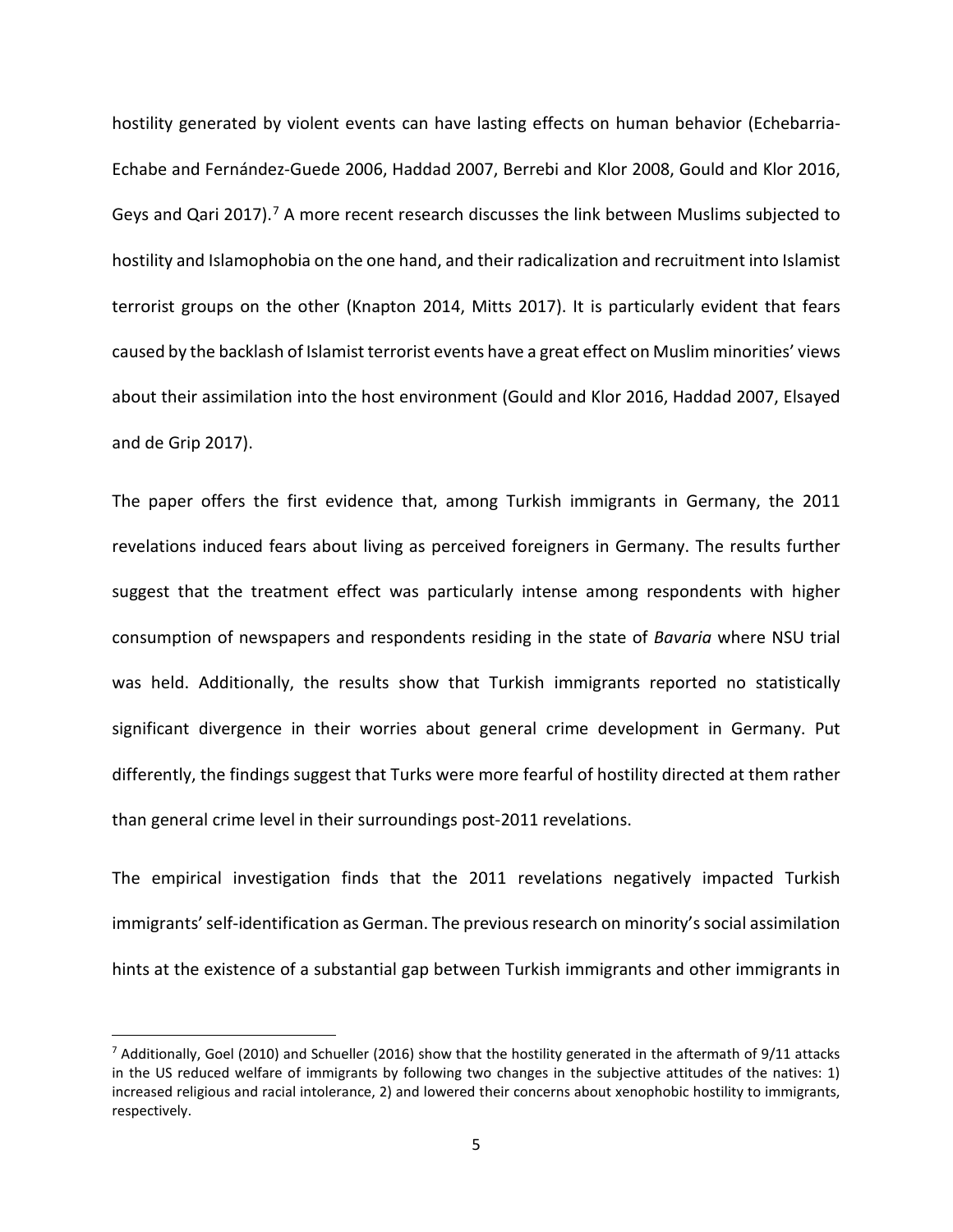Germany (Constant et al. 2006 and Constant et al. 2012). Therefore, the finding suggesting a post-2011 decrease in Turkish immigrants' assimilation of German identity indicates a further widening of this gap. Additionally, the results show that, in the aftermath of the 2011 revelations, Turkish immigrants in Germany increased their bonding with their home country and were more likely to self-identify as foreigners, closer to the home country than to Germany. These findings overwhelmingly confirm the disruptive effects of judicial delays on large-scale violent right-wing events. Moreover, I study whether the 2011 revelations increased their stress levels and impacted their overall subjective wellbeing. The results confirm that Turks recorded a significant reduction in their health and life satisfaction in the aftermath of the 2011 revelations of the delayed justice over the NSU crimes targeted against them.

The results have important implication for the contemporaneous rise of anti-immigration violence, namely that judicial delays over crimes targeted against already less assimilated Islamic residents can fuel the self-fulfilling prophecy of their estrangement. The main findings are robust to several robustness checks.

## 2. BACKGROUND: NSU CRIMES AND THE COVER-UP

On November 4, 2011, German police looking for clues after a bank robbery in the city of Eisenach struck a link to a previously unknown German right-wing extremist group, the *National Socialist Underground (NSU)*. Although the two robbers committed suicide at once in their vehicle, police recovered a service pistol belonging to a policewoman who was suspiciously murdered four years before in the city of Heilbronn. Further investigations led the authorities to an apartment in the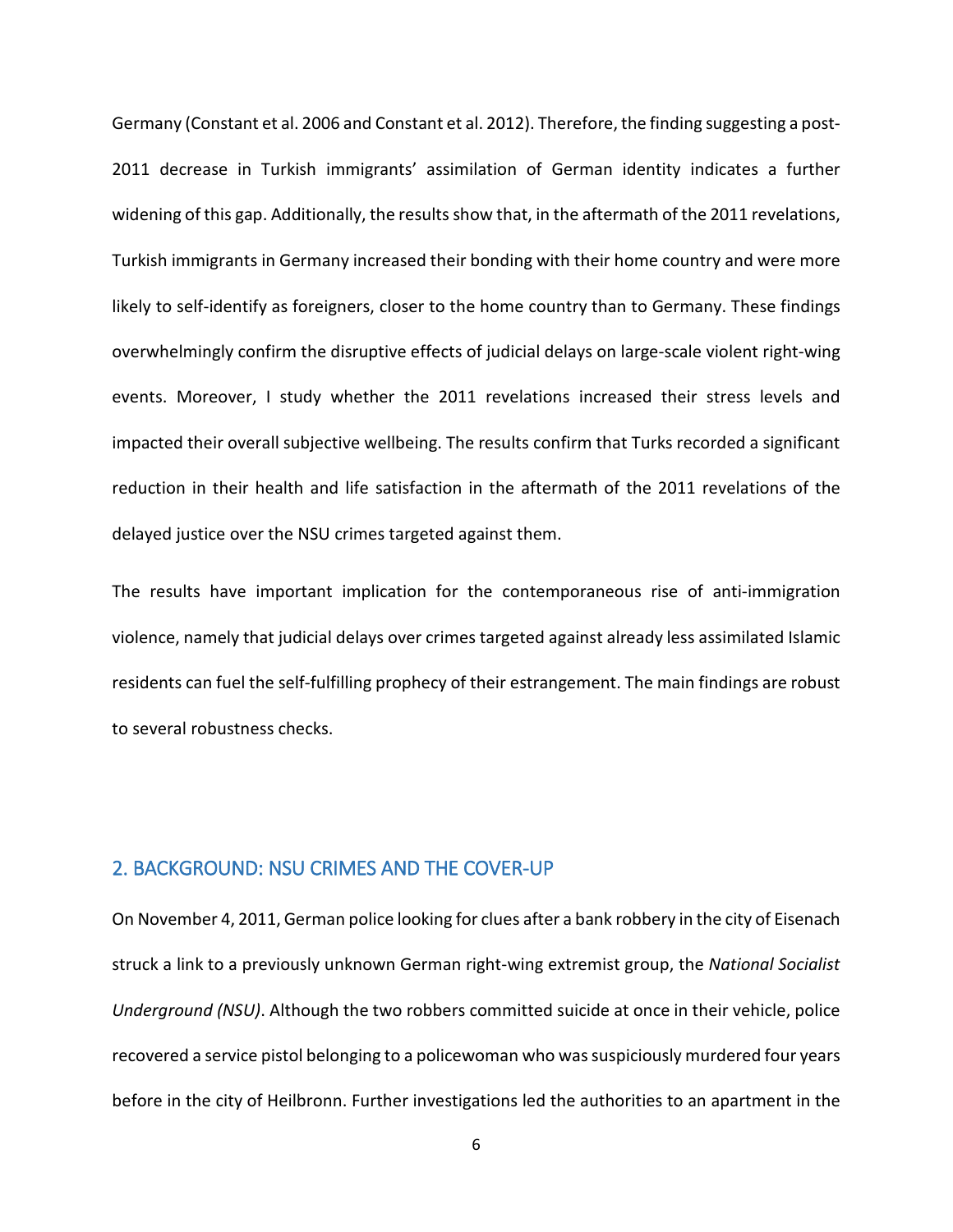city of Zwickau. But by the time police arrived, the apartment was set on fire, hinting authorities that there are more living individuals connected to the group. In the apartment, police recovered a silenced gun used in the previously unresolved murders of individuals of Turkish origin.<sup>[8](#page-6-0)</sup> In the days that followed a disturbing DVD consisting of images of the murdered victims collated in rightwing propaganda videos was distributed anonymously to several media outlets in Germany (Foreign Policy 2017). The shocking revelations introduced German population to a previously unknown group who is implicated for murders and other crimes targeted at Turkish and middle-eastern minorities.<sup>[9](#page-6-1)</sup> The NSU's activities are currently undergoing criminal investigation, and the *NSU trial* is covered extensively in the German press.

In response to these revelations, the investigators made a total of five arrests (Europol 2012, p. 28). One of those arrested was Beate Zschäpe, the third (and only surviving) perpetrator of the NSU crimes; she turned herself in on November 12. By November 13, 2011, police investigation had revealed that, in addition to committing 15 bank robberies, the NSU network was involved in the murders of ten individuals of mostly non-German ethnic origin—eight Turkish, one Greek and one German—between years 2000 and 2007 (Federal Prosecutor's Office 2011). The murders were committed in seven different cities across Germany—three in Nuremberg, two in Munich and one each in Dortmund, Hamburg, Rostock, Heilbronn, and Kassel. Although the perpetrators originated from East Germany, most of these murders were committed in West

<span id="page-6-0"></span><sup>&</sup>lt;sup>8</sup> These murders were sometimes pejoratively referred as Doner-murders or Bosporus-murders resulting from the unfounded suspicions of the role of Turkish mafia in the murders.

<span id="page-6-1"></span><sup>&</sup>lt;sup>9</sup> This group was previously unknown and that these murders are connected to rightwing crimes was indeed an exogenous news treatment, figure 1 plots the Google trends of keyword searches used by German internet users for the time period under consideration. The plot shows that NSU was not at all searched prior to the 2011 revelations. Also that the search keyword "Donermurders" was not discussed much either.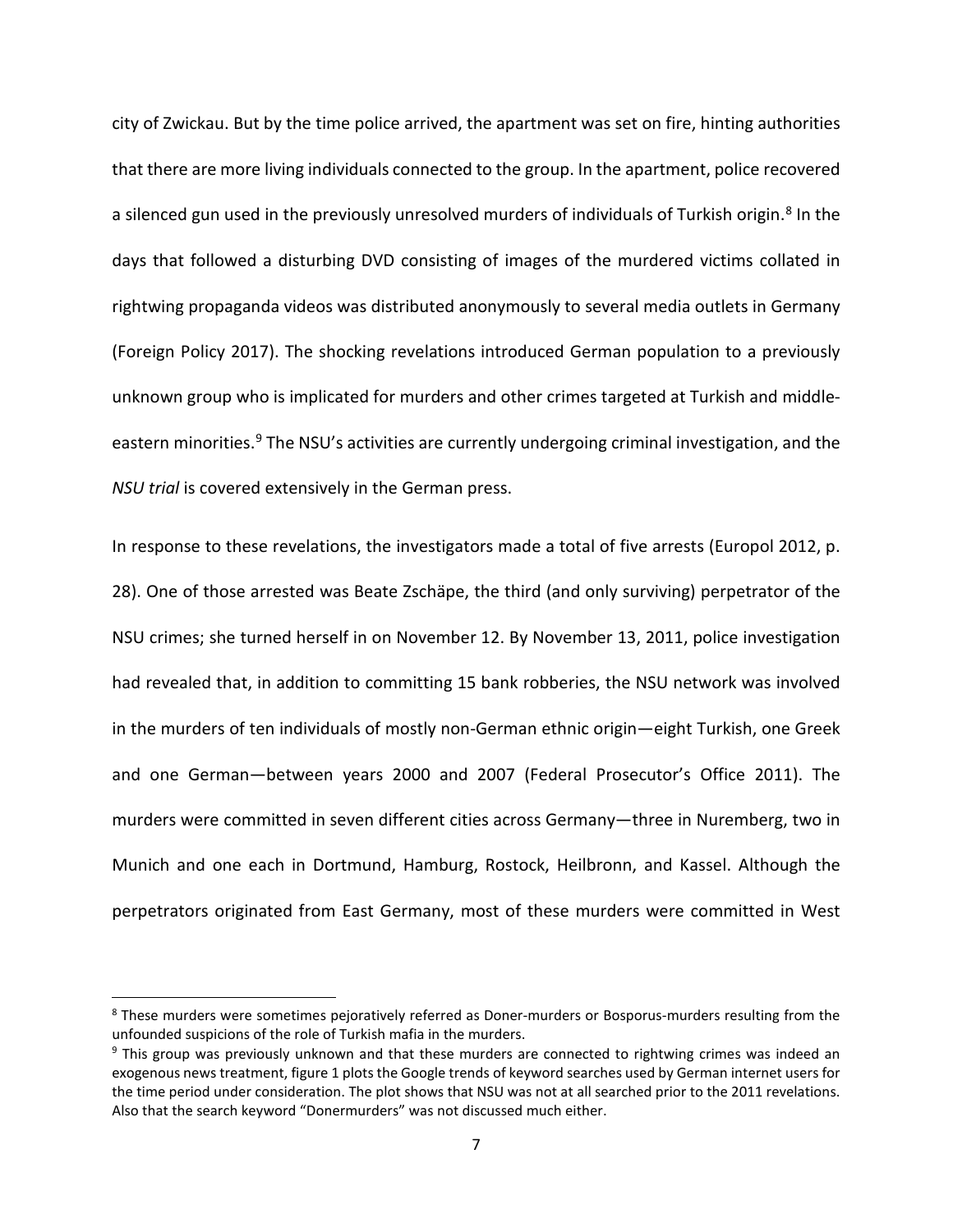German cities. Figure 2 shows the timeline and the geographical span of NSU crimes. The network is also held responsible for two bombings, in 2001 and 2004, in ethnic parts of the city of Cologne (Oezay 2012). The investigators further discovered that the NSU network had prepared a list (potentially a *hitlist*) of 88 individuals; it included two prominent members of the Bundestag and representatives of Turkish and Islamic groups (Pidd and Harding 2011).

The investigations that followed discovered that many informants from the domestic intelligence service were involved with Neo-Nazi and anti-immigration political party Nationaldemokratische Partei Deutschlands (NPD) (Spiegel online 2011). A week after the 2011 revelations, the public came to realize that, on the orders of a high-ranked officer at the domestic intelligence agency, the files related to rightwing informants in Zwickau had been shredded. Although agencies maintained that these files were unimportant, the timing of the order raised suspicions (Foreign Policy 2017). These failures of the domestic intelligence service then led to the resignation of the head of the organization (Deutsche Welle 2012, BBC News 2017). On February 23, 2012, German Chancellor Angela Merkel publicly apologized to the families of the victims for authorities' failure to prevent the murders (Foreign Policy 2017).

Yet the press and public did not fail to notice that these crimes had remained unresolved for many years, even though the last murder (of a German policewoman in Heilbronn) had been committed in 2007; nor did they fail to notice that most of the resolutions stemmed from accidentally-acquired information. The extensive coverage in the media briefly highlighted many failures of established wisdom. It hinted at the cluelessness of those investigating the murders and shed light on their incessant suspicions of the Turkish mafia as well as of the families and friends of the murder victims (Brandt et al. 2011, BBC News 2017). It later came out that, back in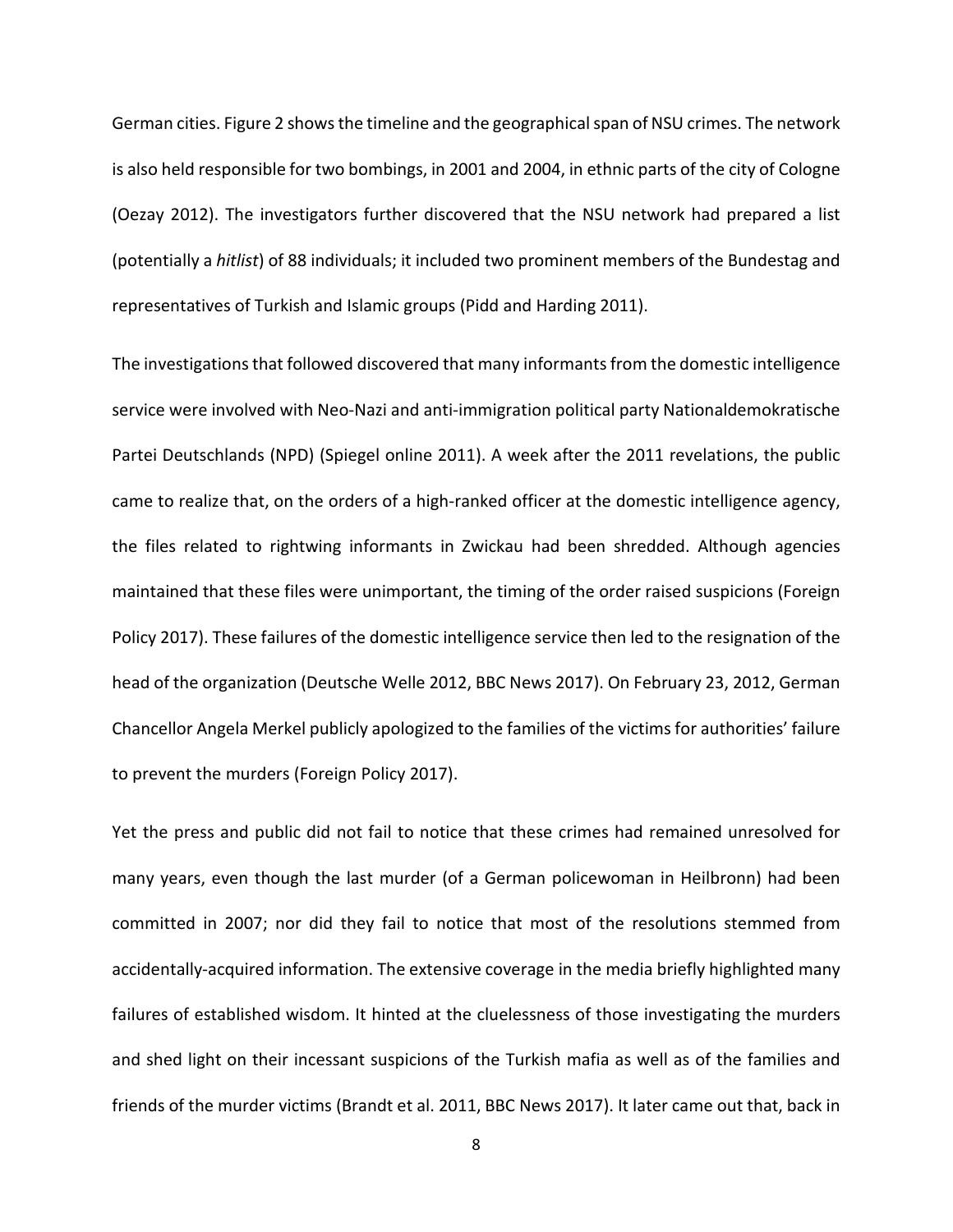2007; German authorities had invited an analysis from FBI with regards to these murders. According to the secret memo obtained by Foreign Policy (2017), FBI, in response, had hinted at the possibility that the murders are connected and were possibly being carried out by German natives with hatred towards minorities resembling ethnic Turks.<sup>[10](#page-8-0)</sup> Nevertheless, the German authorities did not pursue any of the recommendations.

Besides few public apologies made by the officials, the fact that no member of the investigating authorities faced criminal charges in the *NSU trial* is the subject of huge controversy in Germany. The recently concluded *NSU trial* lasted between 6 May 2013 and 11 July 2018 and is considered to be one of the longest, costliest and the most controversial trials in the history of modern Germany. A letter sent by victims' lawyers and civil society members to the UN's committee on the elimination of racial discrimination (CERD) blamed investigative agencies for institutional racism, their harassment during the investigation and investigators' denial for their systematic and impermissible dismissal of the leads (Parallel report 2015, Foreign Policy 2017). To the best of my knowledge, the only research article published on NSU by Von der Behrens (2018) refers to the episode of 2011 NSU revelations as an "unprecedented example of the close connection between the secret services and the neo-Nazi movement as well as the structural racism within law enforcement agencies, which led to the consistent blaming of 'victim' communities and hence the following of wrong leads for thirteen years." These concerns confirm that the

<span id="page-8-0"></span> $10$  According to Foreign Policy (2017), FBI had made two following conclusions about the murders: 1) "the offender is specifically targeting Turkish appearing individuals" 2) and "the offender identifies 'targets' by frequenting areas of Germany that have Turkish populations and looking for people ... who resemble ethnic Turks."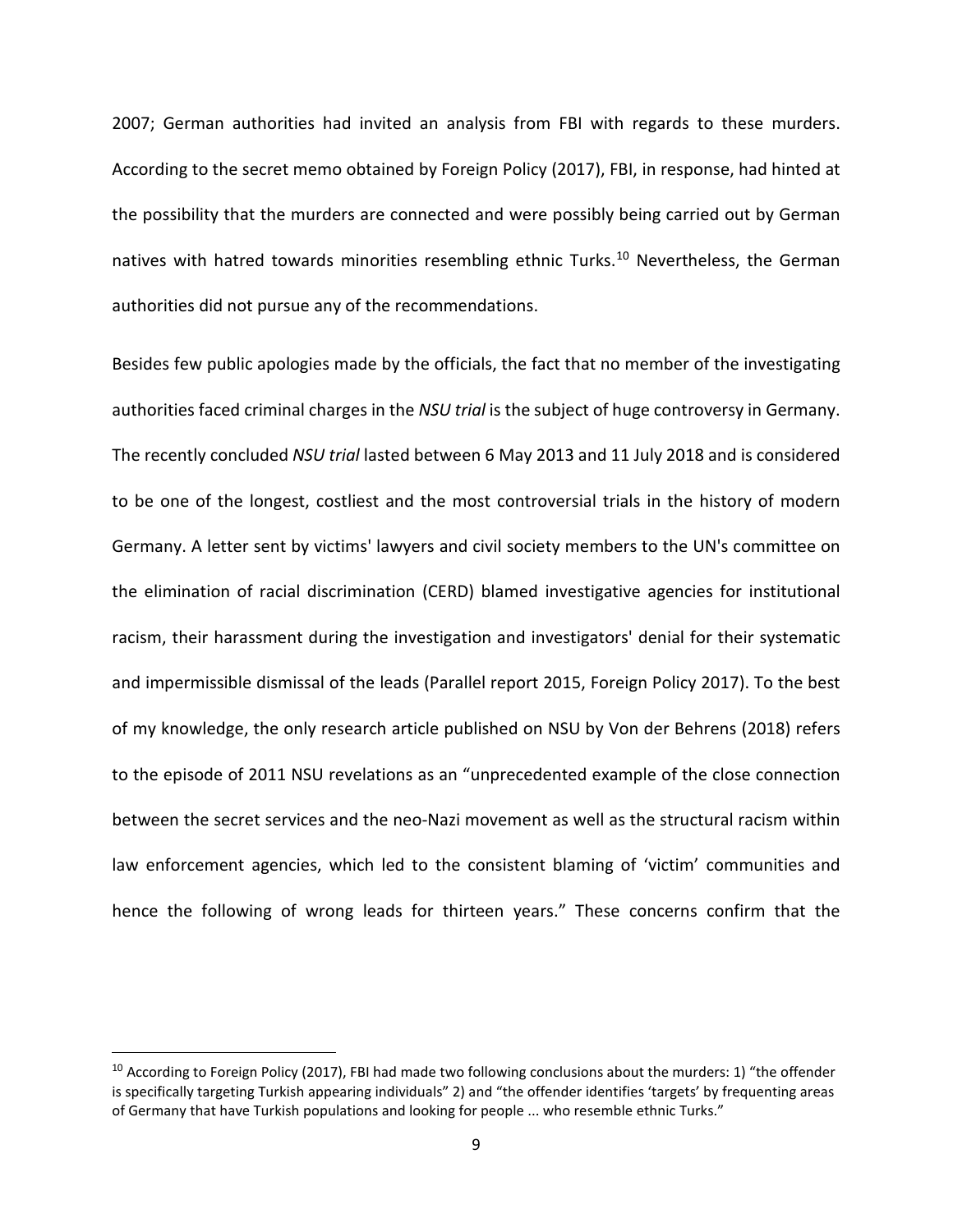treatment under consideration is the impact of news revelations suggesting authorities' coverup that delayed the justice over crimes against Turkish minorities.

Central to the public discourse is the concern that the revelations were internalized differently by the Turkish minorities and that they had an immediate yet deeper psychological impact on them (Spiegel Online January 13 2012, Spiegel Online July 13 2018). In words, it is likely that Turks viewed the failure of investigating authorities as a continuation of their historical maltreatment by German institutions. A poll conducted a month after the revelations by SEK/POL-Data4U underlines the possibility that the Turks viewed the failure of investigating authorities as an intentional judicial cover-up of the crimes targeted against them. The poll finds that German residents of Turkish origin had lost trust in the German state, i.e. around 55% of the respondents believed that the NSU was protected and even supported by the German State, whereas, 33% reported to be convinced of "extreme" state support to the NSU (SEK/POL-Data4U 2012). Besides this descriptive evidence, however, no formal investigation unearths the impact of these revelations on the Turks in Germany. This paper sets out to bridge this gap in the literature by emphasizing on the role of judicial delays on crimes against immigrants as an obstacle to their assimilation.

The theoretical underpinnings of the expected results are as suggested in the seminal literature investigating the effects of media representation of the event on public opinions (Heath 1984, Iyengar and Simon 1993). Essentially, the literature suggests that the media's coverage of the news, in terms of its quantity and quality, can frame readers' opinions (*see* Iyengar and Simon 1993). As noted above, in case of the NSU revelations, the content of the news coverage had quickly turned from "an incident involving past crimes" into "an evidence of a systematic injustice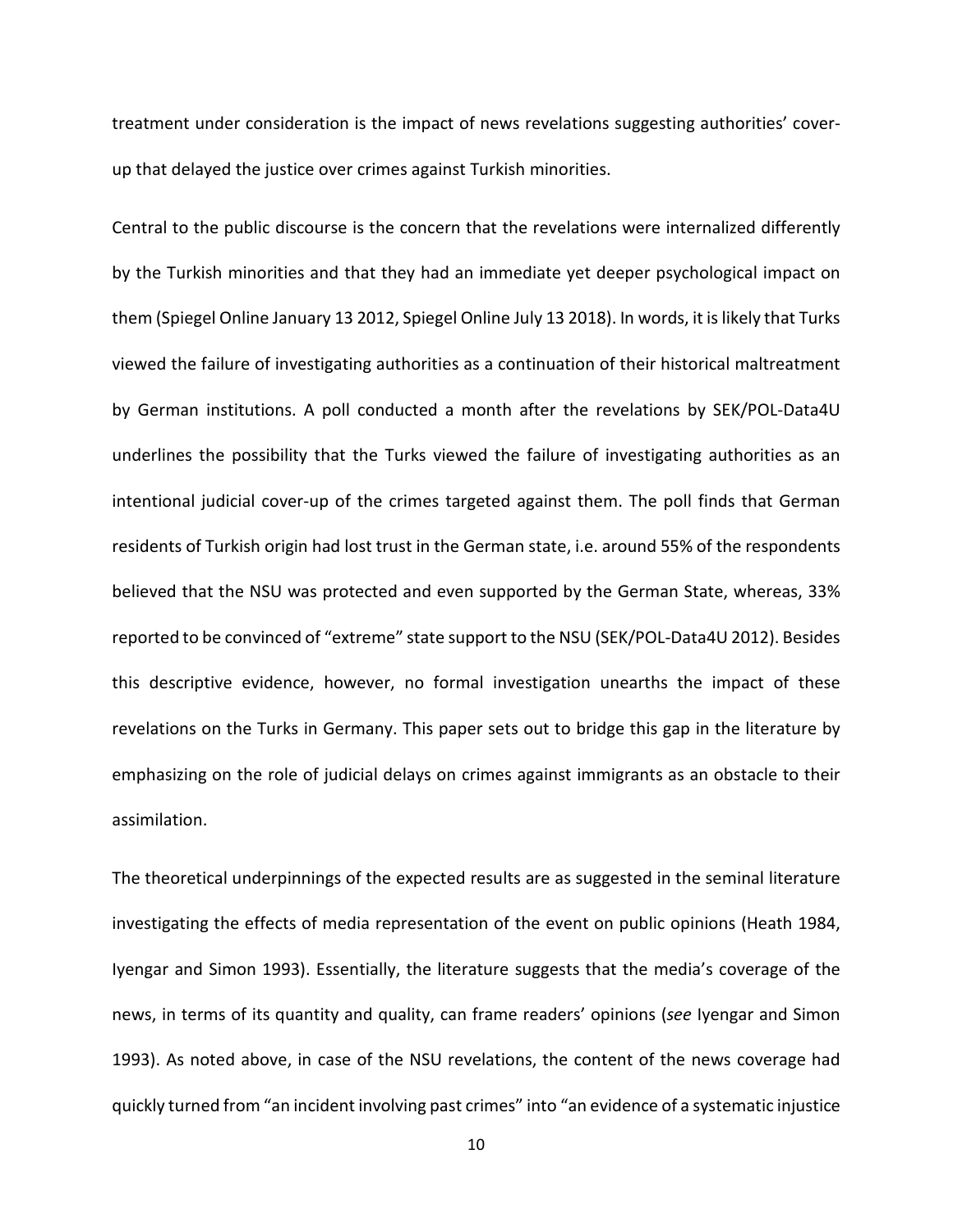against the Turkish immigrants in Germany". The coverage not only constituted episodic information involving the stories of authorities' harassment of friends and families of the victims but also, made a broader assertion of the historical maltreatment of Turkish minority residing in Germany. The facts that came into light attributed the causal responsibility of this injustice on German institutions without any delay. Henceforth, I formally study the effects of the 2011 revelations of the judicial delays and institutional maltreatment of the Turks residing in Germany by asking two following research questions: 1) did the evidence of noncooperation of investigating authorities impact Turks' worries about future hostility directed at them? 2) and did the impact of these revelations presented an obstacle to targeted groups' social assimilation into the German culture? Next section introduces the data variables used.

## 3. DATA

The data used for this study originates from the German Socio-Economic Panel (SOEP v32.1, Goebel et al. 2018). The SOEP is an extensive individual-level panel dataset from Germany. It provides rich information on numerous demographic, economic and migration-related characteristics of individuals. The analysis is restricted to individuals with "migrant background", including first-generation (FGIs) and second-generation immigrants (SGIs) in Germany.<sup>[11](#page-10-0)</sup> Because the immigrant share of total population in East German population, especially of Turkish

<span id="page-10-0"></span> $11$  An important reason to restrict the sample to respondents with migrant background is that the survey questions related to assimilation outcomes (self-identification outcomes) are understandably asked only to FGIs and SGIs.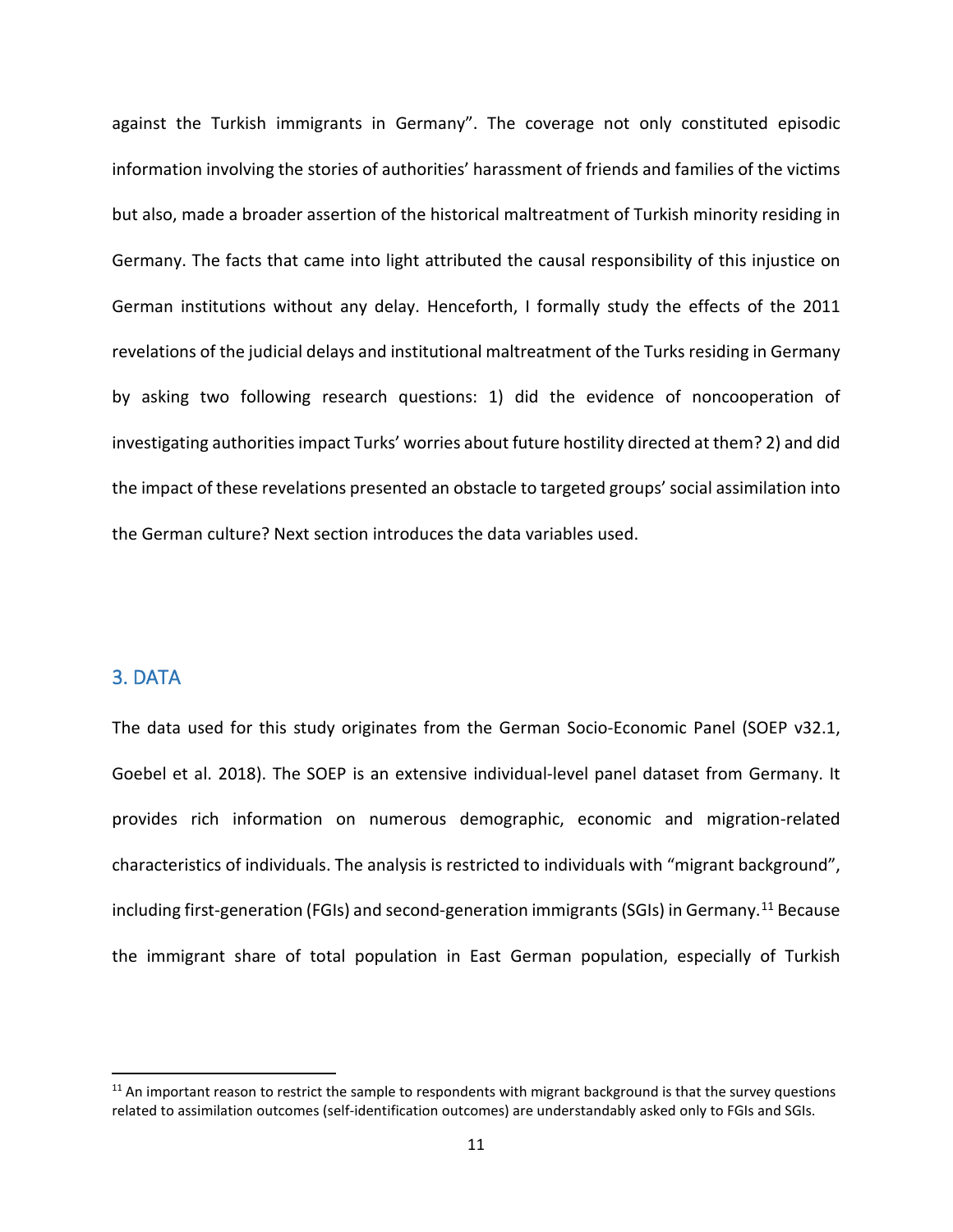immigrants, is very low, and also that NSU crimes were mostly committed in West Germany, I restrict the sample to observations from West Germany only.

## *Definitions of Treated and Control groups[12](#page-11-0)*

An individual is treated (referred to as *Turks*) if he/she reports her country of origin as Turkey. For second-generation immigrants (SGI), information on respondents' parents is used. The SGI is treated if one of her parents reported his/her country of origin as Turkey. In essence, the treatment group *Turks* consists of immigrants who were born in Turkey or had at least one parent born in Turkey. The control group consists of all immigrants to Germany who did not originate from Turkey. To avoid comparing Turkish immigrants with immigrants from Middle-eastern and North African (MENA) countries, I restrict the control group to respondents from non-Turkish and non-MENA countries.[13](#page-11-1)[14](#page-11-2)

The sample period considered for the study demands a careful consideration of the European migrant crisis which developed in 2015 and of the exacerbation of anti-immigration sentiments

<span id="page-11-0"></span> $12$  Cornelissen and Jirjahn (2012) argue that defining appropriate treatment and control groups is crucial for identifying the effects. Therefore, in supplementary appendix A, I re-estimate the main findings of this paper using the following two additional criteria of defining the experimental groups: 1) respondent's nationality (Turkish nationals vs. non-Turkish nationals), and 2) religious identity (Muslims vs. non-Muslims). The results of this exercise overwhelmingly confirm the main findings of this paper.

<span id="page-11-1"></span><sup>&</sup>lt;sup>13</sup> These omitted countries include Afghanistan, Algeria, Egypt, Iran, Iraq, Jordan, Kurdistan, Lebanon, Libya, Morocco, Palestine, Somalia, Syria, Tunisia, and Yemen. Observations are omitted if the respondents report that he/she (or one of her parents) originates from one of these countries. I re-estimate the main results of this paper with enlarged treated group including MENA immigrants in Table 9C to show that this omission is not crucial for the main results.

<span id="page-11-2"></span><sup>&</sup>lt;sup>14</sup> One of the victims of the NSU crimes was of Greek origin, a country that is currently being assumed to be a part of the control group. I perform a simple exercise to address this concern. I re-estimate the results after dropping the immigrants from Greece from the sample and confirm that the results hold. The estimates can be made available upon request.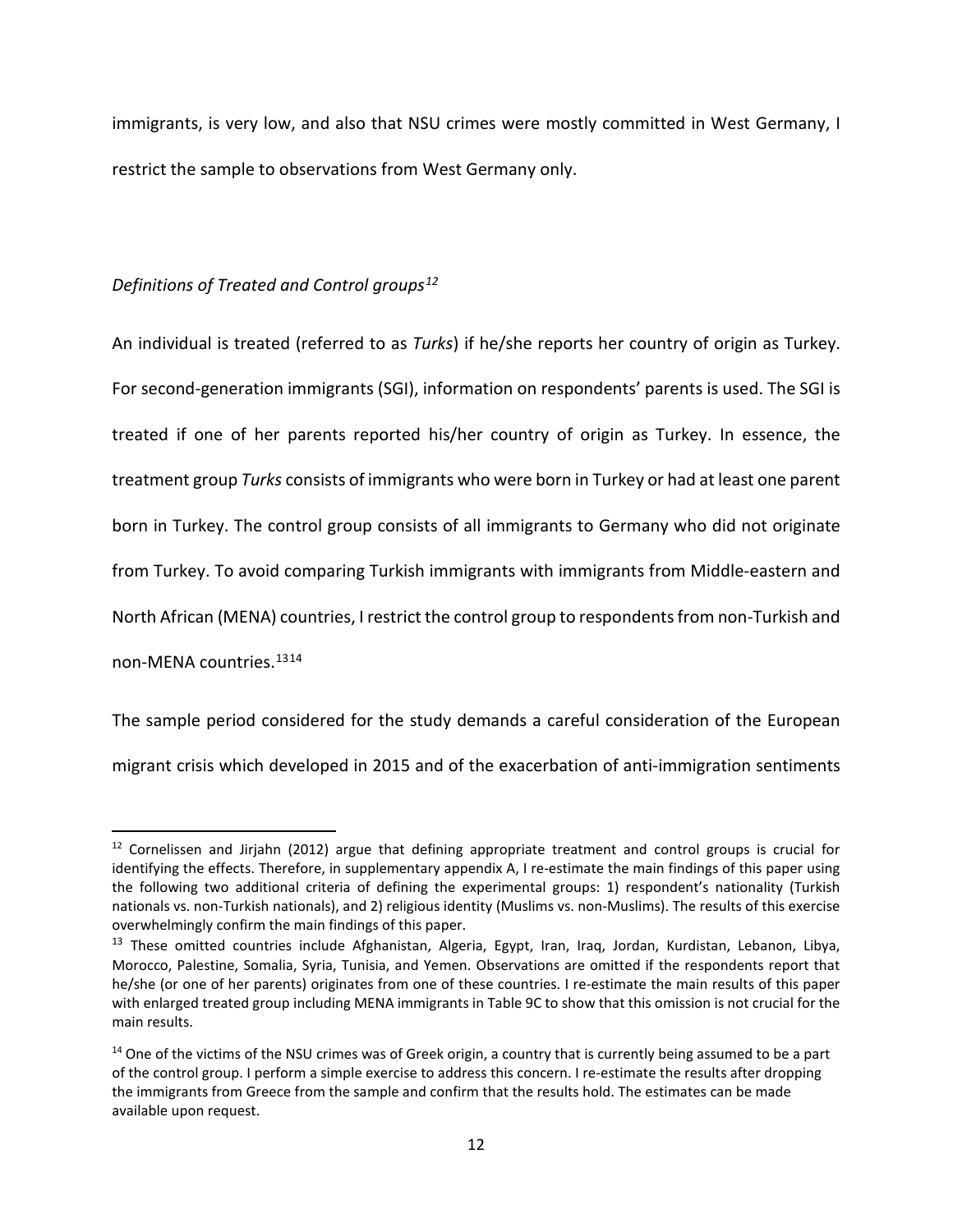in Germany. As shown in Table 1, Germany saw a massive increase in the number of asylum applicants in 2014 and 2015 because of the devastating civil war in Syria. The inflow coincided with a steep rise in hate crimes and xenophobic attacks in Germany (see Table 1). In essence, the rise in anti-immigration sentiment can affect both the treated as well as the control group individuals equally, therefore, to avoid the threat to identification posed by European migration crisis, I restrict the sample period to years until (including) 2014. Depending on the availability of the data on assimilation outcomes, the sample period is restricted to 2009-2014.<sup>[15](#page-12-0)[16](#page-12-1)</sup>

## *Outcome variables*

Table 2 presents the definitions and statistical summary of outcome variables used for the investigation. Respondent's subjective worries about hostility to foreigners (#1) are captured by the survey question asking: "Are you worried about hostility to foreigners". The response to this question ranges from 1 (No concerns at all) to 3 (very much concerned). The variable hereon referred to as *worries about xenophobic hostility* is the main outcome of interest as it helps me to identify the impact of 2011 revelations of delayed justice on Turkish respondents' worries about xenophobic hostility and victimhood. Another survey question captures the respondent's subjective worries about general crime development in Germany, referred to as *worries about crime development*. This outcome helps to distinguish whether the post-2011 increase in worries of Turkish immigrants in Germany was a response to the actual increase in violent crimes

<span id="page-12-1"></span><span id="page-12-0"></span><sup>&</sup>lt;sup>15</sup> The assimilation variables were first asked in 2010 survey wave and were not included in all waves (see Table 2).<br><sup>16</sup> Another criteria used for sample period restriction is to keep DiD symmetric around the treatment been shown to make the DiD consistent as the selection bias is symmetric around the treatment date. For more information, see Chabe-Ferret (2015).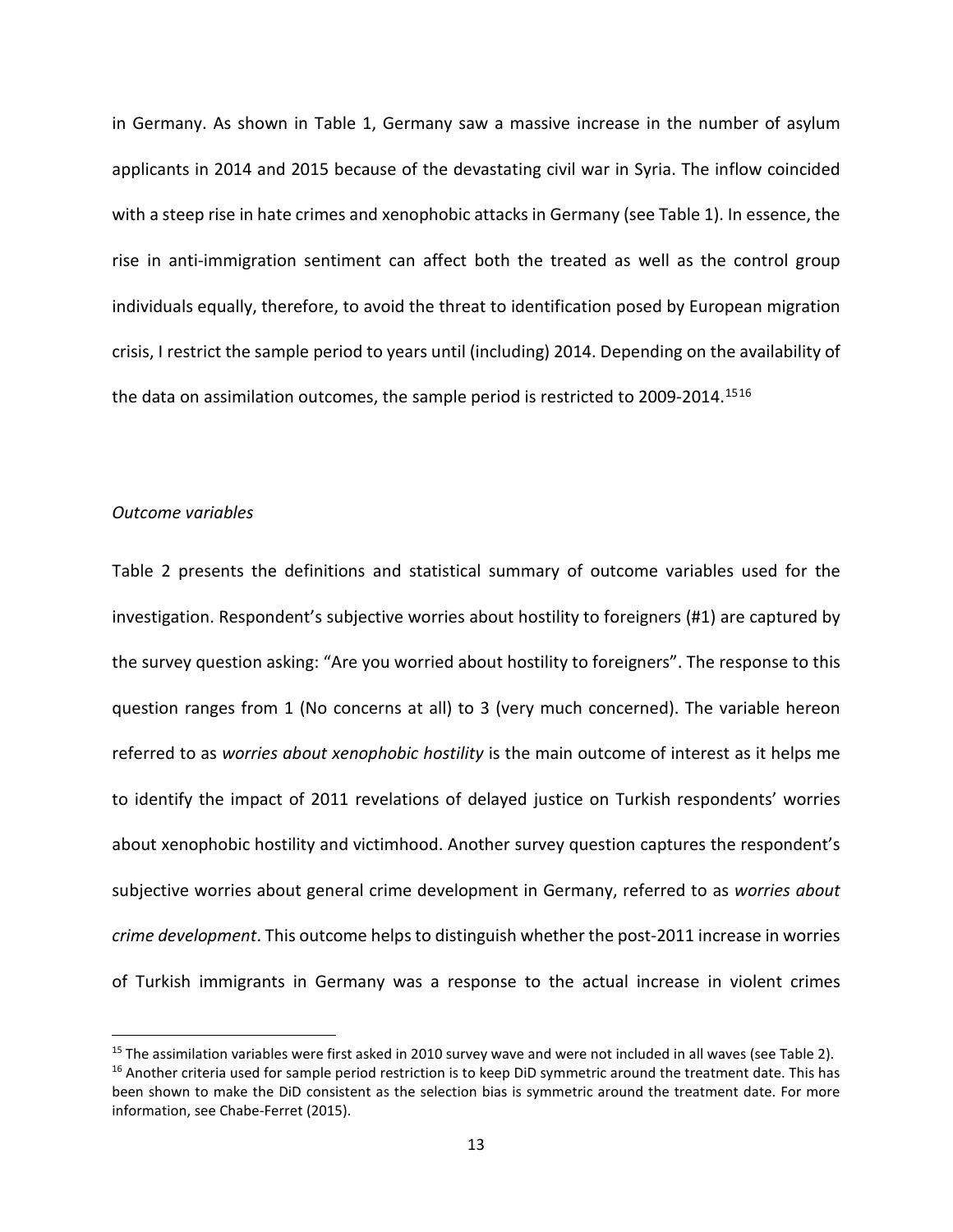targeted against them or simply a change in their perception of the surrounding due to 2011 revelations of the delayed justice over NSU crimes. The survey questions asking respondents to report their worries (both worries about xenophobic hostility and about crime development) were included in the SOEP questionnaire annually.

The self-identification outcomes (#3-5) are defined as shown in Table 2. The survey question asking respondents to self-report their identification as German asks how strongly German the respondent feels (referred to as *Feel German*). The responses range from 1 (Not at all) to 5 (Very much). Similarly defined question asks respondents how strongly *Foreign* the respondent feels in Germany (referred to as *Feel Foreign*). These questions were included inconsistently in the SOEP questionnaire. That is, *Feel German* was included in the years 2010, 2012, 2013, and 2014, whereas, *Feel Foreign* was asked only in the years 2010 and 2012. To make the results for *Feel German* comparable, I make use of another variable asking respondents their level of connectedness with their country of origin (here onwards referred to as *Connect*). Although similarly defined, this question was asked for the years 2010, 2012, 2013, and 2014. The final sample investigating assimilation outcomes is restricted to biennial survey waves in 2010, 2012, and 2014. As it becomes clear in the next section, the matching procedure for assimilation outcomes is performed separately as these outcomes are not included in the SOEP consistently (the only pre-treatment year the questions were included in the survey was in 2010) and contain far more missing observations than the outcomes denoting respondent's worries.<sup>[17](#page-13-0)</sup> Finally, the paper considers outcomes to study the impact of 2011 revelations on health satisfaction and

<span id="page-13-0"></span> $17$  This restriction is not crucial for the main message of the paper. In the supplementary appendix D, I present the main results when conditioned for pre-treatment worries and pre-treatment assimilation outcomes together. This substantially reduces the sample size; however, main results are qualitatively unchanged.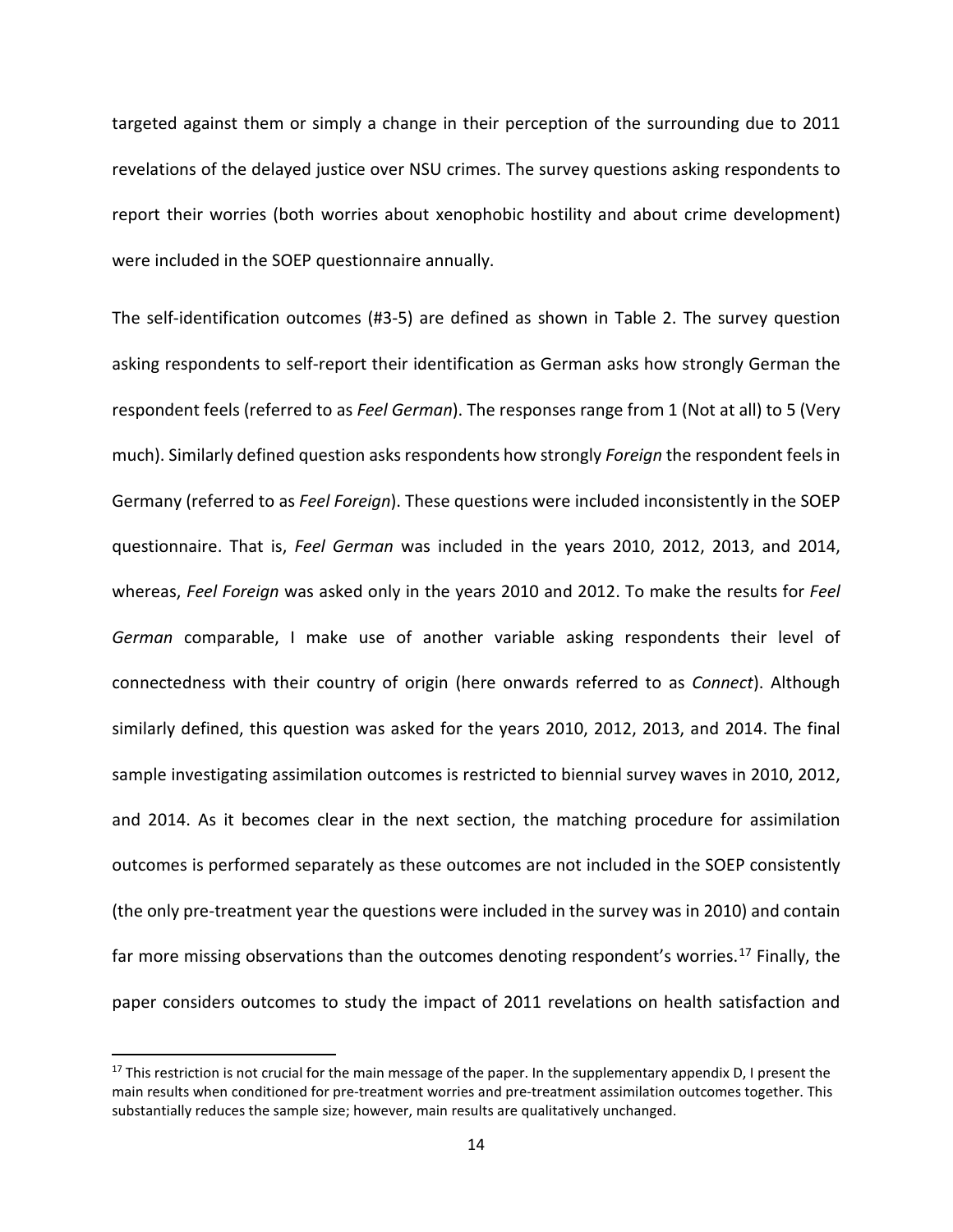satisfaction with life of Turkish immigrants in Germany (outcome #6-7). Both of these questions are annually included in the SOEP and consist of individual responses ranging from 0 (very dissatisfied) to 10 (very satisfied).

# 4. ESTIMATION STRATEGY AND MATCHING QUALITY

## 4.1 Estimation strategy

To investigate the causal impact of the news treatment of 2011 revelations of the delayed justice on targeted group's worries and social assimilation outcomes, this paper implements the regression-adjusted difference-in-differences matching strategy (MDiD), first suggested by Heckman et al. (1997). The basic idea of the estimator is to compare the treated observations, i.e. Turks, with nearly identical control observations, i.e. non-Turkish immigrants in Germany, and then study how their outcomes were impacted by the 2011 revelations. This paper focuses on estimating the average effect of the treatment on the treated (ATT).

To formally define the ATT, I refer to the estimation strategy briefly reviewed in Caliendo and Kopeinig (2008, p. 34). Let T be the treatment status indicator taking the value of 1 if the observation was recorded after the 11th November 2011 and 0 otherwise.<sup>[18](#page-14-0)</sup> The exactness of the date of the news revelations does not present a threat to the identification as SOEP questionnaire was completed before the month of November and the first post-treatment observation is in the year 2012. The variables  $Y_0$  and  $Y_1$  denote the potential outcomes on the basis of the individual's

<span id="page-14-0"></span> $18$  The exact date when the authorities uncovered NSU crimes can vary between  $4<sup>th</sup>$  November (when they accidentally stumbled upon the NSU network) and  $13<sup>th</sup>$  November (when authorities filed the charges). More details emerged even later that year.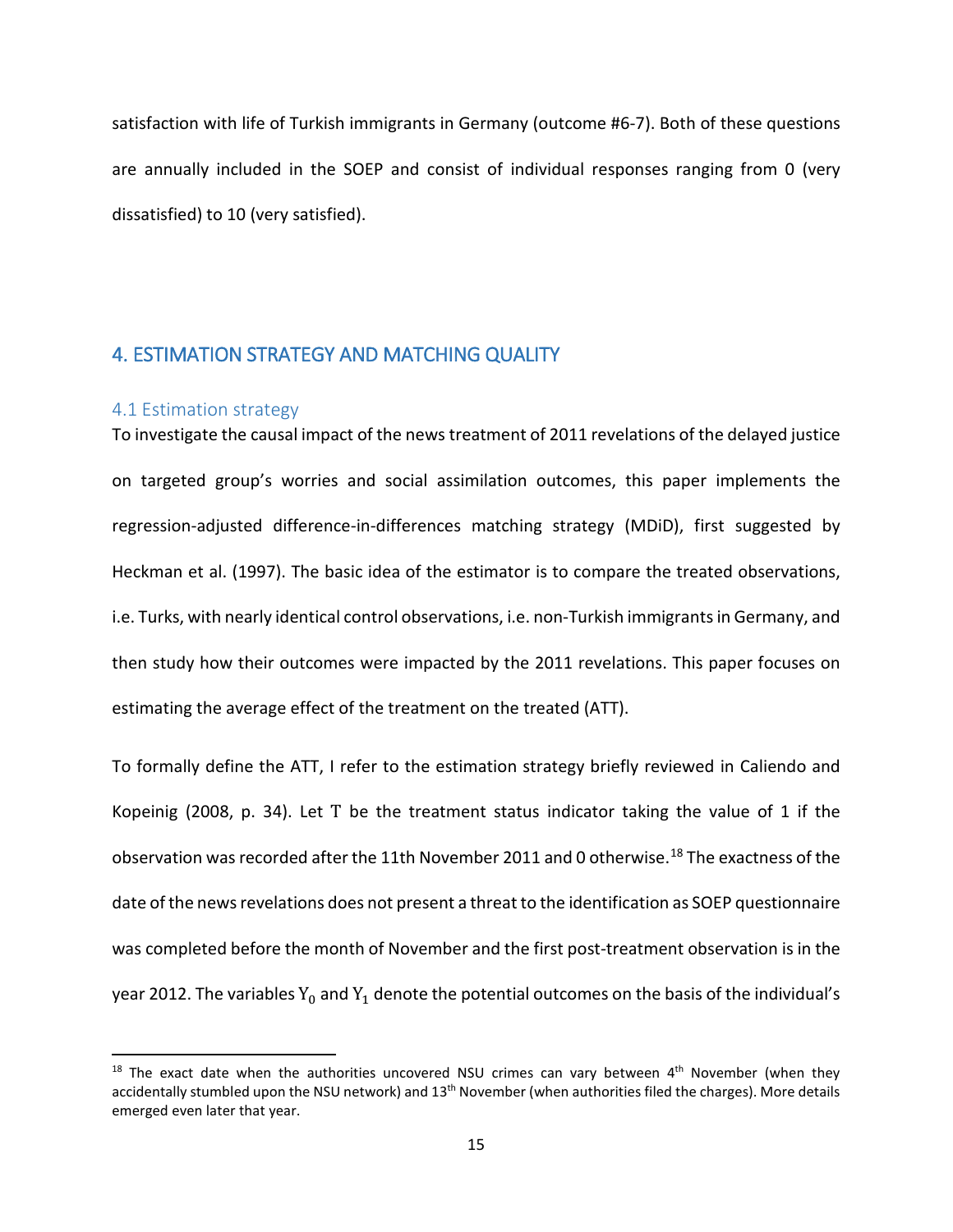treatment status. The treated group indicator D takes the value of 1 if the individual receives the treatment, i.e. the individual is a Turkish immigrant, and 0 otherwise.

Let's assume that there exists a set of observable characteristics W (i.e. conditioning variables) which is unaffected by the treatment but influences the treatment assignment (D) as well as potential outcomes of interest simultaneously (Y). When the number of observable covariates is large, it is generally suggestive to use balancing scores, such as propensity score matching (Caliendo and Kopeinig 2008, p. 36). The propensity score is defined as the probability of participating in the treatment given observed covariates W:  $p(W)=P(D=1|W)$ . Given that the assumption of *unconfoundedness* holds and that there is a sufficient overlap between the groups, the causal effect of interest, i.e. the average treatment effect on the treated (ATT), is given by

$$
E(E(Y_1|p(W), D = 1) - E(Y_0|p(W), D = 0)|D = 1)
$$
\n(1).

Equation (1) is the propensity score matching estimator for the ATT which Caliendo and Kopeinig (2008) define as the difference in means of potential outcomes of participants over the common support region, given their propensity score distribution.

The estimation of the ATT is performed by applying a two-step procedure. In the first step, I estimate the propensity scores using *probit* regressions on the treated dummy.<sup>[19](#page-15-0)</sup> This step demands a careful consideration of the choice of conditioning variables that are not affected by the treatment or by respondent's anticipation of the treatment. To ensure this, I perform this step on the sample restricted to the pre-treatment years (Caliendo and Kopeinig 2008, p. 38). To

<span id="page-15-0"></span> $19$  I implement the 1:1 nearest-neighbor caliper matching without replacement with the caliper set at 0.005. The program used is *psmatch2* developed by Leuven and Sianesi (2003) on Stata 14.2. The results also hold when matching with replacement is implemented.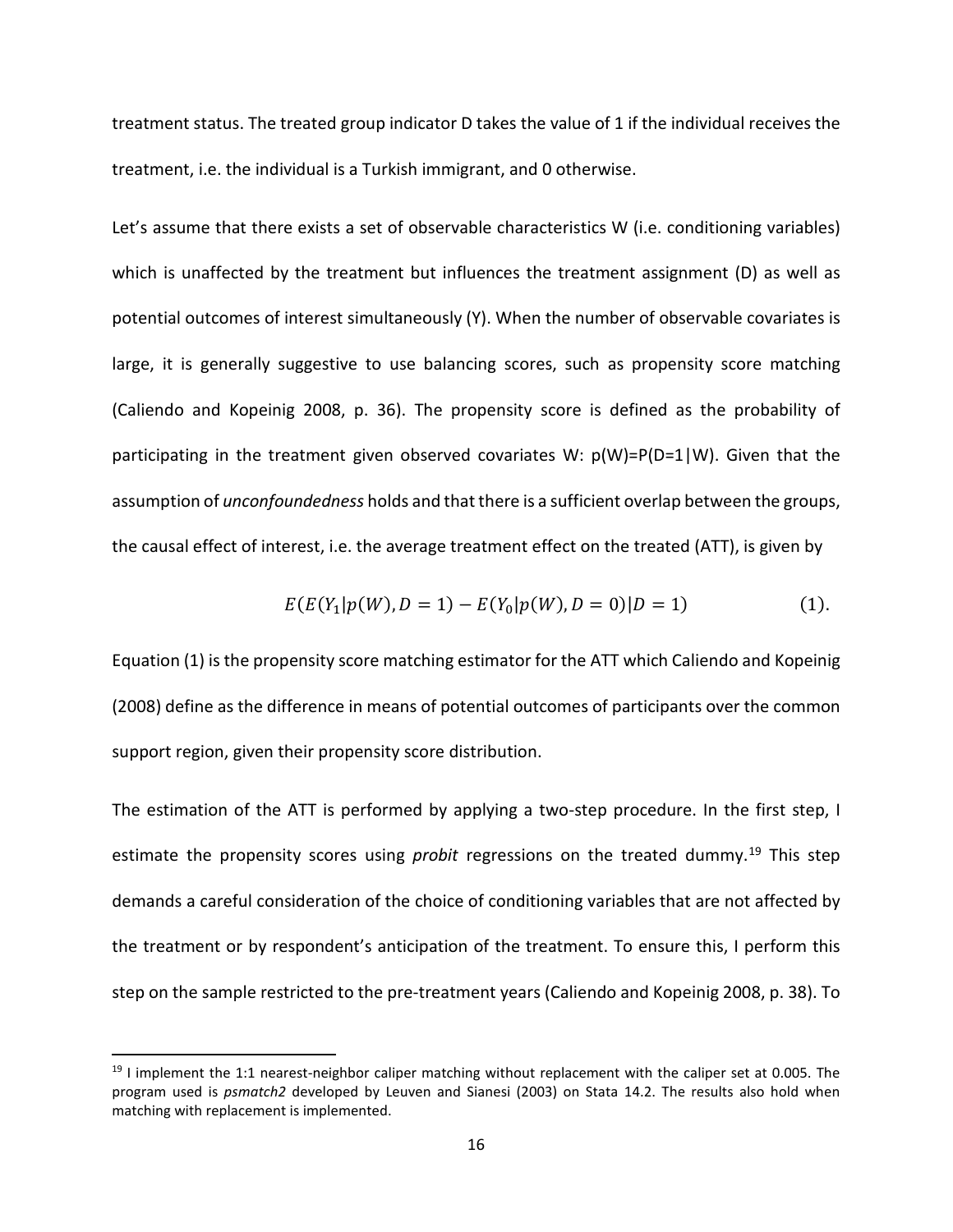prevent the comparison between treated and control observations that are not comparable, I restrict the sample to the common support region. I detail the choice and plausibility of the conditioning variables in the next subsection.

Once the observably similar control group observation is matched with its comparable treated observation, in the second step, I apply the difference-in-differences regressions to estimate the impact of 2011 revelations on worries and social assimilation outcomes of Turkish immigrants in Germany. The following regression equation is estimated:

$$
y_{it} = \alpha_0 + \alpha_1 \text{Post2011}_t + \alpha_2 \text{Treeated}_i + \lambda \text{ Post2011}_t * \text{Treeated}_i + \beta' X_{it} + \gamma_i + \gamma_s + \gamma_t + u_{it},
$$
  
(2)

where  $y_{it}$  is the outcome variable of the respondent i in year t. The dummy variable Post2011<sub>t</sub> takes the value of 1 if the observation is recorded after the 2011 revelations in Germany and 0 otherwise. The dummy Treated<sub>i</sub> takes the value 1 if the respondent belongs to the treated group (Turkish immigrant) and 0 otherwise.  $X_{it}$  is a vector of individual-level characteristics and includes all the variables used for conditioning, i.e. W. Additionally,  $X_{it}$  includes variables which are relevant for outcomes of interest, however, do not directly affect respondent's treatment status. These variables mainly include two state-level variables which are relevant controls for the study of worries and assimilation outcomes i.e. immigrant share of the total population and the total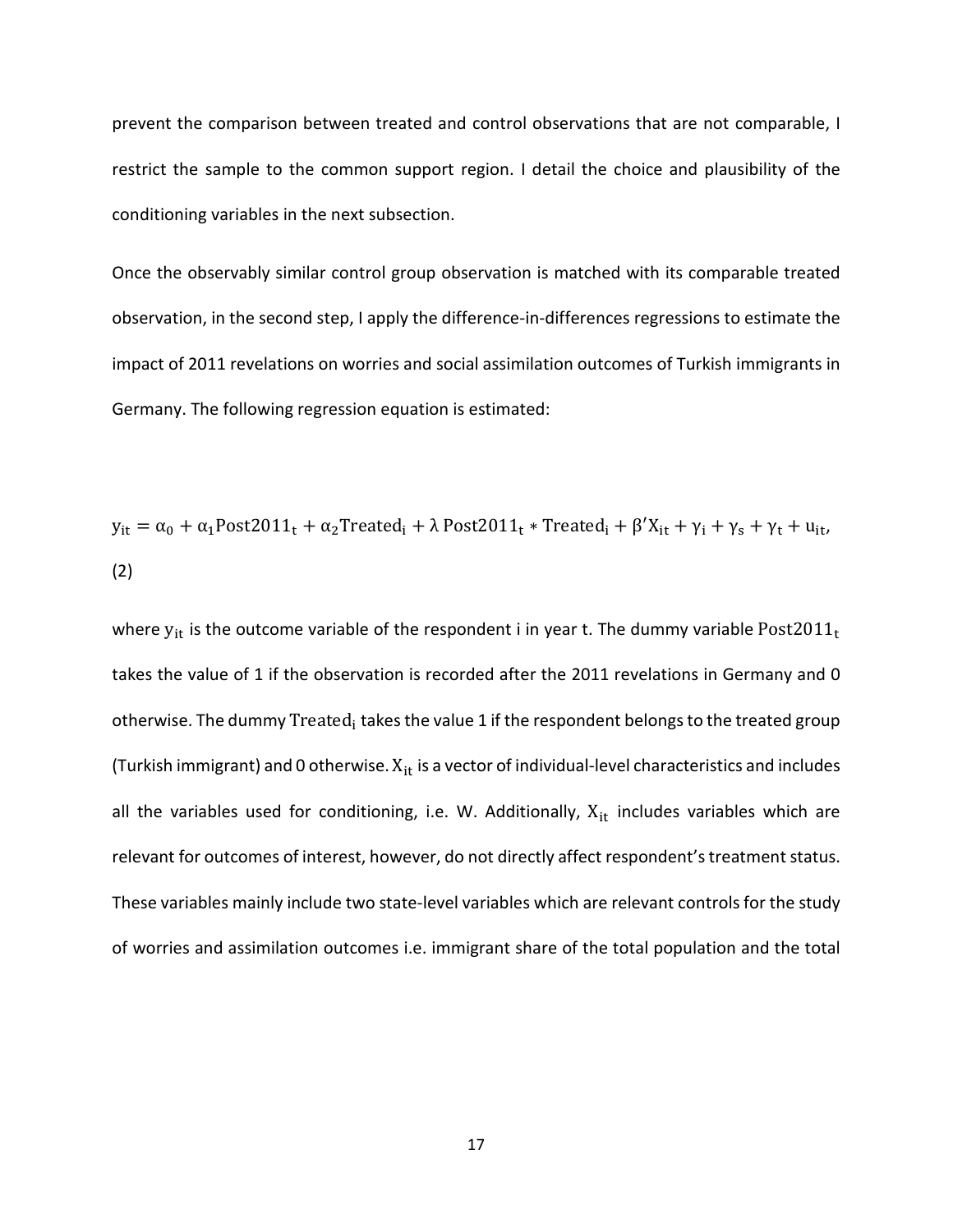number of rightwing violent crimes.<sup>[20](#page-17-0)</sup>  $γ_i$  are the individual specific fixed-effects.  $γ_s$  and  $γ_t$  are state and year dummies and  $u_{it}$  is the error term.

Initially, I assume that the treatment effect is homogenous across respondent's immigration status and education level. However, with consideration to the findings of the existing research, I investigate whether the treatment effect is heterogeneous across respondent's following characteristics: immigration status (FGI vs. SGI), education (high educated vs. low educated), and religiosity (attends religious services or not).<sup>[21](#page-17-1)</sup> Furthermore, I ask whether the treatment intensity varies across respondents' state of residence and the newspaper readership.

## 4.2 Conditioning variables and the matching quality

As noted above, the identification relies heavily on the careful choice of conditioning variables. Table 3 presents the list of the conditioning variables used for matching (total 34 variables). It details a number of variables covering an individual's demographic, economic and migrationrelated characteristics. Other conditioning variables not shown in Table 3 include dummies representing the respondent's state of residence and the pre-treatment survey years. I also use baseline outcome variables as conditioning variables, i.e. pre-treatment worries about xenophobic hostility, worries about crime development, health satisfaction and life satisfaction. The matching quality is generally assessed by comparing the means of the conditioning variables

<span id="page-17-0"></span><sup>&</sup>lt;sup>20</sup> These variables provide useful controls for changing socio-economic factors in contemporary Germany as per discussed in section 2.

<span id="page-17-1"></span> $21$  Deole and Wunder (2018) report that the impact of 9/11 attacks was more pronounced on the hourly wages of FGIs and of low educated/skilled Muslims. The findings of Gould and Klor (2011) suggest that the 9/11 attacks induced a backlash against the Muslims living in the US which, in turn, increased the ethnic identity and demographic strength of the targeted community. However, in the context of this paper, the interaction of respondent's religiosity with the treatment under consideration is not so clear and is open to further investigation.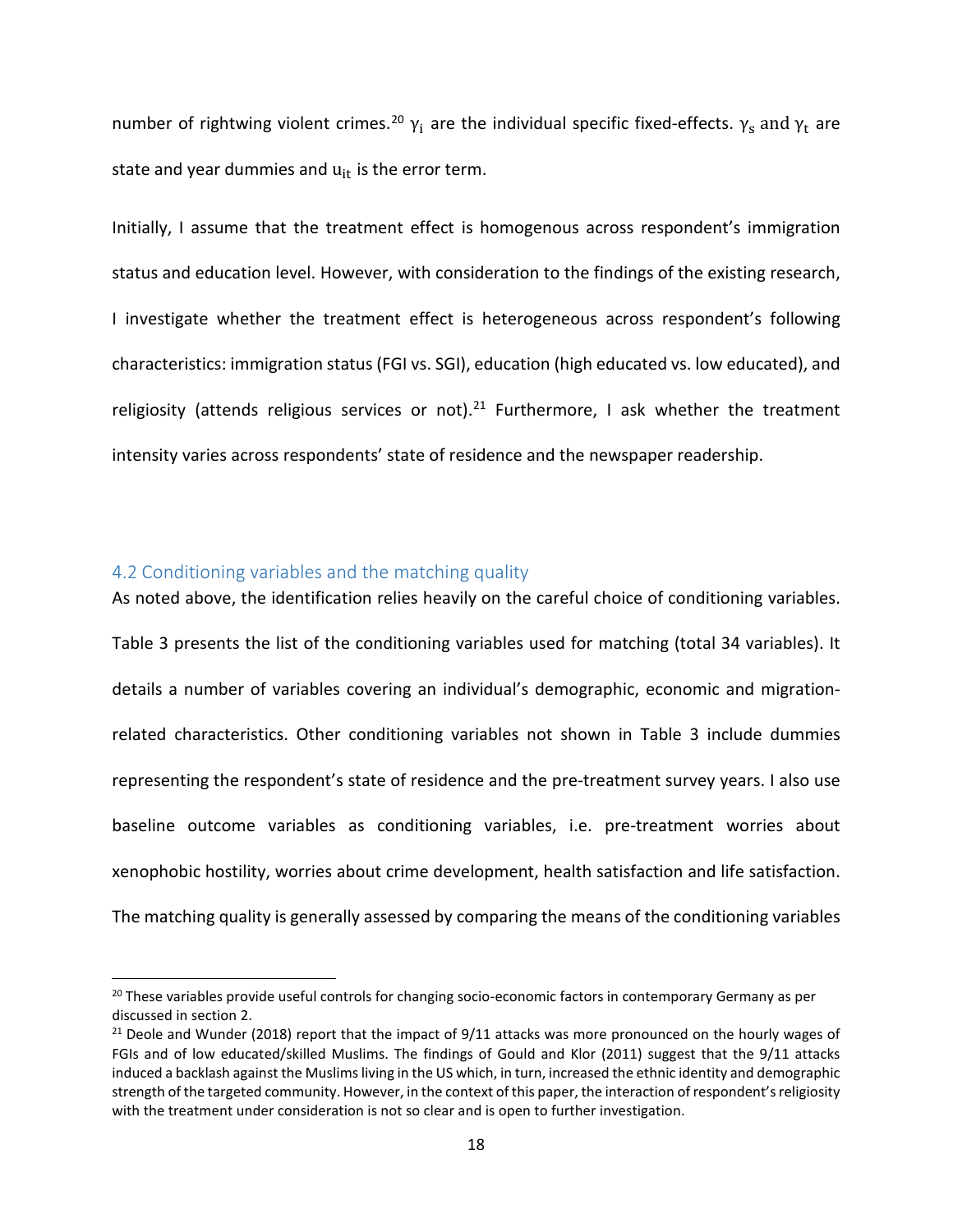for the treated and control observations post-matching process. Table 3 shows that the matching process significantly improves the comparability of the sample means of the conditioning variables for the treated and control groups.

To statistically show that the post-matching difference between the means isn't too large, I have included the measure of standardized percentage bias (%SB) in the table. Following Rosenbaum and Rubin (1985), the %SB is defined as the difference of the sample averages in the treated and control groups as a percentage of the square root of the average of the sample variances in the treated and control groups. The %SBs are calculated twice—before and after the matching procedure—to show the improvement in the comparability between sample means achieved by matching. The table also reports % reduction in the standardized bias to highlight the comparability achieved due to matching. Caliendo and Kopeinig (2008) review that the after matching %SB of under 3% or 5% is often considered a sufficient indicator of a good matching quality. Table 3 shows that, for most of the conditioning variables, the achieved post-matching %SB is significantly lower than 5%.[22](#page-18-0) Another indicator of matching quality is the post-matching reduction in mean and median %SB. The mean %SB for the selected variables is 2.6, a substantial reduction of 86% from the unmatched sample. The median %SB of 1.7 is also well within the acceptable level of 5%.

Now, I briefly mention the conditioning and the matching quality of the sample consisting of assimilation outcomes (#3-5). The variable balance is achieved without conditioning for state dummies, survey year dummies, and work experience. The means of the conditioning variables

<span id="page-18-0"></span><sup>&</sup>lt;sup>22</sup> The %SB is larger than 5% for following variables: married, duration since migration medium and longer, and life satisfaction.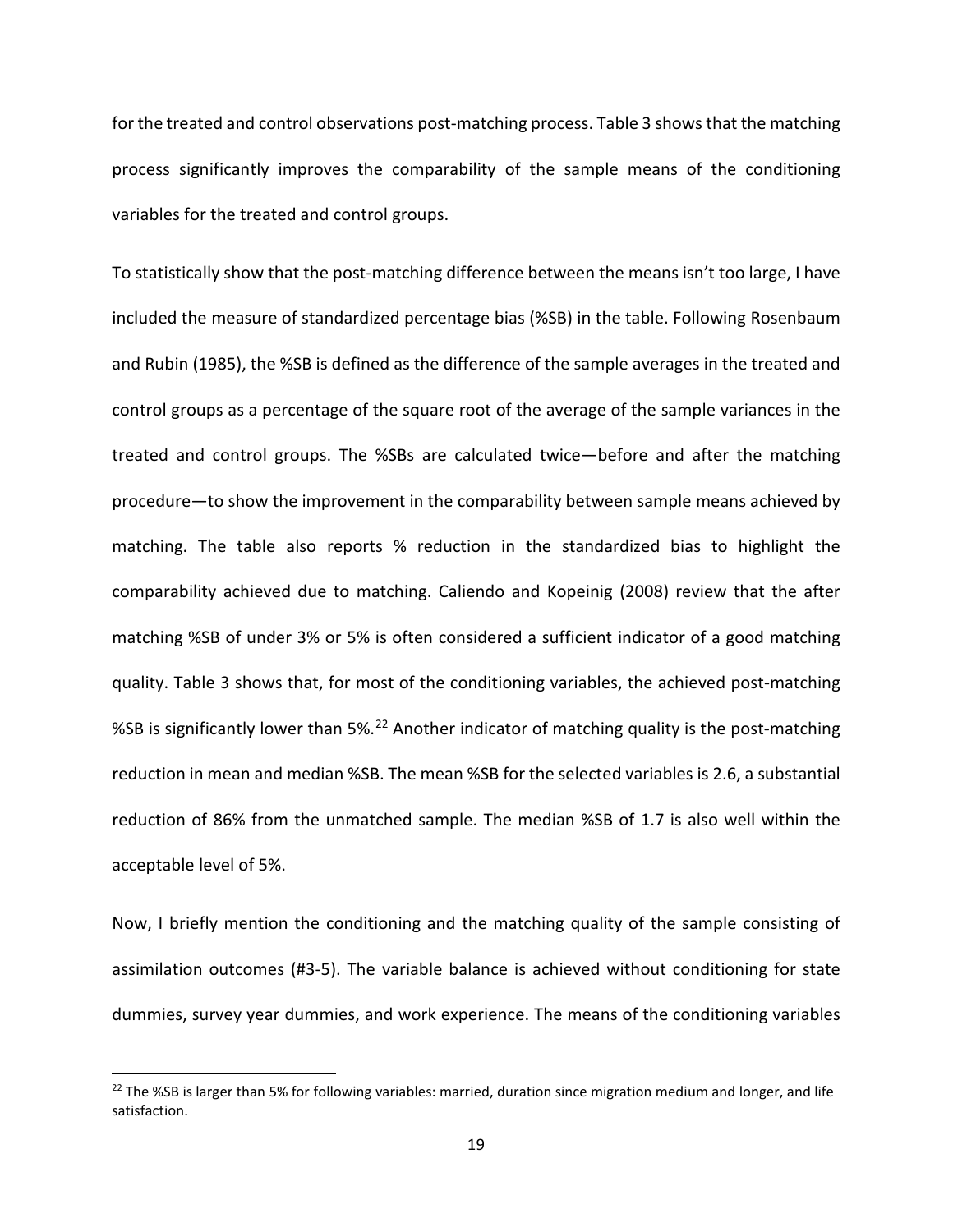for the treated and the control are shown in Table E.1 in the supplementary appendix E. The matching quality for the assimilation outcomes (outcomes #3-6) is vastly affected due to their inconsistent inclusion in the survey and low sample size, as denoted by the substantial increases in the %SB. Next section discusses the main results and checks for the identifying assumptions.

## 5. RESULTS AND DISCUSSION

This section reports the main results performed using the estimation strategy presented in section 4.

5.1 It's not the crime, it's the cover-up: 2011 revelations and worries of Turks in Germany Table 4 presents the main results of the respondent's worries. Column (1) presents the results for respondents' worries about xenophobic hostility and column (2) presents results for respondents' worries about crime development in Germany. The main result of the column (1) shows that, in the aftermath of 2011 revelations, Turkish immigrants in Germany reported a statistically significant increase in their worries about xenophobic hostility. Point estimate suggests that Turks reported 0.152 increase in worries about xenophobic hostility, which is about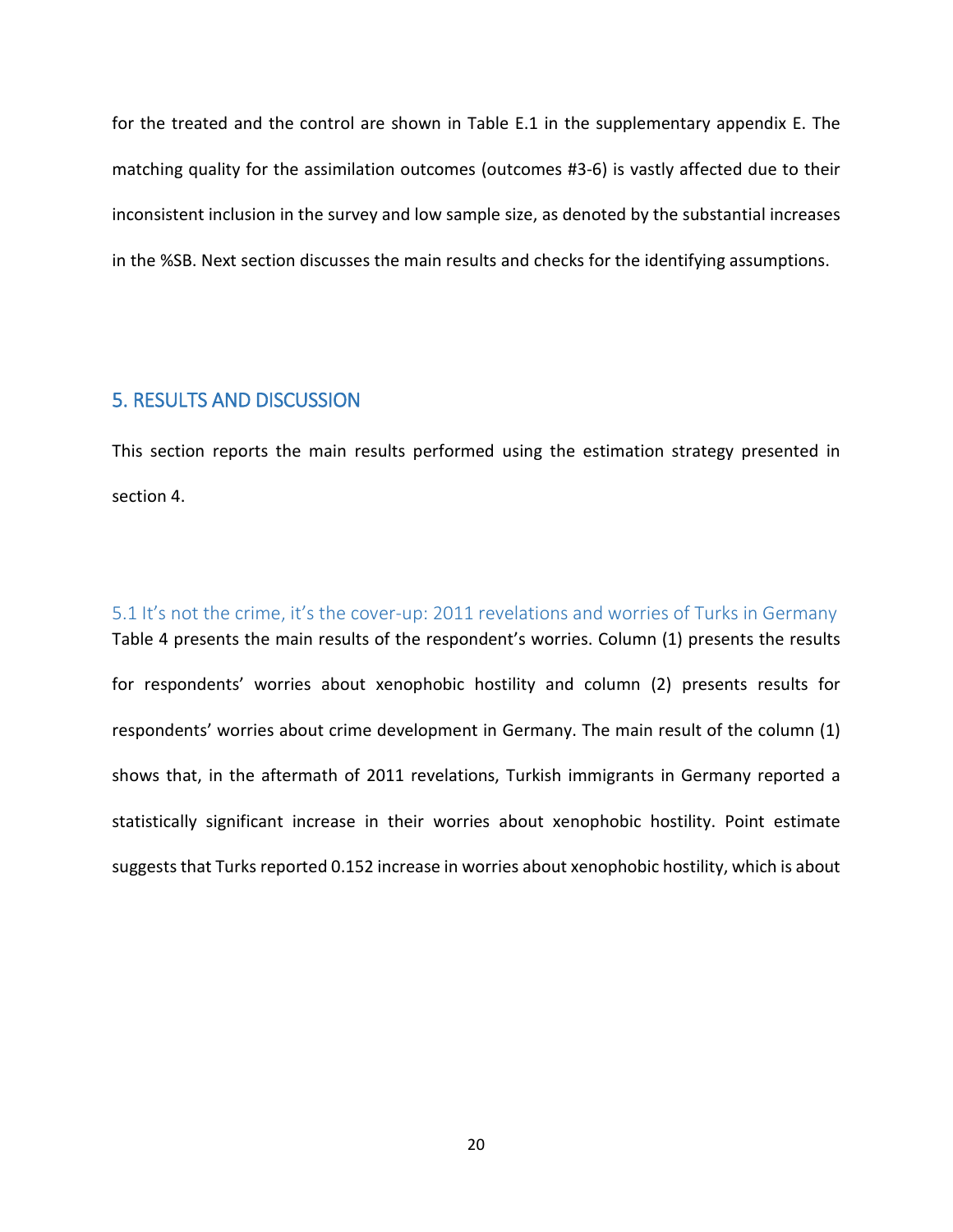21.5 percent of one within-individual standard deviation in worries about xenophobic hostility.<sup>[23](#page-20-0)[24](#page-20-1)</sup>

The results in column (2) find that Turkish immigrants also recorded an increase in worries about crime development in Germany post-2011 revelations, though not as strongly. In other words, the results show that Turkish immigrants in Germany were significantly more fearful of xenophobic hostility directed at them rather than general crime level in their surroundings post-2011 revelations.

## 5.2 Evolution of worries of Turks in Germany

As already shown in Table 1, xenophobic crimes were steadily increasing in the years coinciding with the 2011 news treatment. Moreover, the European migration crisis that developed around 2014 may also have a confounding role in explaining the results discussed above. Therefore, it is crucial to double-check the validity of the 2011 treatment by focusing on the time evolution of worries.

An important assumption made in the above analysis is that the worries about the xenophobic hostility of both the treatment and control groups would follow similar trends in the absence of 2011 revelations. This assumption is referred to as the common trend assumption (CTA), a key

<span id="page-20-0"></span><sup>&</sup>lt;sup>23</sup> The matching procedure was implemented because the pre-treatment means of explanatory variables of treated and control groups are not comparable as shown in Tables 3 and 4. The treatment effect and the common trend assumption (CTA), however, are not conditional on the matching procedure. In the supplementary appendix C, I present the lead and lag effects of the 2011 revelations for the unmatched sample. The results show that there are no statistically significant differences in worries about xenophobic hostility between the treated and the control group before the 2011 revelations. Additionally, the results show that worries about xenophobic hostility of Turkish immigrants in Germany increased in the post-treatment year of 2012.

<span id="page-20-1"></span><sup>&</sup>lt;sup>24</sup> The baseline results do not depend on the choice of the estimation model. In supplementary appendix B, I present the estimates with fixed-effects model, random effects model, and the OLS. The results are qualitatively similar.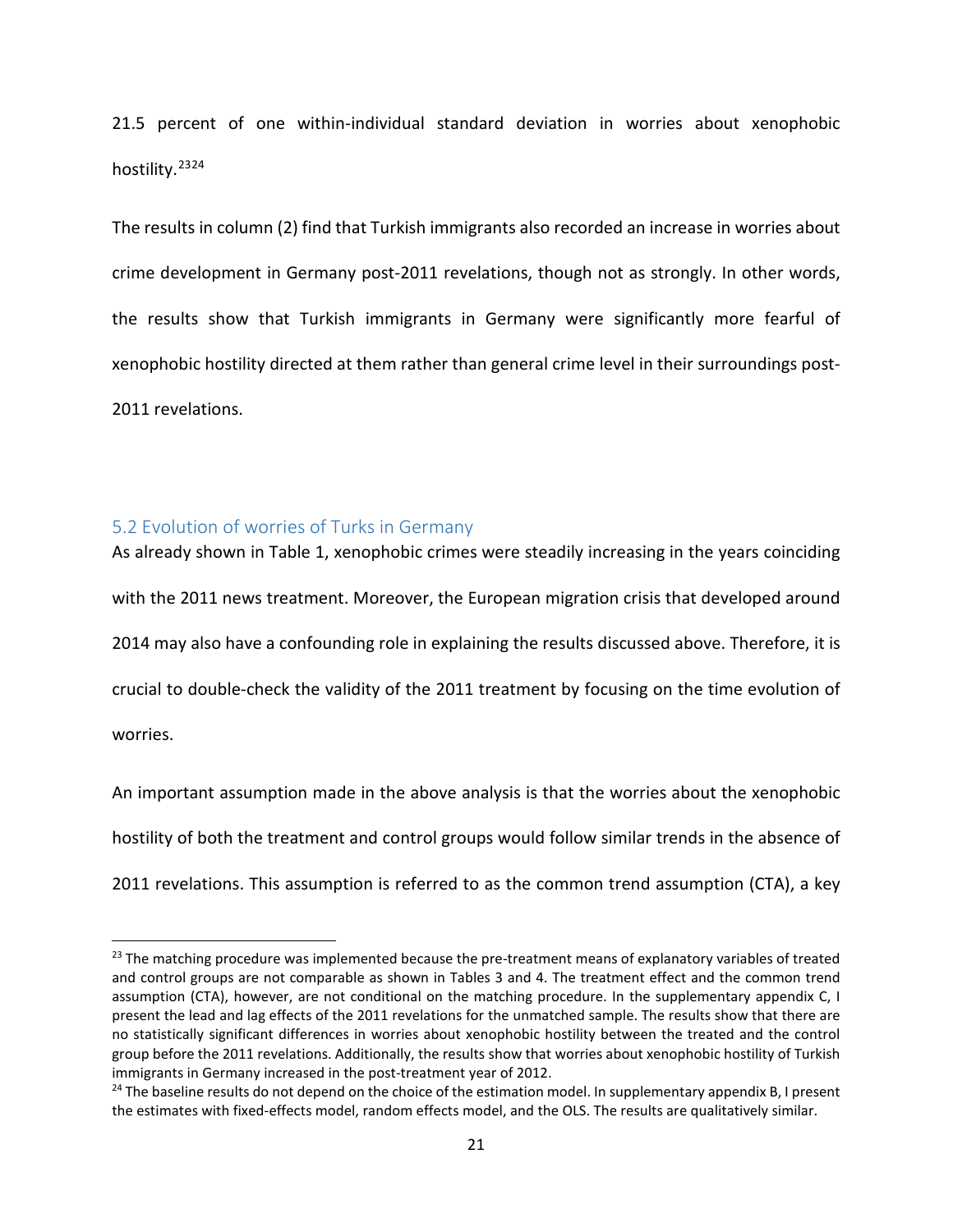identifying assumption of the DiD estimation strategy. To test the CTA and to provide a conclusive proof that the increased worries about xenophobic hostility was indeed associated with 2011 revelations and was not the result of a contemporaneous increase in xenophobic violence, I exploit the sample period under consideration. Using survey year dummies in place of the treatment indicator (post2011) in the baseline interaction with the treated dummy (Turks), I study the evolution in worries.

Figure 3A plots the evolution of worries towards xenophobic hostility. The following three observations can be made. First, the figure highlights the comparability of the control group, an indication of the matching quality, by demonstrating that the outcome trends between the treated (Turks) and control groups (non-Turks) follow a similar path prior to the 2011 news treatment of the delayed justice over NSU crimes (lead effects). This observation is in direct support of the CTA that in the absence of the treatment, the trends in worries would have been the same for treated and control group respondents.

Second, the figure provides direct evidence on the existence of the effect associated with the 2011 revelations of delayed justice over NSU crimes. That is, I observe that worries about xenophobic hostility increased for Turkish immigrants in Germany in 2012 (first post-treatment observation), whereas, for non-Turkish immigrants, worries continued with their pre-treatment trend. And finally, the figure shows that the increase in xenophobic hostility post-2011 did not dissipate as the years passed by (lag effects). The strength of the magnitude weakens slightly for the year 2013 but rises again in the year 2014.

22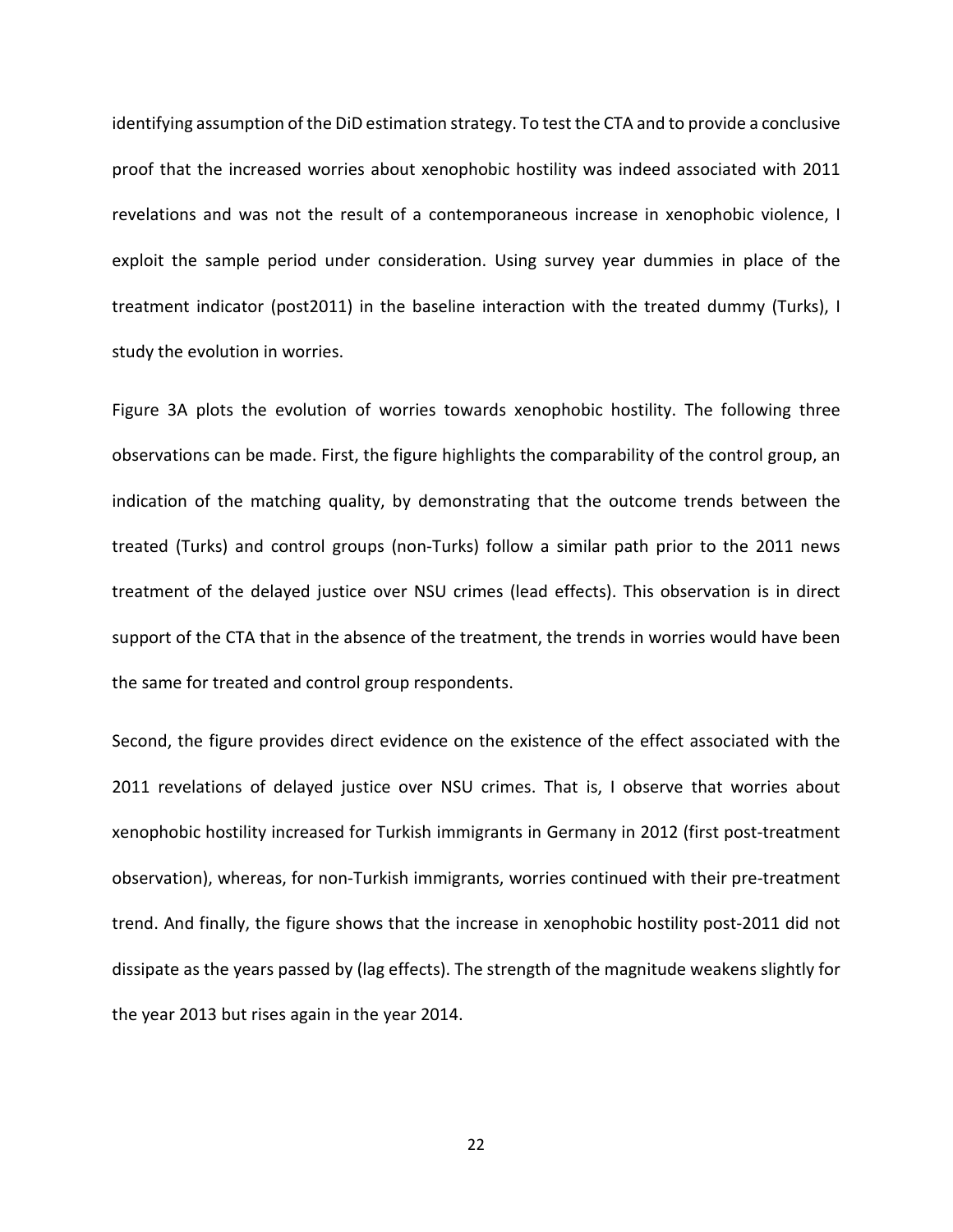Similarly, in figure 3B, I plot the evolution of worries towards crime development.<sup>[25](#page-22-0)</sup> Unlike figure 3A, however, I do not observe any statistically significant divergence in worries towards general crime development in Germany between the treated (Turks) and control groups (non-Turks) in the post-treatment period. This further supports the claim made in the previous subsection that the 2011 revelations of delayed justice impacted the targeted group's perception of the xenophobic hostility, while there was no equivalent increase in worries about crime environment in their surroundings.

# 5.3 Evaluation of the treatment intensity: Newspaper readership and the press coverage in Bavaria

After it was uncovered, the NSU episode was covered extensively in German newspapers. Unsurprisingly foreign media did not cover the episode with the similar gist. Given that immigrants, especially FGIs, can have access to both German as well as newspapers from their country of origin, it is of interest to see whether the treatment intensity varies across respondent's preferred source of news. Using a SOEP variable asking respondents' to report their sources of news, I study whether the respondents' access to information magnified the treatment effect. The response to survey question ranges from 1) do not read any newspaper, 2) read foreign newspapers, 3) read German newspapers, or 4) read both.<sup>[26](#page-22-1)</sup>

<span id="page-22-0"></span> $25$  It is difficult to establish whether the CTA holds for this outcome due to imprecise estimation. Therefore, in the supplementary appendix F, I perform matching separately for this outcome. Although the estimates are as imprecise as discussed here, the CTA holds better and I confirm that the results are fairly stable.<br><sup>26</sup> It is important to study the role of other media platforms with which respondents acquire information, e.g.

<span id="page-22-1"></span>internet use and time spent watching TV. Unfortunately, the information on respondents' private use of internet was asked only in the year 2013, i.e. post-treatment year. Similarly, survey questions asking respondents about their TV watching habits are not included in the SOEP questionnaire since 1989. Therefore, it is not possible to study the role of other media platforms.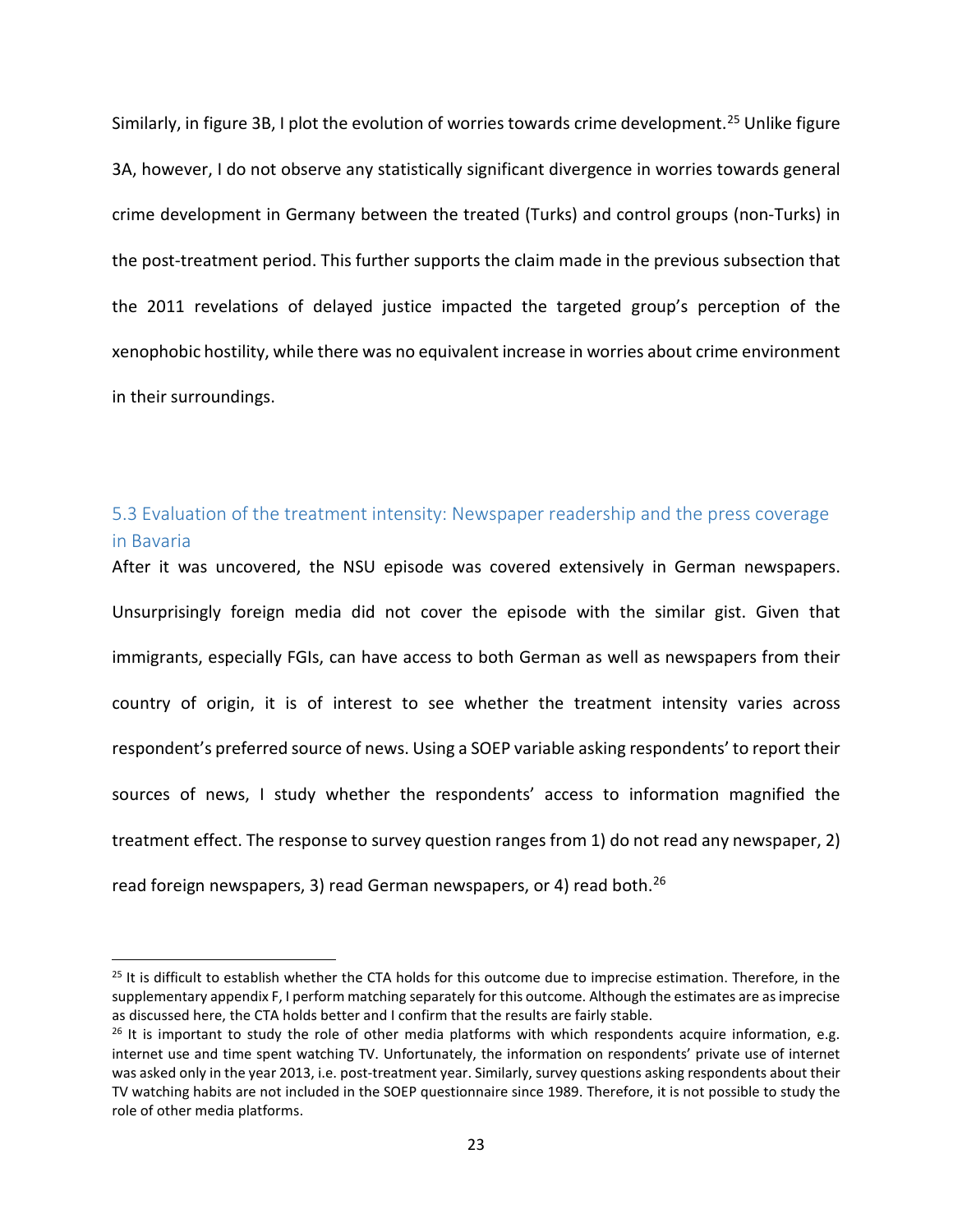Following the literature demonstrating that newspapers' presentation of crimes can generate fears of crime among readers (see Heath 1984), one can expect that the treatment effect was larger for respondents who read newspapers than the ones who do not. Additionally, given the extensive coverage of NSU news in German newspapers, it can be expected that the respondents who read German newspapers report larger magnitudes of the 2011 news treatment. Finally, an important threat to identification arises from the fact that the NSU episode was discussed extensively in Turkish newspapers. In response, assimilation of Turkish immigrants in Germany became one of the discoursed topics in Turkish politics. Therefore, it is pertinent to test whether the effect of 2011 revelations is the result of its extensive coverage in the German press or it is the result of its politicization by Turkish politicians and coverage in the Turkish press.

Panel A of Table 5 presents the results. In column (1), I estimate the baseline regressions by restricting the sample to respondents who report to reading newspapers. The estimates are larger than the magnitudes obtained in Table 4, suggesting the role of news media in intensifying the treatment effect. In columns (2)-(4), I re-estimate the baseline results separately for respondents who report reading only foreign newspapers, respondents who read only German newspapers and respondents who read both newspapers, respectively. Although the results are estimated with lesser precision, the magnitudes enlarge from left to right, an evidence of intensification of the treatment as respondents' consumption of newspapers increases. The main result of column (2) confirms that the impact of the coverage of 2011 revelations by Turkish newspapers is very limited. Columns (3)-(4) report that respondents who read German newspapers and respondents who read German as well as foreign newspapers (higher news

24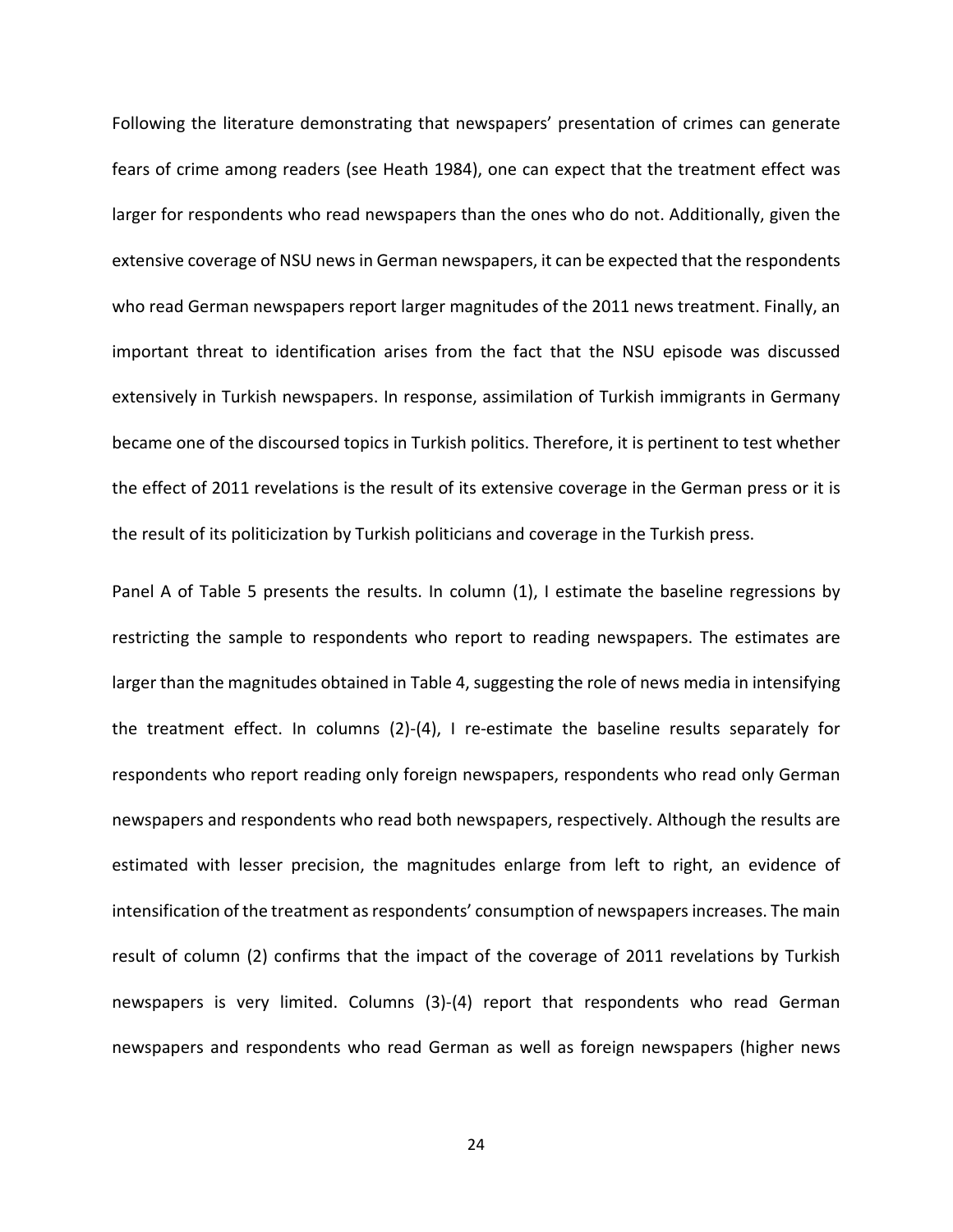consumption) report increasingly larger magnitudes of the actual effect. This is in direct support of the hypothesis presented above.

The geographical span of NSU crimes (figure 2) also offers another treatment intensity check for the identification. As discussed in section 2, five out of total nine murders committed in the West German states were committed in the state of Bavaria alone. This makes the treatment effect especially stronger for respondents from Bavaria. Additionally, the trial of the surviving NSU member Beate Zschape was held in Munich, Bavaria. Therefore, it can be expected that the NSU episode received extensive and frequent coverage in Bavaria than other states in Germany. In panel B of Table 5, I estimate the results separately for the respondents from the state of Bavaria. Estimates show that the Turks living in Bavaria reported a much larger increase in their worries towards xenophobic hostility than the average effect, hence confirming the hypothesis presented above.

## 5.4 Heterogeneous treatment effects

Now I exploit pertinent individual characteristics to study the heterogeneous effect of the 2011 revelations as motivated in subsection 4.1. I consider the following three characteristics: immigration status (FGI vs. SGI), education (high educated vs. low educated), and religiosity (religious vs. non-religious). In column (1) of Table 6, I test whether the respondent's immigration status may be an important consideration for the heterogeneity of the treatment effect by interacting the dummy variable for second-generation immigration status with the baseline interaction term. The results show that FGIs and SGIs did not differ statistically significantly in their response to the treatment.

25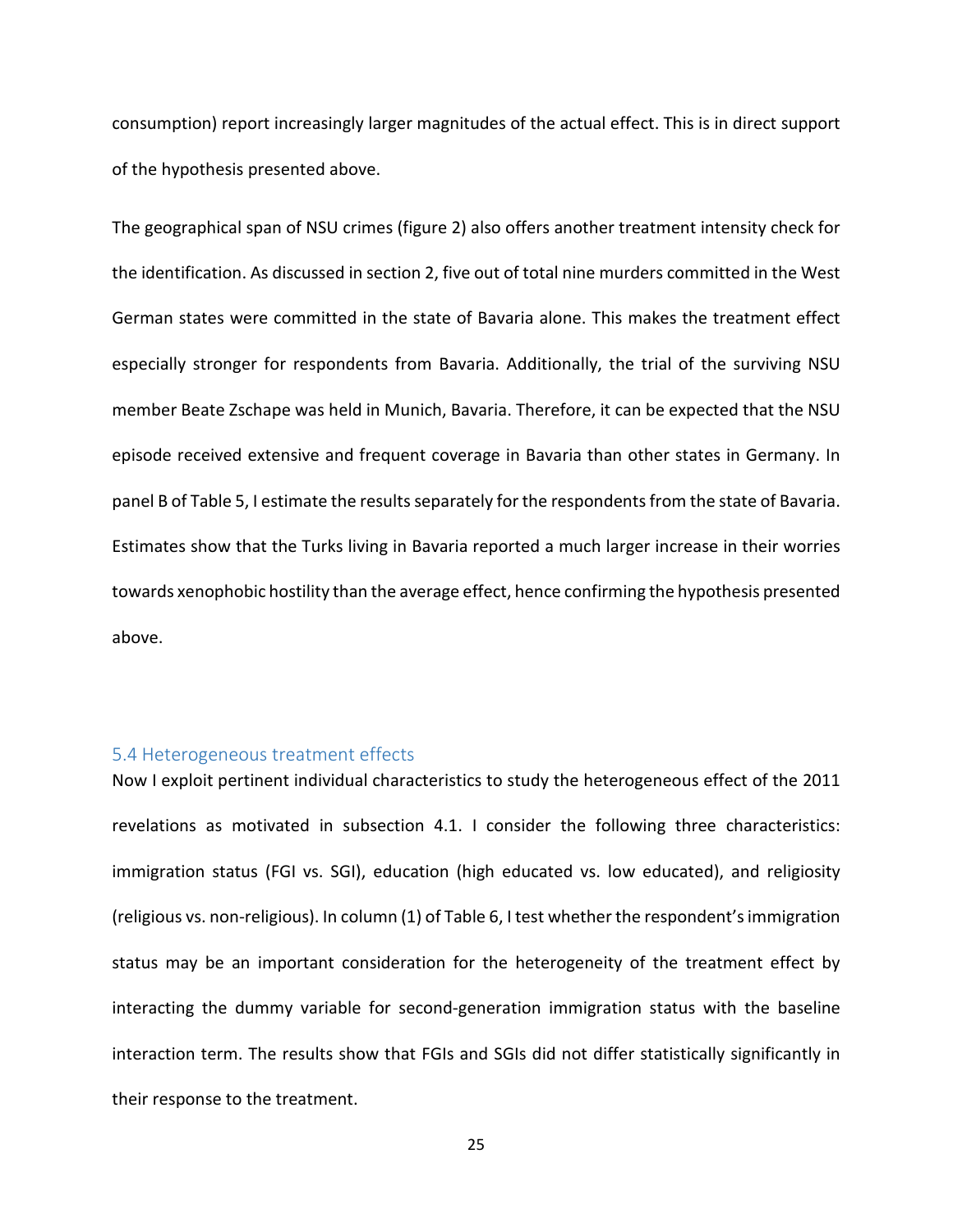Thereafter, in columns (2) and (3), I study whether respondent's education and religiosity are the sources of the heterogeneity of treatment effect under consideration. I construct a dummy variable *Highedu* which takes the value of 1 if the respondent has spent more than 12 years in education and 0 otherwise. To capture the respondent's religiosity, I use another SOEP variable asking respondents whether they performed religious services in the last 7 days. I interpret survey response yes as an indicator of respondent's religiosity. Columns (2) and (3) report the results of the interactions. The results show that the treatment effect was homogenous across the respondent's education and religiosity.

## 5.5 2011 revelations and social assimilation of Turkish immigrants in Germany

Next, I focus on the impact of 2011 revelations on the assimilation and wellbeing of Turkish immigrants in Germany. Table 7 presents the results for assimilation outcomes. As noted above, due to the inconsistent inclusion of self-identification outcomes in the SOEP questionnaire and also because that they contain far more missing observations than the outcomes studied above, the results are relatively imprecisely estimated. The results find that Turkish immigrants were less likely to self-identify themselves as Germans in the aftermath of 2011 revelations. In terms of magnitude, the decrease in self-identification for Turks is substantial, about 40.5 percent of one within-individual standard deviation. During the same period, the results in columns (2) and (3) find that Turks substantially increased their self-identification as a foreigner living in Germany and also increased their connection with their country of origin. It is important to reconcile these findings with regards to the existing literature. That is, as the existing research overwhelmingly documents that Turkish immigrants are among the least assimilated immigrant groups in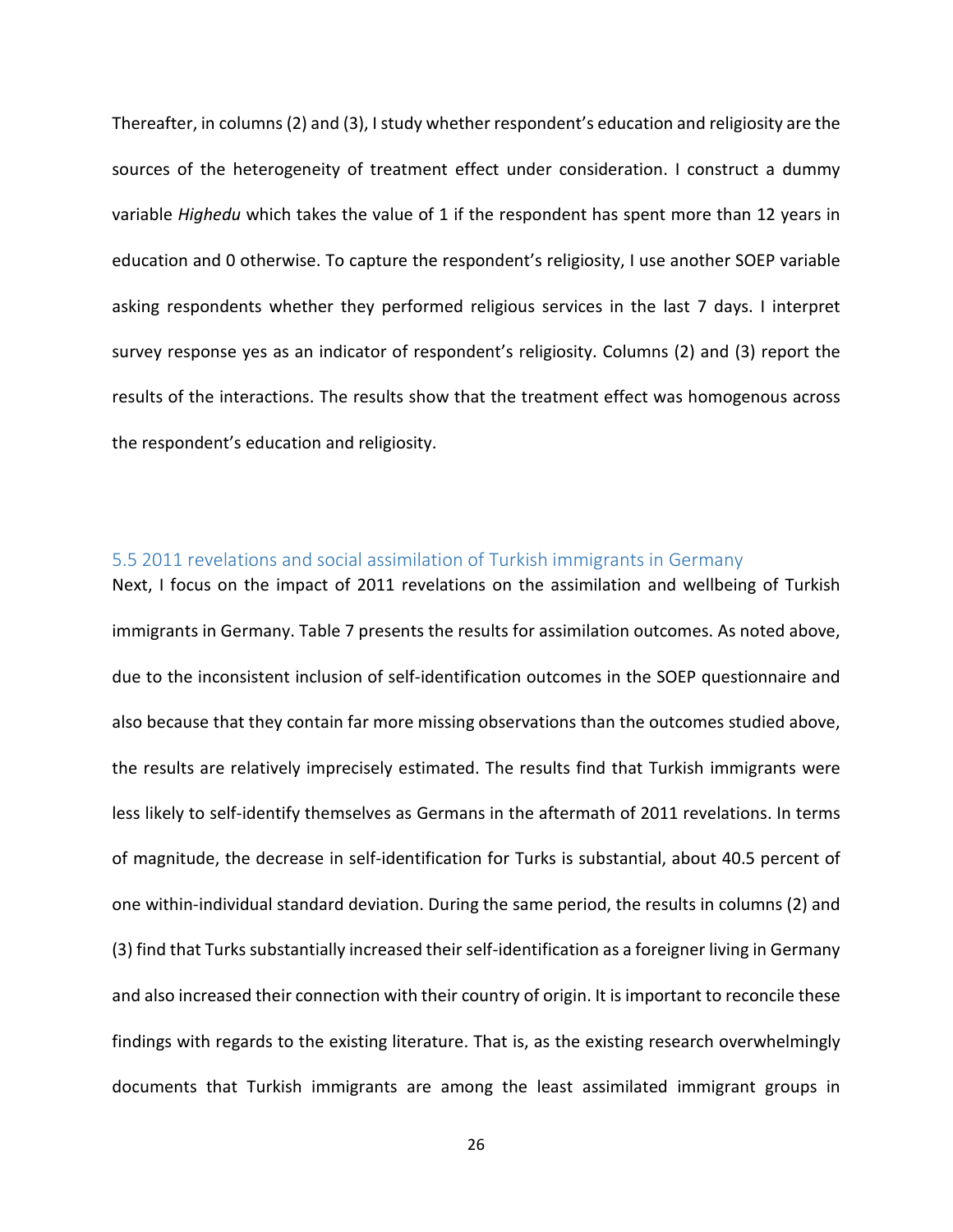Germany (Constant et al. 2006, Constant et al. 2012), a further relative decrease in their social assimilation in the aftermath of 2011 denotes worsening of the state of their social assimilation with respect to other immigrant groups. In conclusion, these results conclusively highlight the dissimilating impact of 2011 revelations of the delayed justice on Turkish immigrants in Germany.

Finally, I ask whether revelations had a negative impact on respondents' health satisfaction and life satisfaction. Main results are reported in Table 8. The results report that the 2011 revelations negatively impacted health and life satisfaction of Turkish immigrants in Germany. In terms of magnitudes, the decrease in health and life satisfaction for Turks is about 10.5 and 6.2 percent of one within-individual standard deviation, respectively.<sup>[27](#page-26-0)</sup> Although not comparatively large, these results highlight the relevance of the 2011 revelations for the wellbeing of Turkish Diaspora in Germany. Especially, the results suggesting a reduction of health satisfaction provides an evidence of increased stress levels and negative health consequence of the judicial delays over rightwing crimes for the targeted group. The results suggesting a reduction in life satisfaction of the Turks are relatively weaker in magnitude in comparison with what Steinhardt (2018) finds. However, this is not surprising as Steinhardt is considering the case of the rise in actual violent attacks in Germany in 1990s, whereas, in this paper, the treatment under consideration is the news revelations about crimes committed in the past.

<span id="page-26-0"></span> $27$  Steinhardt (2018) finds that the rise in xenophobic violence in 1990s reduced the subjective well-being of Turkish immigrants by approximately 0.36 points, which is about 5% of the mean and 19% of the standard deviation in my estimation sample.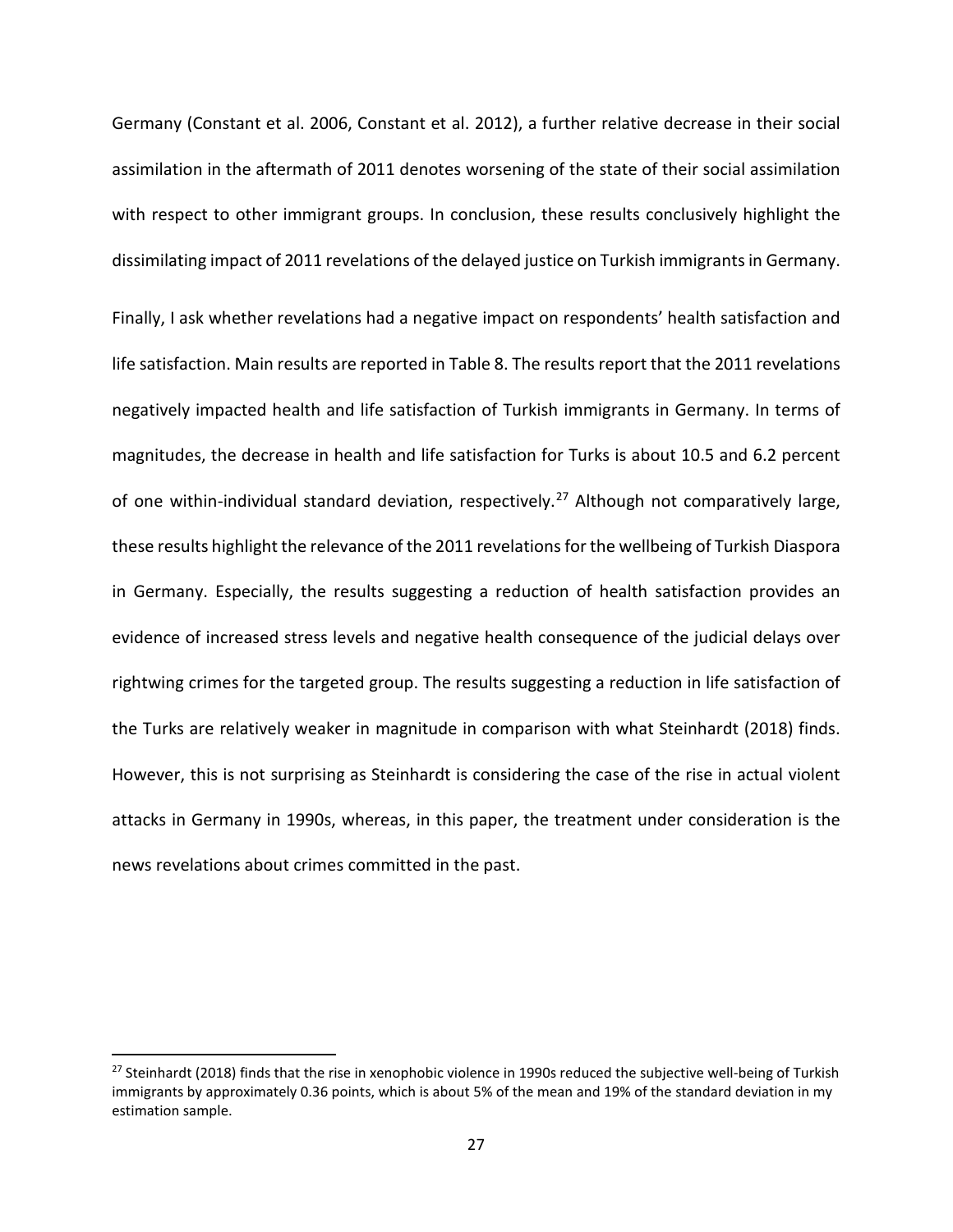## 5.6 Additional robustness checks

## *Alternative/restrictive definitions of the treated*

Information on country of birth of SGI respondent's parents is not available for all respondents (12% SGIs in the matched sample). This is a crucial criticism of the experimental set-up because in the case when the country of origin is missing for both parents, SGI observations have been assumed to belong to the control group. I test the robustness of the main results in the following two ways. First, I re-estimate the baseline regressions performed in Tables 4 and 7 after omitting SGI respondents for which country of origin information is missing for both parents. Second, I show estimates separately for the FGIs alone so that the magnitude of the treatment effect after ignoring the missing value problem is estimated. Results are shown in panels A and B of Table 9. The results support the main findings of the paper.

### *Turkish and MENA immigrants as another treated group*

Next, I include the MENA immigrants in the experimental setup to construct an enlarged treated group of Turkey-MENA immigrants. This exercise captures whether the treatment effect was also felt by a Diaspora of Middle-eastern and North African immigrants given their similarities in appearance with Turkish immigrants. The variable T-MENA takes the value of 1 if the respondent originates from Turkey or MENA countries listed in section 3. Panel C of Table 9 shows the results. The results are virtually unchanged.

#### *Pseudo-outcomes: were economic outcomes impacted?*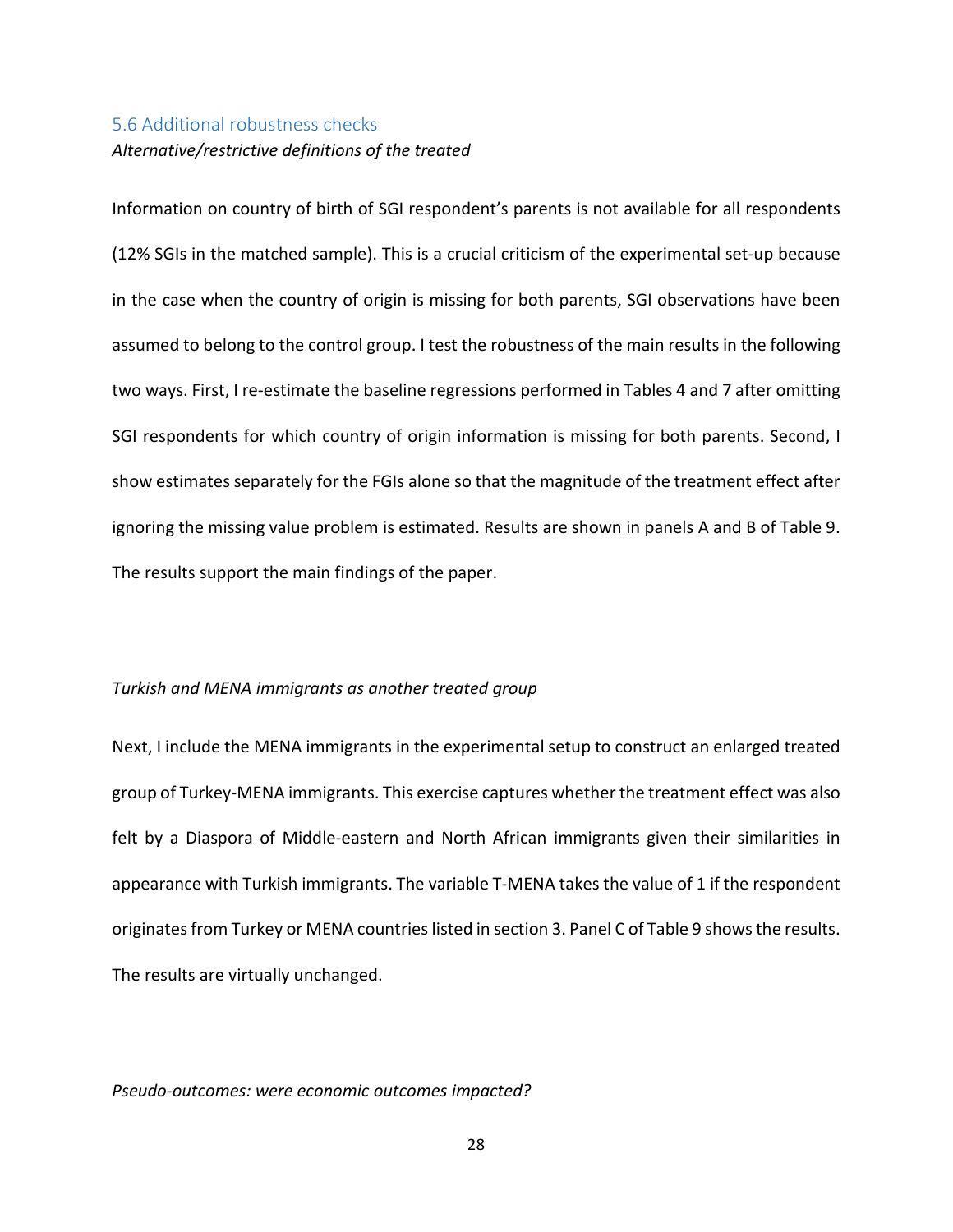The dominant strand of economics literature investigates the impact of Islamist terror events on the labor market outcomes of the Islamic immigrants (Åslund and Rooth 2005, Dávila and Mora 2005, Kaushal et al. 2007, Cornelissen and Jirjahn 2012, Deole and Wunder 2018). However, the 2011 revelations are not expected to exacerbate labor market discrimination against Turkish immigrants in Germany as they were the victims of the NSU crimes and the perpetrators were non-Islamic white German natives. Moreover, the media coverage following 2011 revelations extensively underlined the anti-immigration and racist motives behind NSU crimes, and there is no indication of increased labor market discrimination against Turkish post-2011. Therefore, one should not expect significant effects of the treatment on the targeted group's economic outcomes.

I test the robustness of the mechanism, i.e. 2011 revelations had only impacted the targeted group's social outcomes, by considering itsimpact on respondents' economic outcomes (pseudooutcomes). For this exercise, I consider the following two economic outcomes: respondents' probability to be unemployed and hourly wages. In essence, I investigate whether Turkish immigrants observed an increase in their probability to be unemployed and/or lower hourly wages due to increased labor market discrimination in the aftermath of 2011 revelations. The unemployment probability is a dummy variable denoting the respondent's labor force status as unemployed and 0 otherwise. To construct hourly wages, I make use of SOEP data on respondent's monthly earnings (monthly income) and weekly hours worked (weekly hours). I calculate the respondent's hourly wage by the following formula: hourly wages=(monthly income\*12)/(weekly hours\*52.179). The main results are presented in Table 10. The results do not suggest any significant effect of 2011 revelations of the delayed justice

29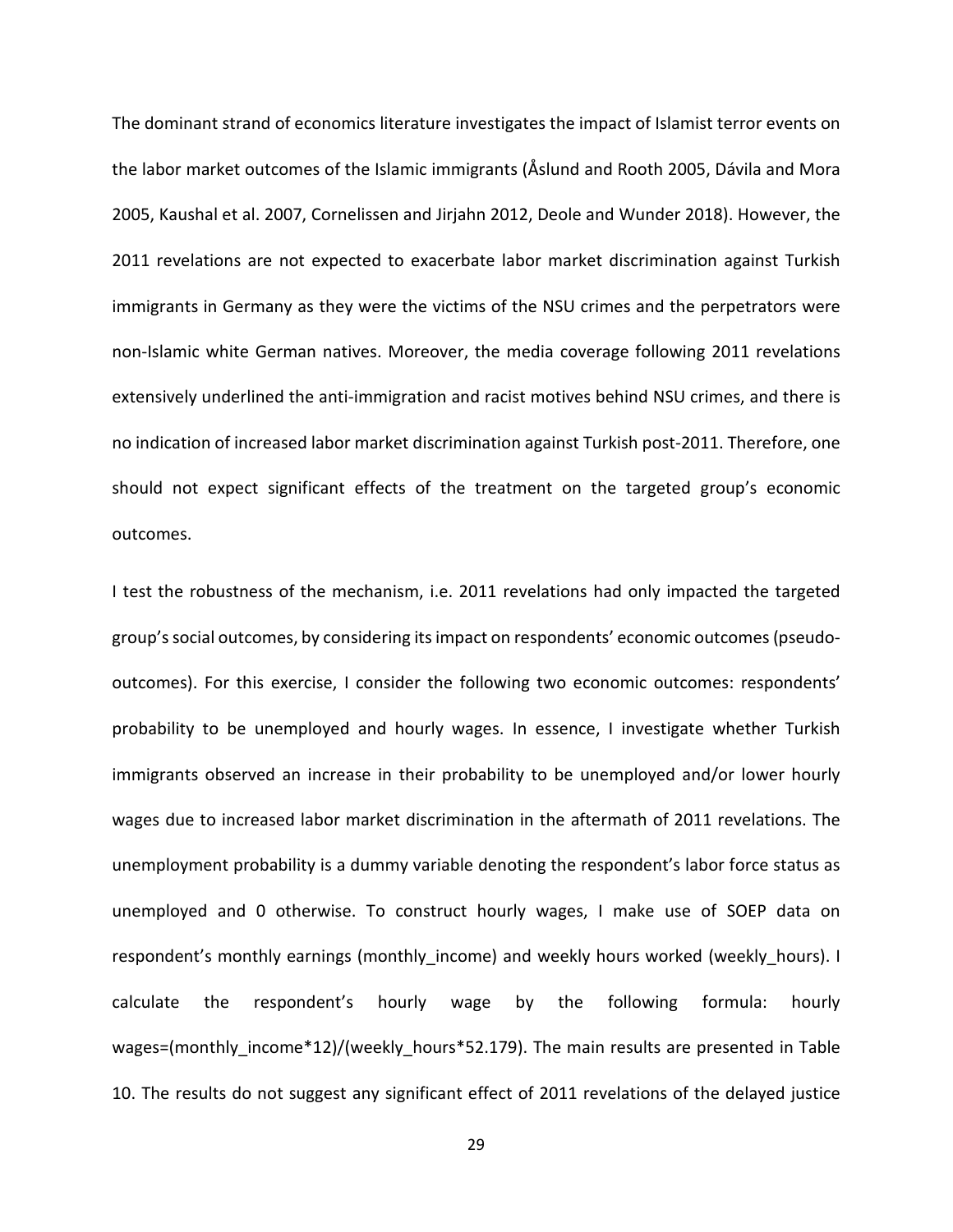over NSU crimes on the economic outcomes of Turkish immigrants, demonstrating that these revelations impacted Turkish immigrants' social outcomes alone, and did not invite any increase in labor market discrimination against them.

## 6. CONCLUDING REMARKS

Many European countries have suffered violent Islamist terrorist attacks since the dawn of the 21st century. Given that the majority of the perpetrators of these attacks were homegrown individuals belonging to the Islamic religion, the question of the social assimilation of the Muslims living in the West has come to the forefront of policy discussions. In response, recent economics research produced a number of studies investigating the impact of the backlash induced by Islamist terror events on the attitudes of Muslim minorities towards assimilation in the host society. Uniquely, this paper contributes to the literature by focusing on the impact of unprovoked rightwing crimes targeted against Islamic immigrants. Particularly, I consider an episode of 2011 news revelations of the past crimes committed by the rightwing group NSU against Turkish immigrants in Germany.

Although the NSU crimes are widely believed to be xenophobic crimes, this paper provides the first formal evidence that the 2011 revelations impacted Turkish immigrants distinctly than other immigrants. Using German longitudinal data, the paper shows that Turkish immigrants in Germany reported an increase in their worries about xenophobic hostility in the aftermath of the 2011 revelations, while their worries about general crime development in Germany were not as affected. The results further show that the 2011 revelations caused deterioration in the social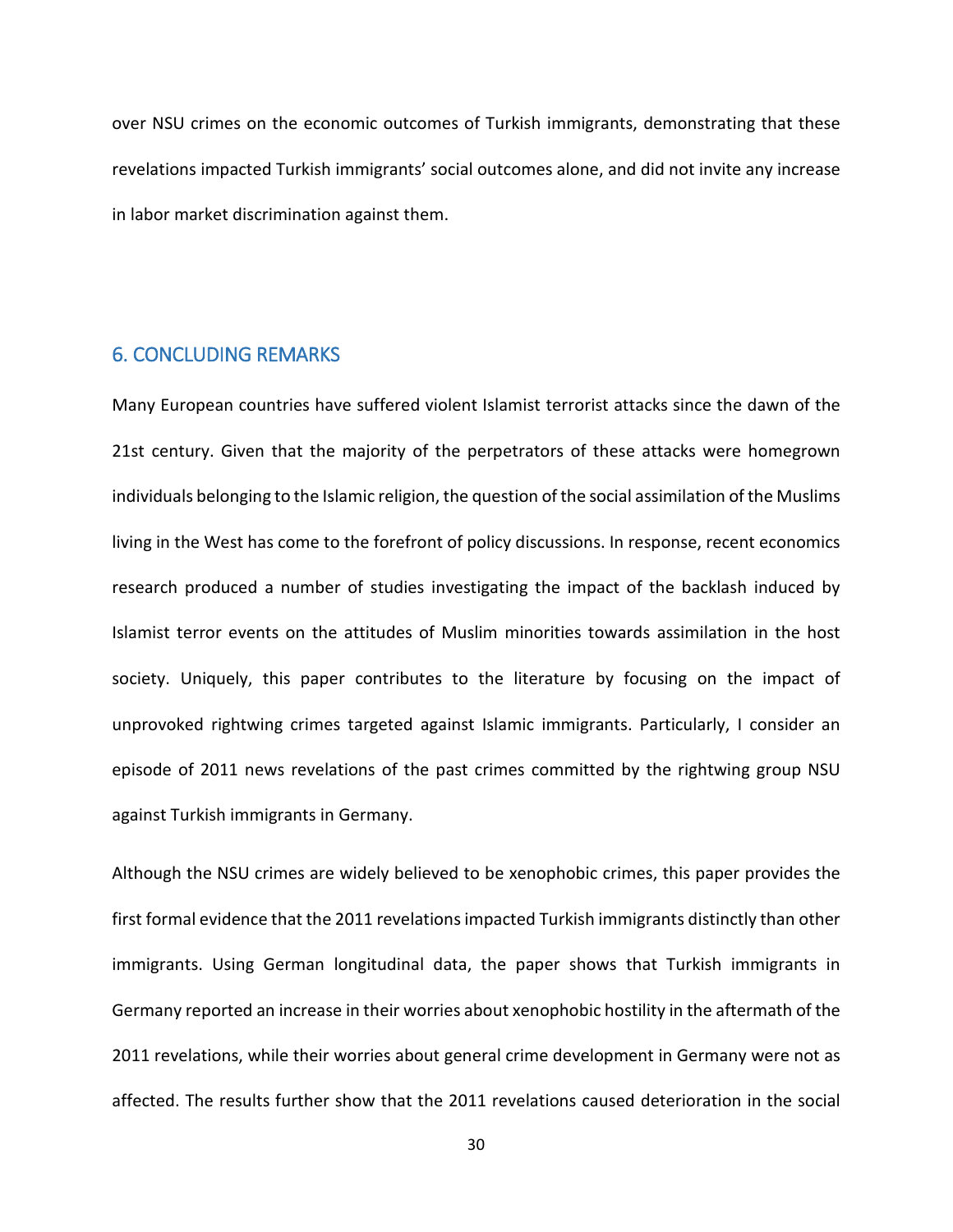assimilation and well-being of the targeted minorities. In particular, the results show that Turkish immigrants in Germany were less likely to self-identify themselves as Germans and more likely to feel closer and better bonded to their home countries. The paper also finds an evidence of reduced health and life satisfaction. These results are in line with the concerns raised by newspapers that the NSU revelations were internalized differently by the Turkish minorities and that they had an immediate yet deeper psychological impact on the Turks in Germany (Spiegel Online January 13 2012, Spiegel Online July 13 2018).

These results have pertinent implications for the European migration crisis. In the year 2016 alone, with the arrival of more than a million asylum seekers from war-torn countries, the German government spent 5.5 billion Euros on assisting migrants (Deutsche Welle 2017). Of these, 2 billion Euros were spent on a package designed to integrate refugees into the German culture and to teach them the language. However, their arrival coincided with a steep rise in xenophobic violence in Germany. The findings of this paper highlight the disruptive effects of fears triggered by right-wing anti-immigrant violence. In particular, the study finds that the fears of hostility and victimhood induced by these attacks raise assimilation costs and cause deterioration of assimilation outcomes. Although the study uses data collected for Germany, the results are highly relevant for any future research that investigates the impact of violence targeted against minority groups in other countries. At a time when right-wing political parties are gaining momentum in elections across established democracies, the success of the Pan-European assimilation policy depends on addressing these fears among minorities. Timely prevention and quick, just resolution of crimes against immigrants can indeed improve the efficiency and effectiveness of the money spent on integration and assimilation policies.

31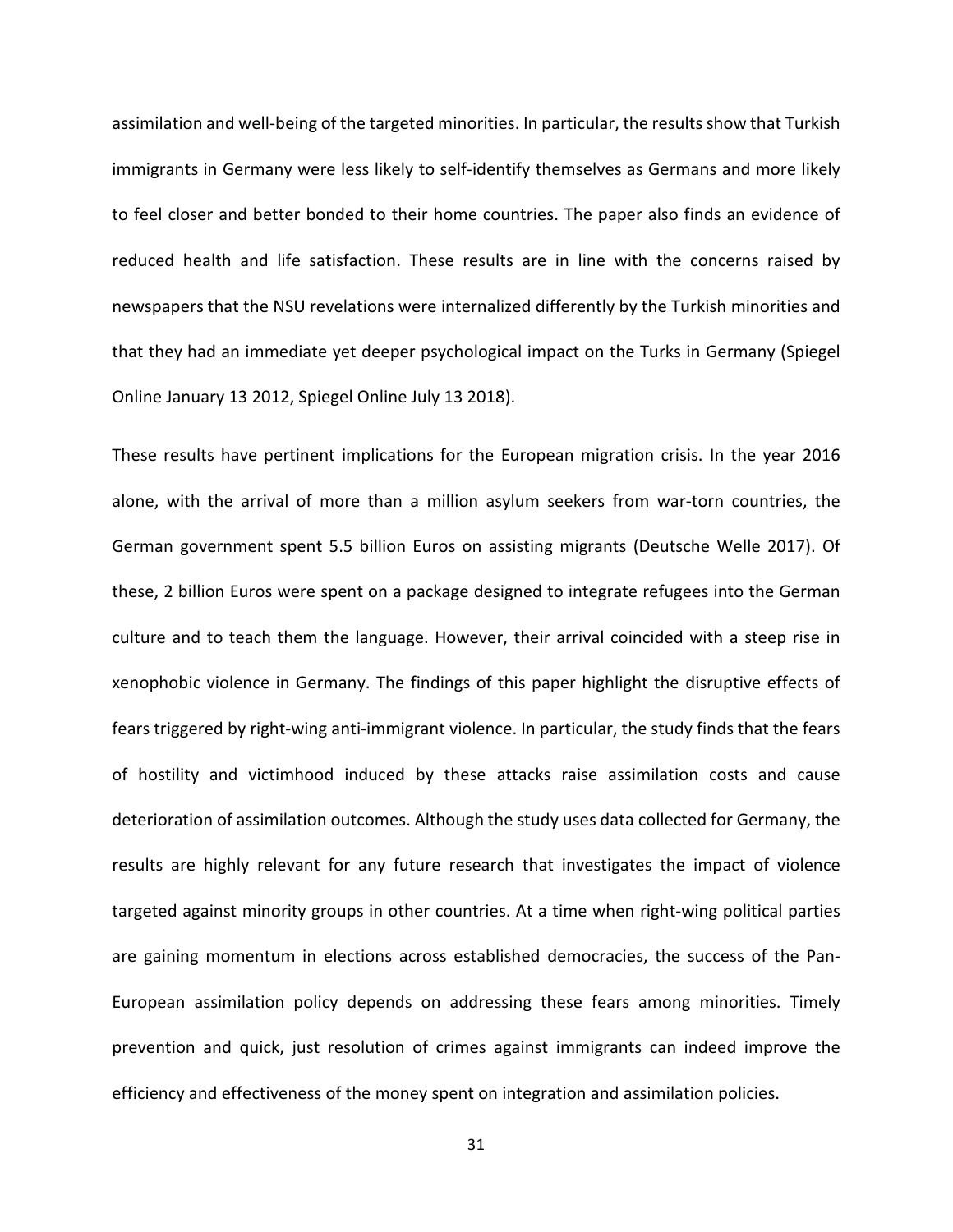## REFERENCES

- Algan, Y., Landais, C., & Senik, C.(2012). Cultural Integration in France. In Cultural Integration of Immigrants in Europe. : Oxford University Press. Retrieved 8 Jan. 2018, from [http://www.oxfordscholarship.com/view/10.1093/acprof:oso/9780199660094.001.0001/acp](http://www.oxfordscholarship.com/view/10.1093/acprof:oso/9780199660094.001.0001/acprof-9780199660094-chapter-2) [rof-9780199660094-chapter-2.](http://www.oxfordscholarship.com/view/10.1093/acprof:oso/9780199660094.001.0001/acprof-9780199660094-chapter-2)
- Angelini, V., Casi, L., & Corazzini, L. (2015). Life satisfaction of immigrants: does cultural assimilation matter? *Journal of Population Economics*, *28*(3), 817–844. <http://doi.org/10.1007/s00148-015-0552-1>
- Åslund, O., & Rooth, D. O. (2005). Shifts in attitudes and labor market discrimination: Swedish experiences after 9-11. *Journal of Population Economics*, *18*(4), 603–629. https://doi.org/10.1007/s00148-005-0036-9
- BBC News. (2017, September 12). Neo-Nazi murders: Prosecutors want Zschäpe to serve life. Retrieved from<http://www.bbc.com/news/world-europe-41242285>
- Bernhard, Helen, Fehr, Ernst, Fischbacher, Urs, 2006. Group affiliation and altruistic norm enforcement. *American Economic Review Papers and Proceedings* 96, 217–221.
- Berrebi, C., & Klor, E. F. (2008). Are voters sensitive to terrorism? Direct evidence from the Israeli electorate. *American Political Science Review*, 102(3), 279–301.
- Brandt, A., Dahlkamp, J., Popp, M., & Ucta, U. (2011, December 13). Suspicions Destroyed Lives of Victims' Relatives. *Spiegel Online*. Retrieved from [http://www.spiegel.de/international/germany/neo-nazi-terror-cell-suspicions-destroyed](http://www.spiegel.de/international/germany/neo-nazi-terror-cell-suspicions-destroyed-lives-of-victims-relatives-a-803275.html)[lives-of-victims-relatives-a-803275.html](http://www.spiegel.de/international/germany/neo-nazi-terror-cell-suspicions-destroyed-lives-of-victims-relatives-a-803275.html)
- Caliendo, M. & Kopeinig, S. (2008). Some practical guidance for the implementation of propensity score matching. *Journal of Economic Surveys*, 22(1), 31–72.
- Casey, T., & Dustmann, C. (2010). Immigrants' identity, economic outcomes and the transmission of identity across generations. *Economic Journal*, 120(542), F31-F51. <https://doi.org/10.1111/j.1468-0297.2009.02336.x>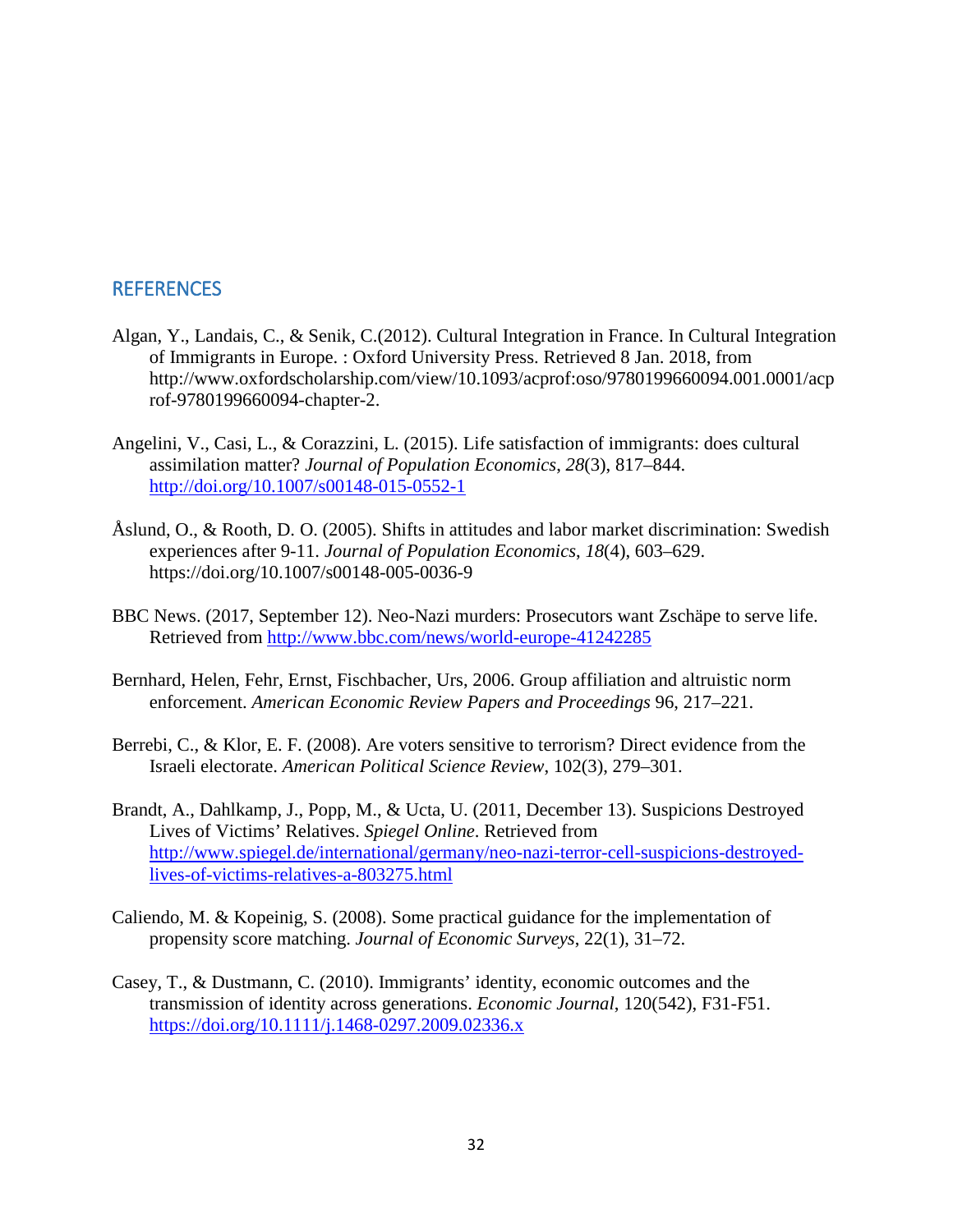- Chabé-Ferret, S., 2015. Analysis of the bias of Matching and Difference-in-Difference under alternative earnings and selection processes. *Journal of Econometrics*, *185*(1), 110–123. https://doi.org/10.1016/j.jeconom.2014.09.013
- Charness, G., Rigotti, L., & Rustichini, A., 2007. Individual behavior and group membership. *American Economic Review* 97, 1340–1352.
- Constant, Amelie F., Gataullina, Liliya, Zimmermann, Klaus F. and Zimmermann, Laura, (2006). Clash of Cultures: Muslims and Christians in the Ethnosizing Process. IZA Discussion Paper No. 2350. Available at SSRN: <https://ssrn.com/abstract=937934>
- Constant, Amelie F., Zimmermann, Klaus F., 2008. Measuring ethnic identity and its impact on economic behavior. *Journal of the European Economic Association* 6, 424–433.

Constant, A., Nottmeyer, O., & Zimmermann, K.(2012). Cultural Integration in Germany. In Cultural Integration of Immigrants in Europe. : Oxford University Press. Retrieved 8 Jan. 2018, from [http://www.oxfordscholarship.com/view/10.1093/acprof:oso/9780199660094.001.0001/acp](http://www.oxfordscholarship.com/view/10.1093/acprof:oso/9780199660094.001.0001/acprof-9780199660094-chapter-3) [rof-9780199660094-chapter-3.](http://www.oxfordscholarship.com/view/10.1093/acprof:oso/9780199660094.001.0001/acprof-9780199660094-chapter-3)

- Cornelissen, T., & Jirjahn, U. (2012). September 11th and the earnings of Muslims in Germany-The moderating role of education and firm size. *Journal of Economic Behavior and Organization*, *81*(2), 490–504.<https://doi.org/10.1016/j.jebo.2011.07.014>
- Dávila, A., & Mora, M. T. (2005). Changes in the earnings of Arab men in the US between 2000 and 2002. *Journal of Population Economics*, *18*(4), 587–601. <https://doi.org/10.1007/s00148-005-0050-y>
- Deole S. S. & Wunder C. (2018). The impact of 9/11 terrorists' attacks on labor market outcomes of Muslims in Germany.
- Deutsche Welle (2012, July 2). Head of German intelligence agency resigns. Retrieved from <http://www.dw.com/en/head-of-german-intelligence-agency-resigns/a-16066074>
- Deutsche Welle (2017, May 24). Germany spent 20 billion euros on refugees in 2016. Retrieved from [http://www.dw.com/en/germany-spent-20-billion-euros-on-refugees-in-2016/a-](http://www.dw.com/en/germany-spent-20-billion-euros-on-refugees-in-2016/a-38963299)[38963299](http://www.dw.com/en/germany-spent-20-billion-euros-on-refugees-in-2016/a-38963299)
- Echebarria-Echabe, A., & Fernández-Guede, E. (2006). Effects of terrorism on attitudes and ideological orientation. *European Journal of Social Psychology*, *36*(2), 259–265. https://doi.org/10.1002/ejsp.294
- Elsayed, A., & de Grip, A. (2017). Terrorism and the integration of Muslim immigrants. *Journal of Population Economics*, 1–23.<http://doi.org/10.1007/s00148-017-0646-z>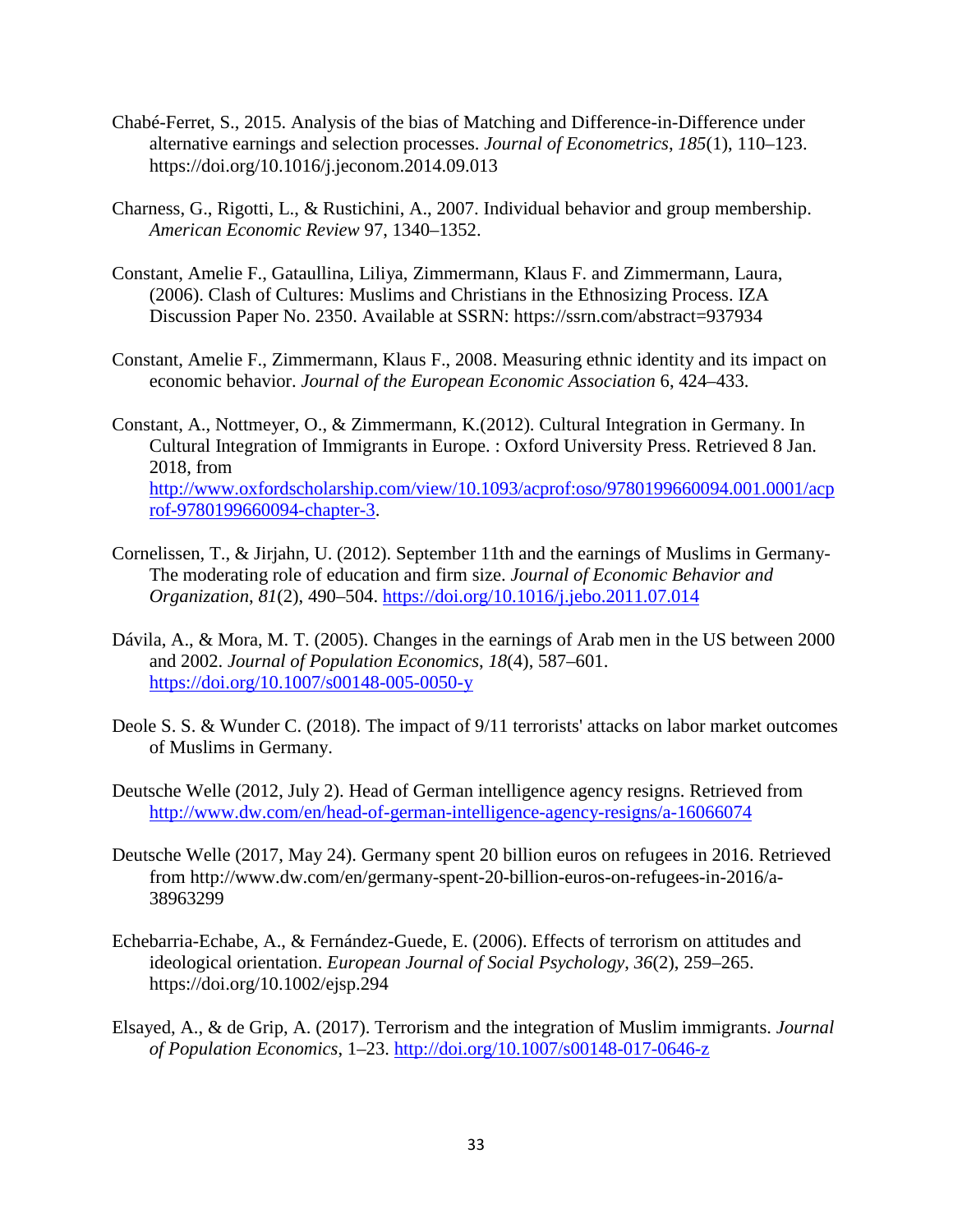- Europol. (2012). Te-Sat 2012: EU Terrorism situation and trend report. Retrieved from [www.europol.europa.eu](http://www.europol.europa.eu/)
- Federal Prosecutor's office (2011). Arrest warrant against the arsonist of Zwickau for alleged membership in the terrorist organization "Nationalsozialistische Untergrund (NSU)". Retrieved from <http://www.generalbundesanwalt.de/de/showpress.php?themenid=13&newsid=419>
- Foreign Policy (2017, March). 10 Murders, 3 Nazis, and Germany's Moment of Reckoning. Retrieved from [http://foreignpolicy.com/2017/03/16/10-murders-3-nazis-and-germanys](http://foreignpolicy.com/2017/03/16/10-murders-3-nazis-and-germanys-moment-of-reckoning/)[moment-of-reckoning/](http://foreignpolicy.com/2017/03/16/10-murders-3-nazis-and-germanys-moment-of-reckoning/)
- Georgiadis, A., & Manning, A. (2013). One nation under a groove? Understanding national identity. *Journal of Economic Behavior and Organization*, *93*, 166–185. <https://doi.org/10.1016/j.jebo.2012.10.013>
- Georgiadis, A., & Manning, A.(2012). Cultural Integration in the United Kingdom. In Cultural Integration of Immigrants in Europe. : Oxford University Press. Retrieved 8 Jan. 2018, from [http://www.oxfordscholarship.com/view/10.1093/acprof:oso/9780199660094.001.0001/acp](http://www.oxfordscholarship.com/view/10.1093/acprof:oso/9780199660094.001.0001/acprof-9780199660094-chapter-8) [rof-9780199660094-chapter-8.](http://www.oxfordscholarship.com/view/10.1093/acprof:oso/9780199660094.001.0001/acprof-9780199660094-chapter-8)
- Geys, B., & Qari, S. (2017). Will you still trust me tomorrow? The causal effect of terrorism on social trust. *Public Choice*.<http://doi.org/10.1007/s11127-017-0477-1>
- Goebel, Jan, Markus M. Grabka, Stefan Liebig, Martin Kroh, David Richter, Carsten Schröder, and Jürgen Schupp. 2018. The German Socio-Economic Panel (SOEP). Jahrbücher für Nationalökonomie und Statistik/Journal of Economics and Statistics (online first), doi: [https://doi.org/10.1515/jbnst-2018-0022.](https://doi.org/10.1515/jbnst-2018-0022)
- Goel, D. (2010). Perceptions of Immigrants in Australia after 9/11. *Economic Record*, *86*(275), 596–608.<https://doi.org/10.1111/j.1475-4932.2010.00651.x>
- Goette, L., Huffman, D. and Meier S. 2006. "The Impact of Group Membership on Cooperation and Norm Enforcement: Evidence Using Random Assignment to Real Social Groups." i, 96(2): 212-216.
- Gould, E. D., & Klor, E. F. (2016). The Long-Run Effect of 9/11: Terrorism, Backlash, and the Assimilation of Muslim Immigrants in the West. *The Economic Journal*, *126*, 2064–2114. <http://doi.org/10.1111/ecoj.12219>
- Haddad, Y.Y. (2007). 'The post-9/11 hijab as icon', *Sociology of Religion*, 68(3), 253–67.
- Heath, L. (1984). Impact of newspaper crime reports on fear of crime: Multimethodological investigation. *Journal of Personality and Social Psychology*, *47*(2), 263–276. http://doi.org/10.1037/0022-3514.47.2.263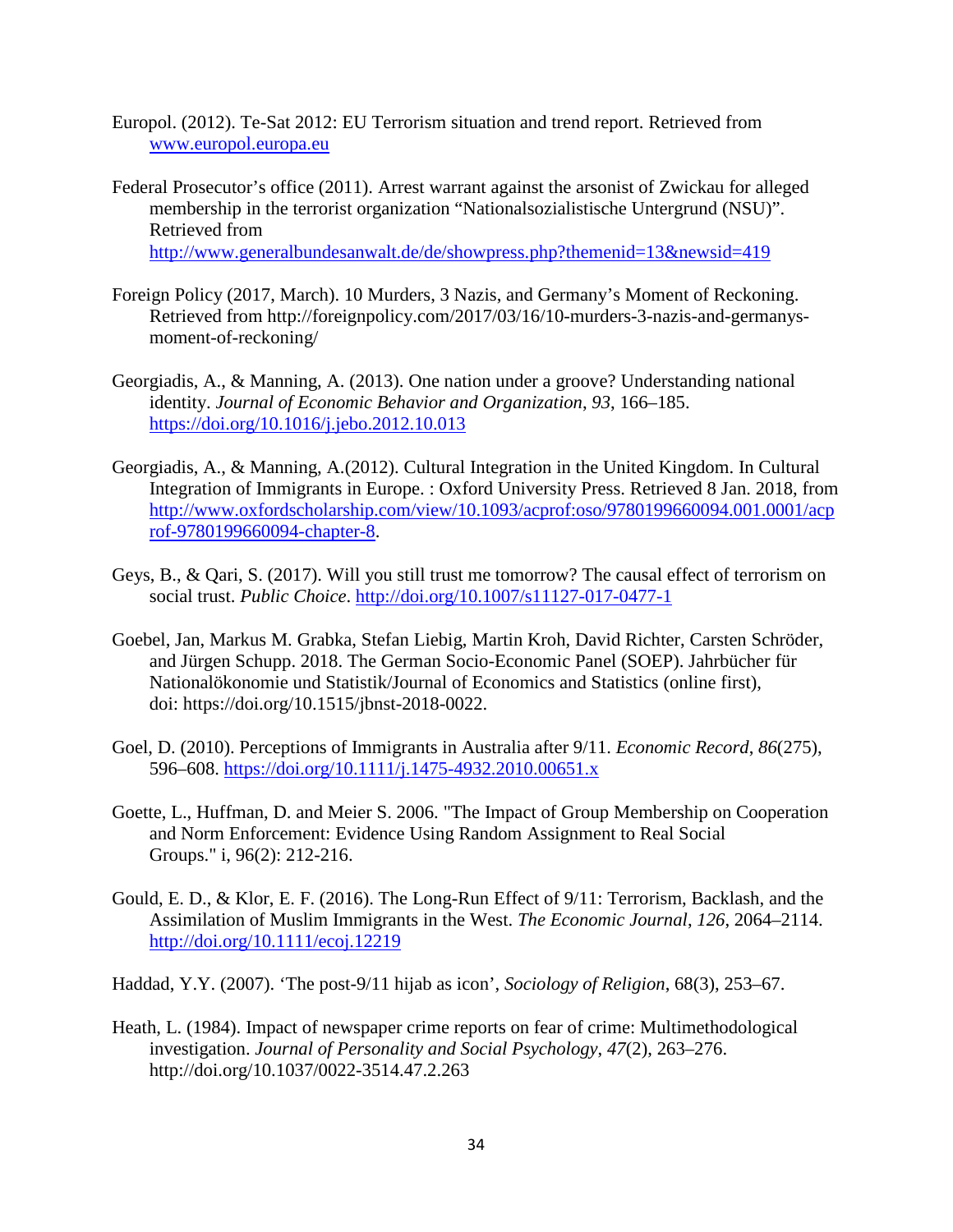- Heckman, J., Ichimura, H. and Todd, P. E. (1997). Matching as an econometric evaluation estimator: evidence from evaluating a job training programme. *Review of Economic Studies*, 64(4), 605–54
- Iyengar, S., & Simon, A. (1993). News Coverage of the Gulf Crisis and Public Opinion: A Study of Agenda-Setting, Priming, and Framing. *Communication Research*, 20(3), 365– 383. <https://doi.org/10.1177/009365093020003002>
- Kaushal, N., Kaestner, R., & and Reimers, C. (2016). Labor Market Effects of September 11th on Arab and Muslim Residents of the United States. *The Journal of Human Resources*, *42*(2), 275–308. Retrieved from<http://www.jstor.org/stable/40057306>
- Knapton, H.M., (2014). The Recruitment and Radicalisation of Western Citizens: Does Ostracism Have a Role in Homegrown Terrorism?. Journal of European Psychology Students. 5(1), pp.38–48. DOI: <http://doi.org/10.5334/jeps.bo>
- Leuven, E. and B. Sianesi. (2003). "PSMATCH2: Stata module to perform full Mahalanobis and propensity score matching, common support graphing, and covariate imbalance testing". Retrieved from:<http://ideas.repec.org/c/boc/bocode/s432001.html>
- Mitts, T. (2017). From Isolation to Radicalization: Anti-Muslim Hostility and Support for ISIS in the West. Retrieved from [https://papers.ssrn.com/sol3/papers.cfm?abstract\\_id=2795660](https://papers.ssrn.com/sol3/papers.cfm?abstract_id=2795660)
- Oezay, B. (2012, September 1). Neo-Nazi attack victims have "suffered twice." *Deutsche Welle*. Retrieved from [http://www.dw.com/en/neo-nazi-attack-victims-have-suffered-twice/a-](http://www.dw.com/en/neo-nazi-attack-victims-have-suffered-twice/a-16214394)[16214394](http://www.dw.com/en/neo-nazi-attack-victims-have-suffered-twice/a-16214394)
- Parallel Report (2015). Institutional Racism as exemplified by the case of the terror group National Socialist Underground (NSU) and necessary steps to protect individuals and groups against racial discrimination, [http://www.mobile](http://www.mobile-opferberatung.de/doc/jointparallelreport_institutionalracismnsu.pdf)[opferberatung.de/doc/jointparallelreport\\_institutionalracismnsu.pdf](http://www.mobile-opferberatung.de/doc/jointparallelreport_institutionalracismnsu.pdf)
- Pidd, H., & Harding, L. (2011, November 16). German neo-Nazi terrorists had "hitlist" of 88 political targets. *The Guardian*. Retrieved from [https://www.theguardian.com/world/2011/nov/16/german-neo-nazi-terror](https://www.theguardian.com/world/2011/nov/16/german-neo-nazi-terror-hitlist?newsfeed=true)[hitlist?newsfeed=true](https://www.theguardian.com/world/2011/nov/16/german-neo-nazi-terror-hitlist?newsfeed=true)
- Rosenbaum, P. R. and Rubin, D. B. (1985). The bias due to incomplete matching. *Biometrics*, 41(1), 103–16.
- Schüller, S. (2016). The Effects of 9/11 on Attitudes Toward Immigration and the Moderating Role of Education. *Kyklos*, *69*(4), 604–632.
- SEK/POL-Data4U (2012). "Rasistische Neonazi- Morde in Deutschland: Eine Studie zur Gefühle und Meinungen der türkischen Migranten" Zentrum für Migrations- und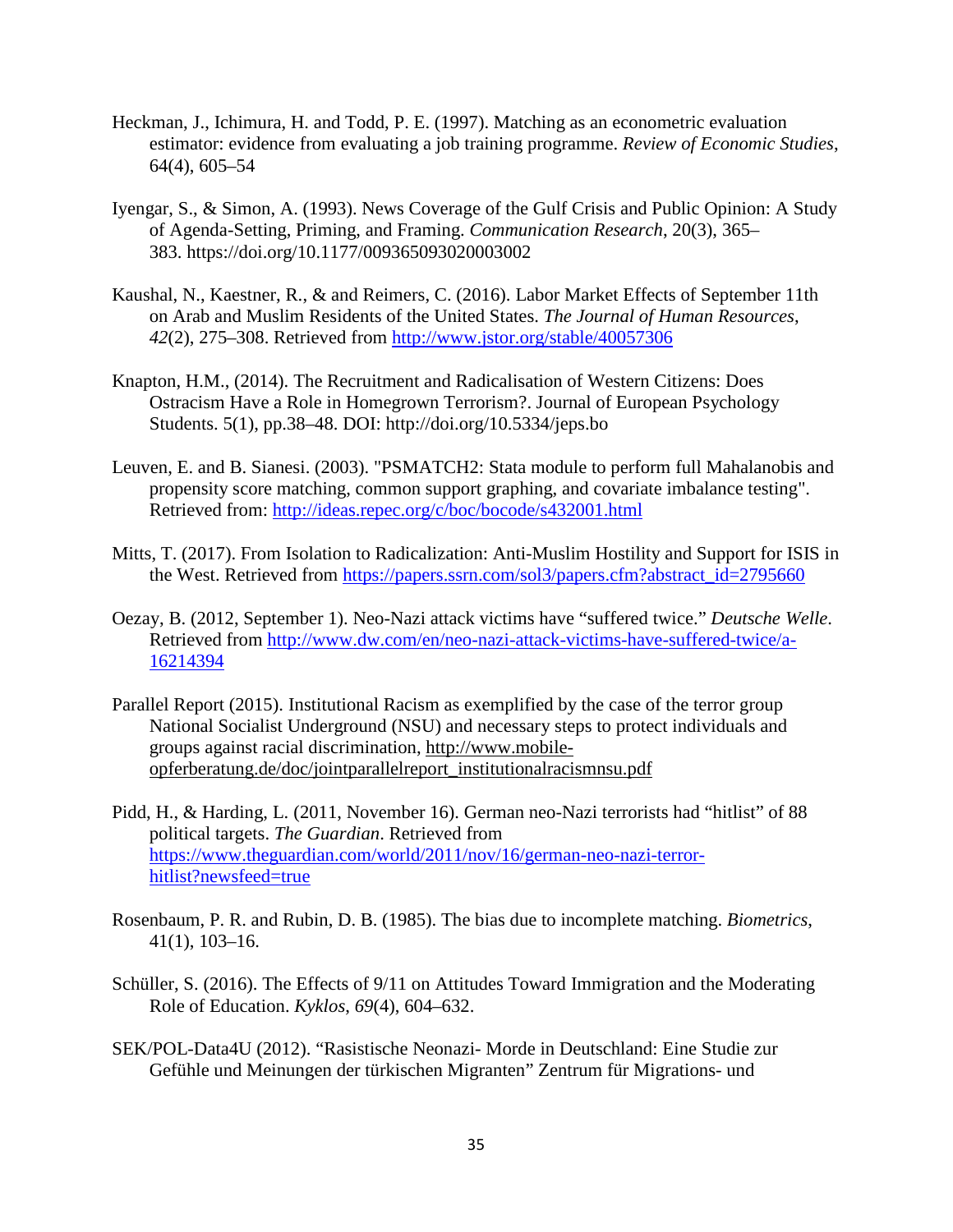Politikforschung der Hacettepe Universität (HÜGO). Retrieved from [http://www.data4u](http://www.data4u-online.de/wp-content/uploads/2012/02/Pressemitteilung-11012012-2.pdf)[online.de/wp-content/uploads/2012/02/Pressemitteilung-11012012-2.pdf](http://www.data4u-online.de/wp-content/uploads/2012/02/Pressemitteilung-11012012-2.pdf)

- Socio-Economic Panel (SOEP), data for years 1984-2015, version 32.1, SOEP, 2016, doi: 10.5684/soep.v32. For more information on DOI visit our website: [http://www.diw.de/en/diw\\_01.c.387315.en/versions\\_/\\_doi.html](http://www.diw.de/en/diw_01.c.387315.en/versions_/_doi.html)
- Spiegel Online. (2011, December 12). German Intelligence Has 130 Informants in Extremist Party. Retrieved from [http://www.spiegel.de/international/germany/infiltrating-the-far-right](http://www.spiegel.de/international/germany/infiltrating-the-far-right-german-intelligence-has-130-informants-in-extremist-party-a-803136.html)[german-intelligence-has-130-informants-in-extremist-party-a-803136.html](http://www.spiegel.de/international/germany/infiltrating-the-far-right-german-intelligence-has-130-informants-in-extremist-party-a-803136.html)
- Spiegel Online. (2012, January 13). Losing Faith in the State: Turks in Germany Fear Racially Motivated Murders. Retrieved from [http://www.spiegel.de/international/germany/losing](http://www.spiegel.de/international/germany/losing-faith-in-the-state-turks-in-germany-fear-racially-motivated-murders-a-808949.html)[faith-in-the-state-turks-in-germany-fear-racially-motivated-murders-a-808949.html](http://www.spiegel.de/international/germany/losing-faith-in-the-state-turks-in-germany-fear-racially-motivated-murders-a-808949.html)
- Spiegel Online. (2018, July 13). Das Vertrauen ist weg. Retrieved from [http://www.spiegel.de/wissenschaft/datenlese/nsu-morde-das-vertrauen-der-migranten-in](http://www.spiegel.de/wissenschaft/datenlese/nsu-morde-das-vertrauen-der-migranten-in-deutschland-ist-weg-a-1218223.html)[deutschland-ist-weg-a-1218223.html](http://www.spiegel.de/wissenschaft/datenlese/nsu-morde-das-vertrauen-der-migranten-in-deutschland-ist-weg-a-1218223.html)
- Steinhardt, M. (2018). The Impact of Xenophobic Violence on the Integration of Immigrants. IZA DP No. 11781. Retrieved from <ftp://repec.iza.org/RePEc/Discussionpaper/dp11781.pdf>
- US Department of State (2003). "Patterns of Global Terrorism 2003". Pp. xii. Retrieved from <https://www.state.gov/documents/organization/31932.pdf>
- Von Der Behrens, A. (2018). Lessons from Germany's NSU case. *Race & Class*. <http://doi.org/10.1177/0306396817751307>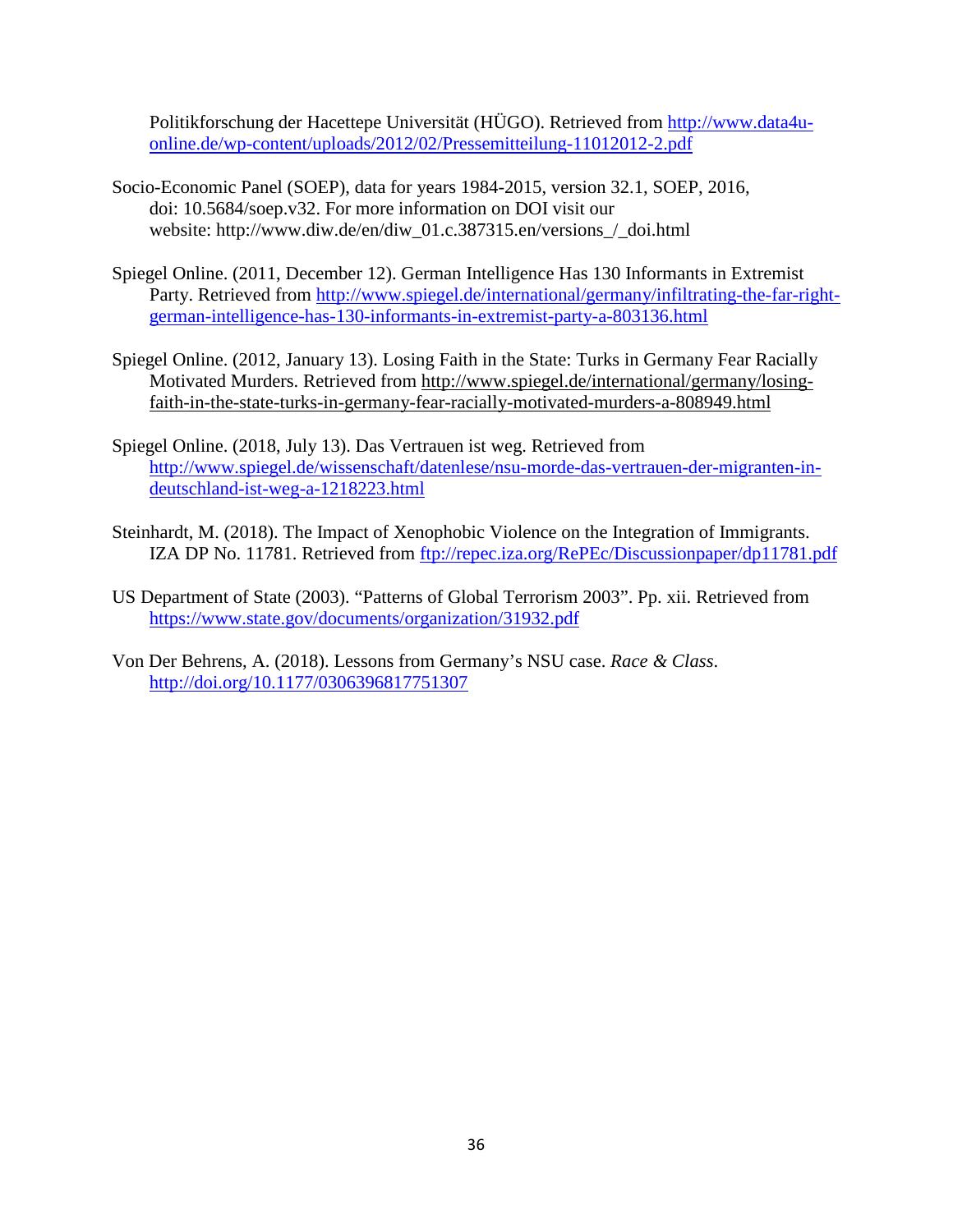# FIGURE APPENDIX



# **Figure 1: Google trends of keywords search**

**Source:** Google trends, own calculations.<br>**Notes:** The figure plots the results of Google trends depicting the number of individual google<br>searches involving keywords NSU and Donermorde.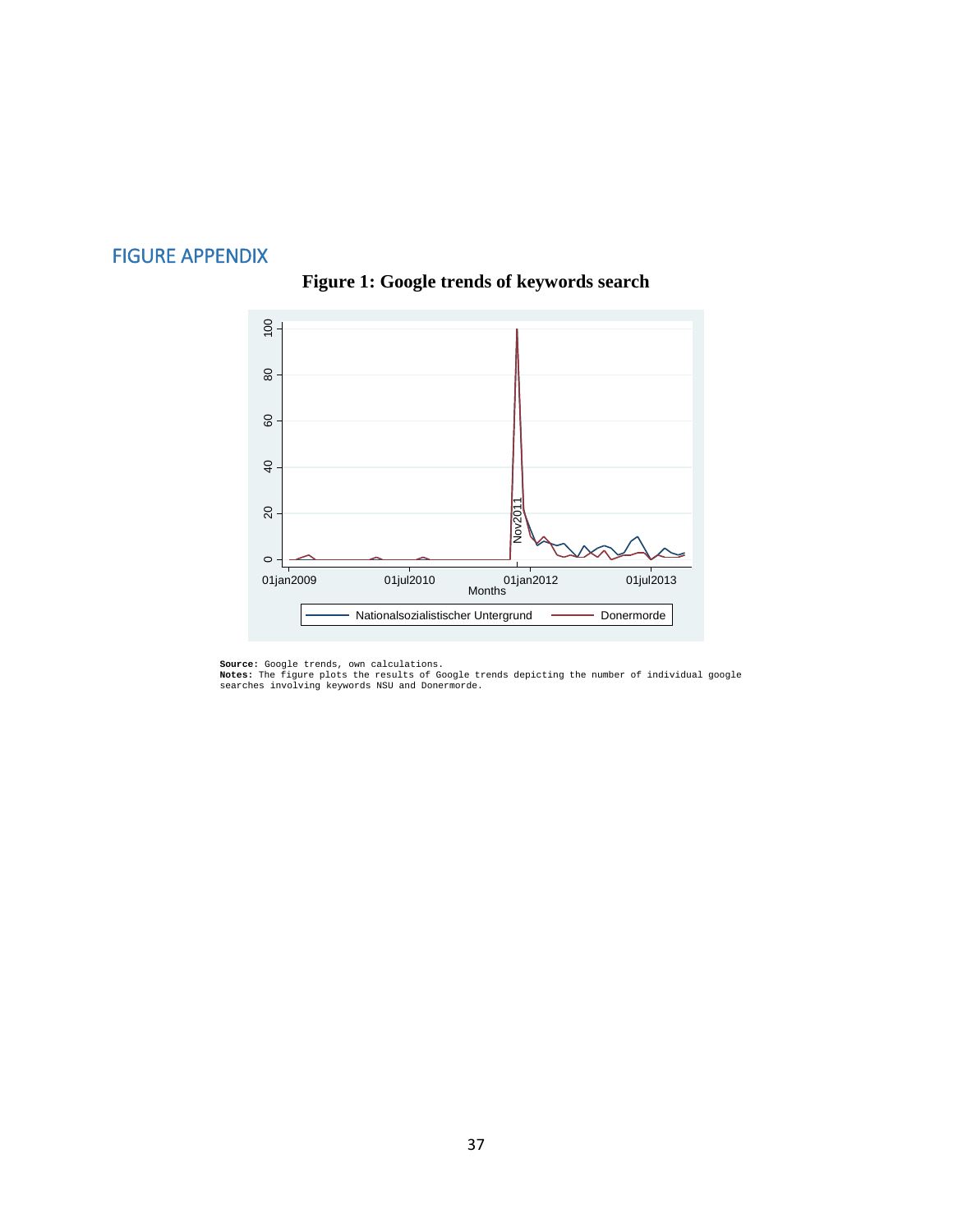

**Figure 2: Geographical spread of NSU crimes in Germany**

**Notes:** This figure shows the geographical location and the dates for crimes committed by the NSU network. Only violent crimes are shown and information on bank robberies is excluded.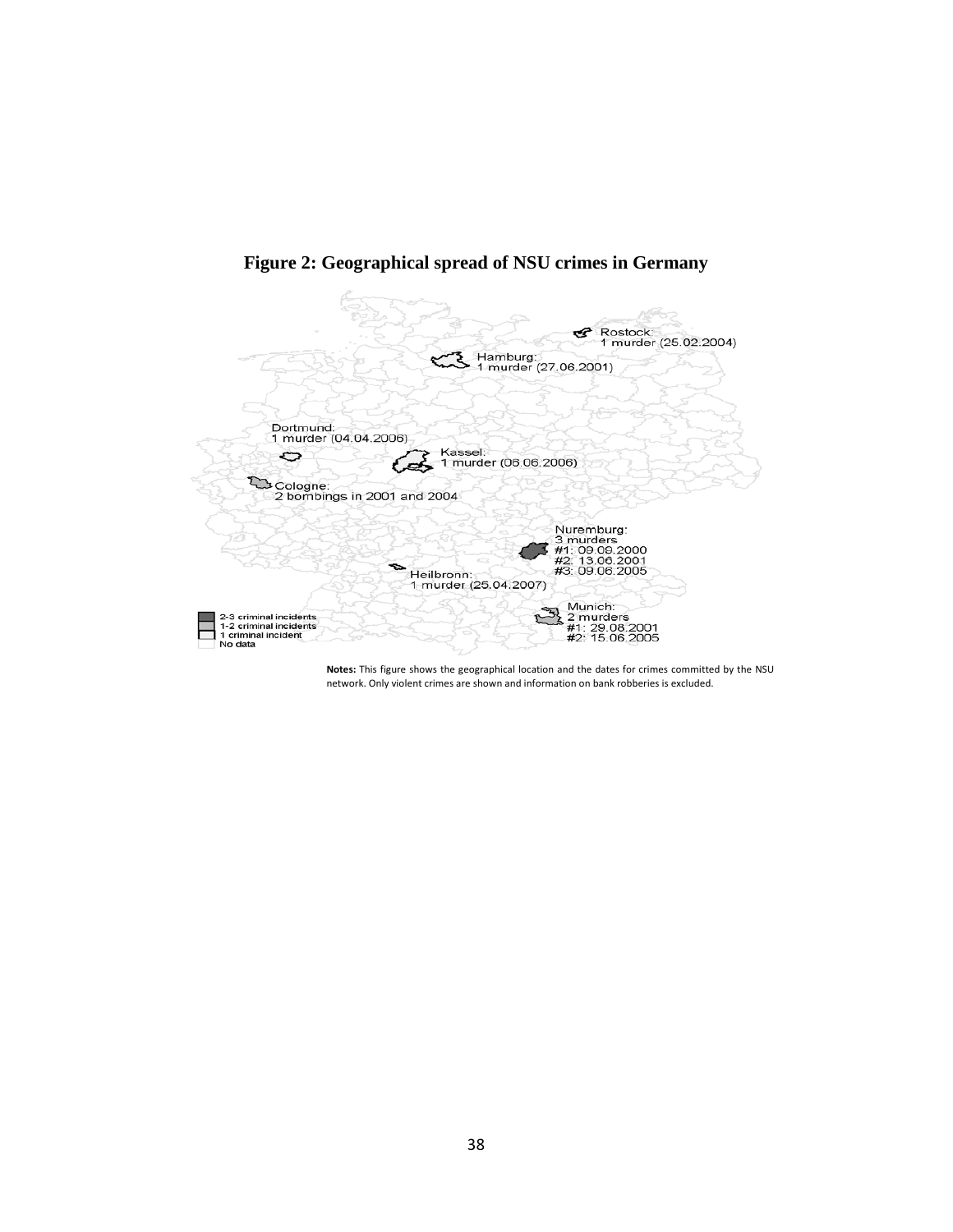



**Source:** SOEP v32.1 2009-2014, unbalanced panel, own calculations.<br>**Notes:** The figure plots the predictive margins (with 95% CI) of the baseline regression<br>shown in table 4. The treatment dummy (post2011) is replaced wit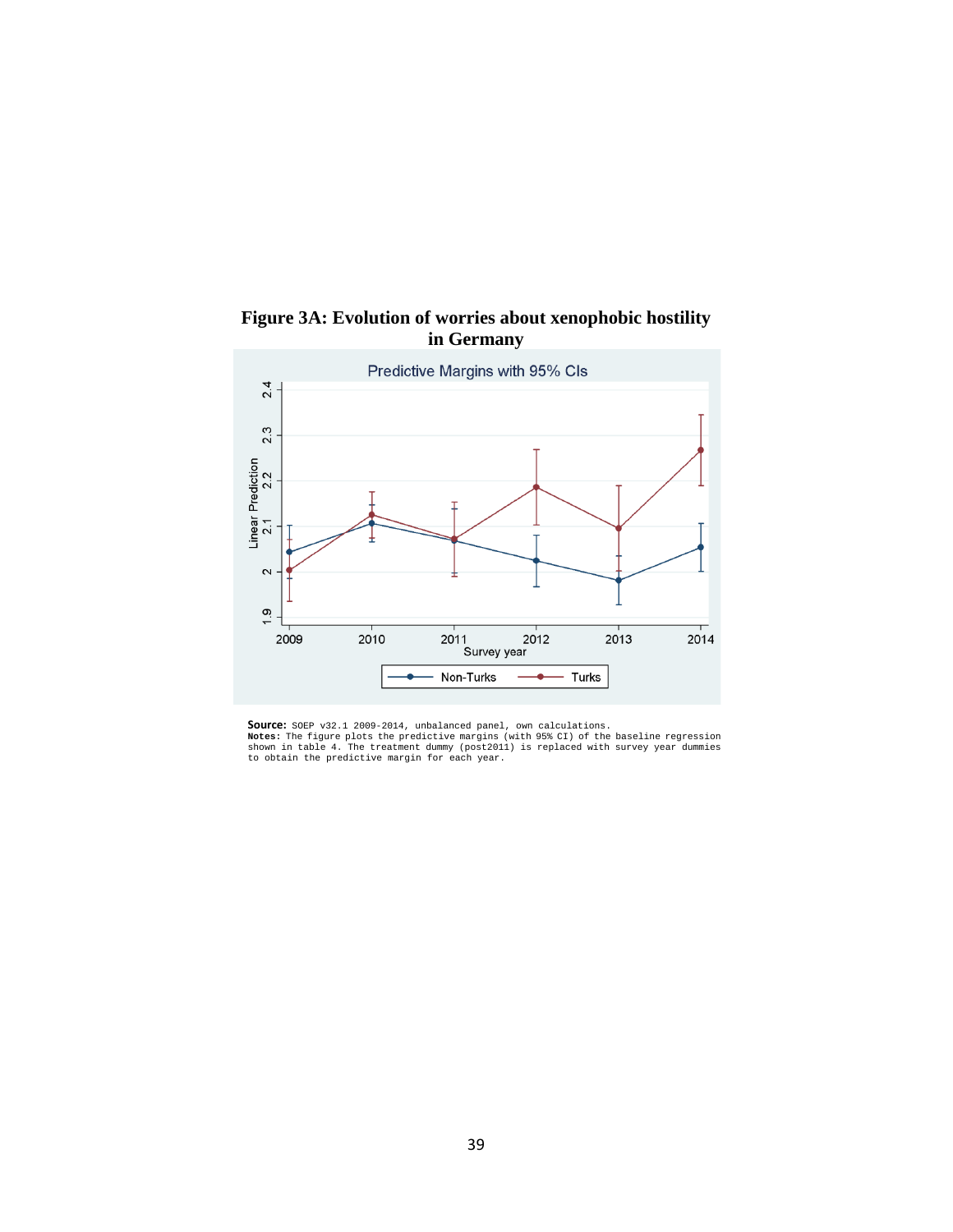

**Figure 3B: Evolution of worries about crime development in Germany**

**Source:** SOEP v32.1 2009-2014, unbalanced panel, own calculations.<br>**Notes:** The figure plots the predictive margins (with 95% CI) of the baseline<br>regression shown in table 4. The treatment dummy (post2011) is replaced wit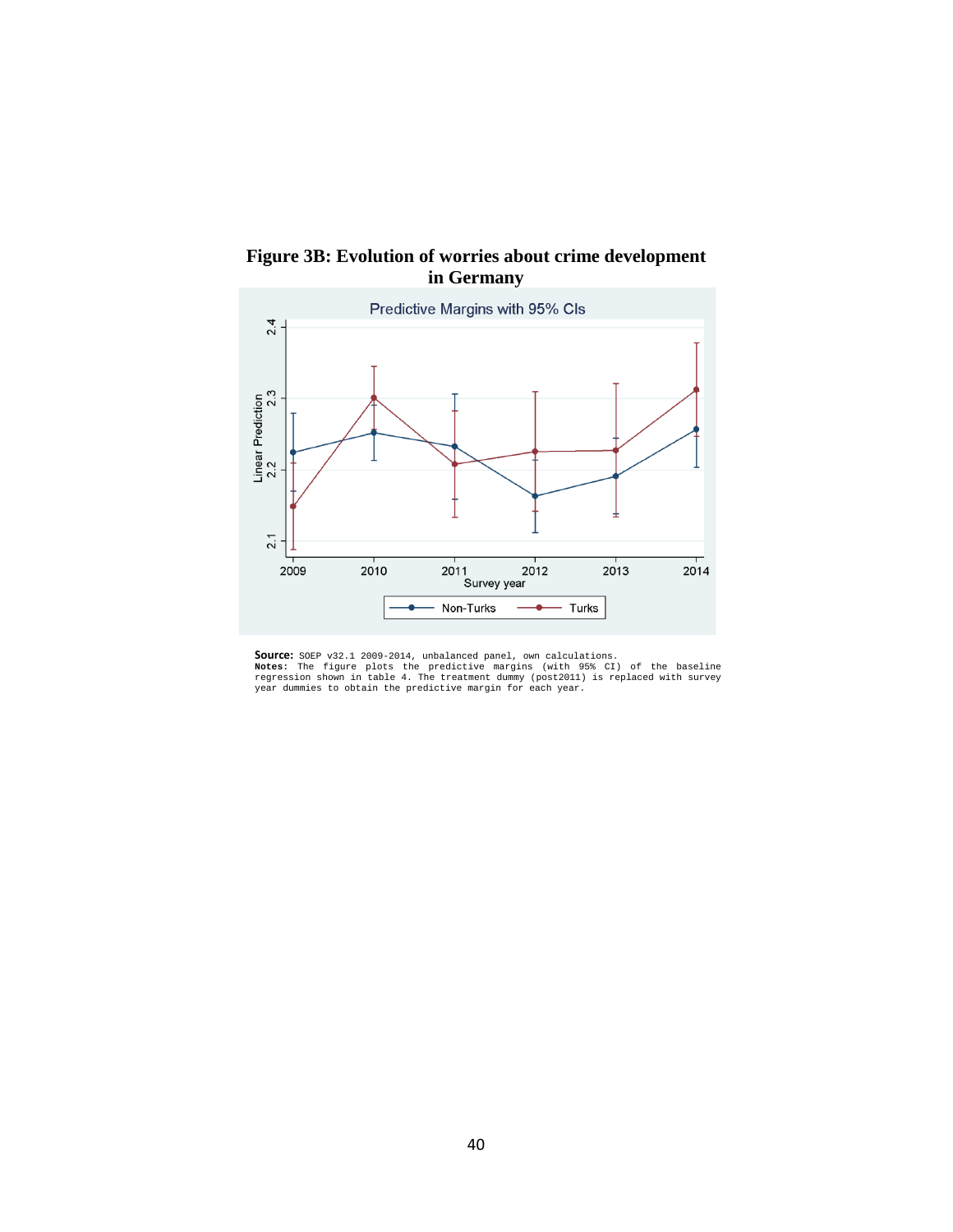## **TABLE APPENDIX**

|                                                   | Table 1. Building y of contemporary migration in Occiniany |        |                              |                                        |        |         |         |         |
|---------------------------------------------------|------------------------------------------------------------|--------|------------------------------|----------------------------------------|--------|---------|---------|---------|
| <b>Variables</b>                                  | Type\Year                                                  | 2009   | 2010                         | 2011                                   | 2012   | 2013    | 2014    | 2015    |
| <b>Asylum Applicants (in #)</b>                   |                                                            | 32,910 | 48,475                       | 53,235                                 | 77,485 | 126,705 | 202,645 | 476,510 |
|                                                   |                                                            |        |                              | Criminal incidents (country aggregate) |        |         |         |         |
| Hate crimes                                       | All                                                        | 4583   | 3770                         | 4040                                   | 4514   | 4747    | 5858    | 10373   |
|                                                   | Violent                                                    | 590    | 467                          | 528                                    | 524    | 608     | 707     | 1151    |
| Xenophobic incidents                              | All                                                        | 2564   | 2166                         | 2528                                   | 2922   | 3248    | 3945    | 8529    |
|                                                   | Violent                                                    | 383    | 308                          | 373                                    | 415    | 494     | 554     | 975     |
| <b>Anti-Semitic incidents</b>                     | All                                                        | 1690   | 1268                         | 1239                                   | 1374   | 1275    | 1596    | 1366    |
|                                                   | Violent                                                    | 41     | 37                           | 29                                     | 41     | 51      | 45      | 36      |
| <b>Incidents of Racism</b>                        | All                                                        | 428    | 433                          | 484                                    | 584    | 608     | 807     | 1214    |
|                                                   | Violent                                                    | 70     | 64                           | 71                                     | 98     | 123     | 141     | 174     |
|                                                   |                                                            |        | <b>State-level variables</b> |                                        |        |         |         |         |
| Immigrant share of total                          |                                                            |        |                              |                                        |        |         |         |         |
| population (in %)<br>Log (# of reported Rightwing |                                                            | 7.76   | 7.83                         | 6.81                                   | 7.13   | 7.53    | 8.11    | 9.34    |
| violent crimes)                                   |                                                            | 3.77   | 3.53                         | 3.51                                   | 3.55   | 3.45    | 3.50    | 4.07    |

## **Table 1: Summary of contemporary migration in Germany**

1.07 violent crimes<br>Notes: The data on criminal incidents such as hate crimes, xenophobic incidents, Anti-Semitic incidents, racist incidents and rightwing violent crimes are a country level data and obtained<br>Trom the webs [hasskriminalitaet-2001-2015.html.](http://www.bmi.bund.de/SharedDocs/Downloads/DE/Nachrichten/Pressemitteilungen/2016/05/pmk-2015-hasskriminalitaet-2001-2015.html) The information on immigration share of total population is a state-level variable and obtained fro[m https://www.destatis.de/DE/Startseite.html.](https://www.destatis.de/DE/Startseite.html) The number of reported rightwing violent crimes is a state-level variable.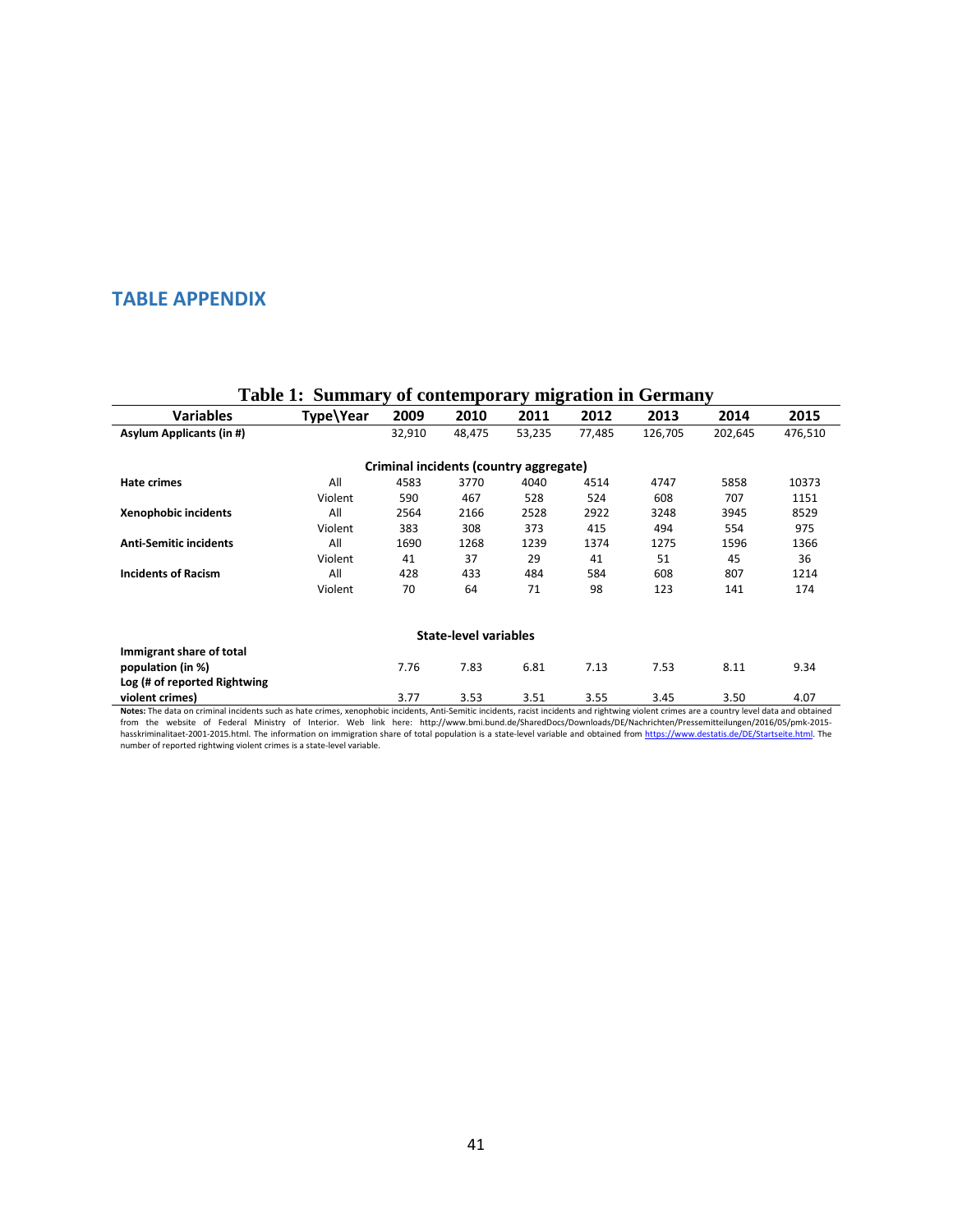| #              | Definition of the outcome variable                                    | Range of responses                                       | Mean<br>(sd)     |  |  |  |  |  |  |
|----------------|-----------------------------------------------------------------------|----------------------------------------------------------|------------------|--|--|--|--|--|--|
|                | a. Worries (all years)                                                |                                                          |                  |  |  |  |  |  |  |
| 1              | Worried About Hostility To Foreigners (Hostility)                     | 1 (No concerns at all) $-3$ (Very concerned)             | 1.903<br>(0.708) |  |  |  |  |  |  |
| $\overline{2}$ | Worried About Crime Development in Germany (Crime)                    | 1 (No concerns at all) - 3 (Very concerned)              | 2.139<br>(0.700) |  |  |  |  |  |  |
|                | b. Self-identification (asked in survey years 2010, 2012, 2013, 2014) |                                                          |                  |  |  |  |  |  |  |
| 3              | How strongly German the respondent feels (Feel German)                | 1 (Not at all) $-5$ (Completely)                         | 3.612<br>(1.120) |  |  |  |  |  |  |
| 4              | How strongly Foreign the respondent feels (Feel Foreign)              | 1 (Not at all) $-5$ (Completely)                         | 3.324<br>(1.320) |  |  |  |  |  |  |
| 5              | Connected with the country of origin (Connect)                        | 1 (Not at all) $-5$ (Completely)                         | 3.179<br>(1.253) |  |  |  |  |  |  |
|                |                                                                       | c. Health and life satisfaction (all years)              |                  |  |  |  |  |  |  |
| 6              | Health satisfaction (hsat)                                            | 0 (Completely dissatisfied) - 10 (Completely satisfied)  | 6.947<br>(2.241) |  |  |  |  |  |  |
| 7              | Overall Life satisfaction (Life Sat)                                  | 0 (Completely dissatisfied) $-10$ (Completely satisfied) | 7.308<br>(1.774) |  |  |  |  |  |  |

# **Table 2: Definitions and summary of outcome variables (Period: 2009-2014)**

Note: This table provides definitions and summary statistics of dependent variables used in the study. Panel (a) lists the respondent's worries about hostility to foreigners and worries general crime development in Germany. Panel (b) lists the respondent's self-identification as a feeling of closeness to Germany, connectedness with the home country, and self-identification as feel<br>closer to the home country. Pane identification questions were asked to individuals with "migrant background" only, i.e. German natives were not asked these questions, and were inconsistently included in the survey. For example, questions 3 and 4 were asked in 2010, 2012, 2013 and 2014, whereas, question 5 was asked only in the years 2010 and 2012, i.e. pre- and post-treatment.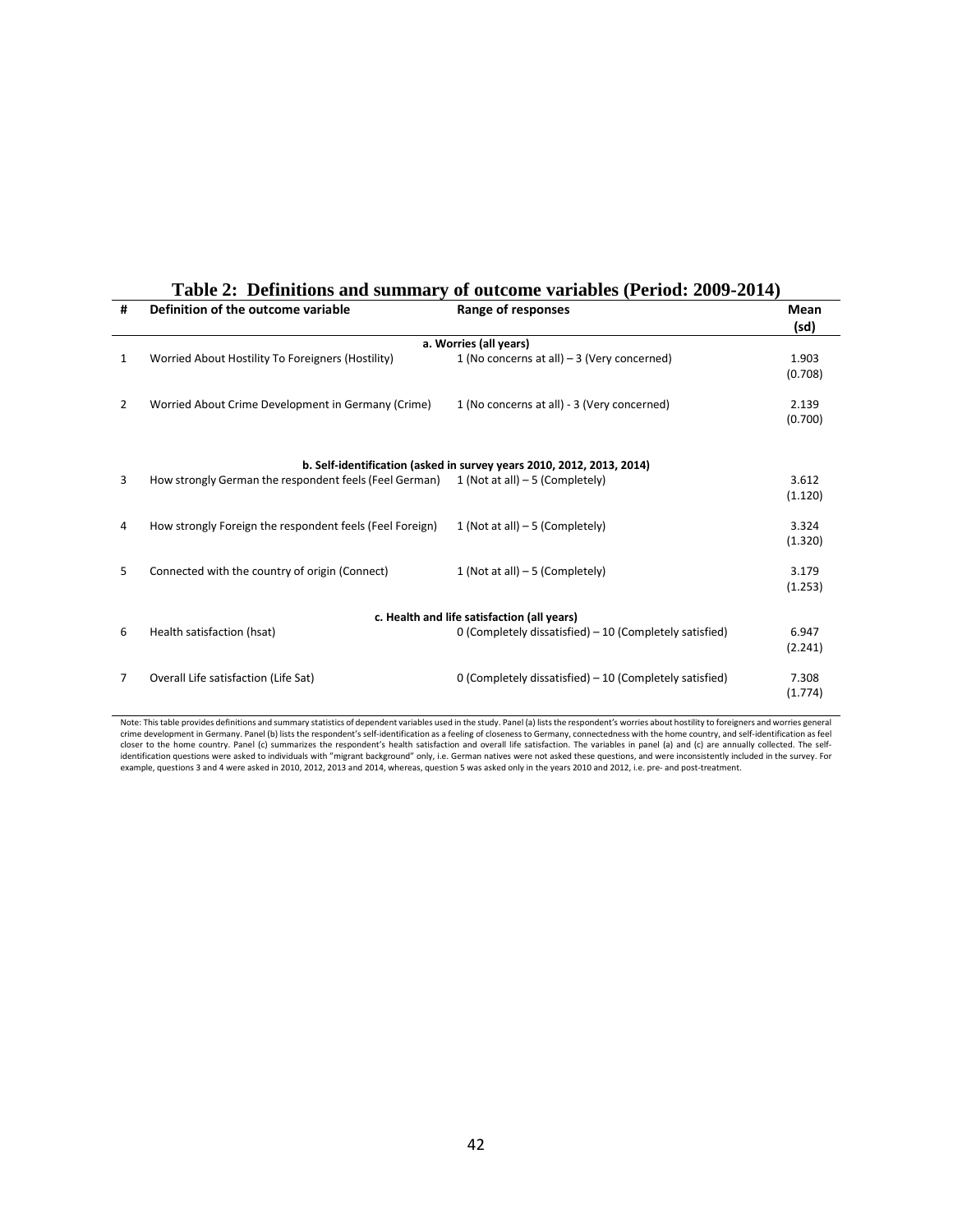| Variables                            | Matching      |         | Means   | % reduction |         |
|--------------------------------------|---------------|---------|---------|-------------|---------|
|                                      | <b>Status</b> | Treated | Control | %bias       | in bias |
| A. Demographic characteristics       |               |         |         |             |         |
| Age                                  | Unmatched     | 42.639  | 46.837  | $-28.1$     |         |
|                                      | Matched       | 42.582  | 42.458  | 0.8         | 97.0    |
| SGI                                  | Unmatched     | 14.756  | 45.084  | $-70.2$     |         |
|                                      | Matched       | 16.444  | 18.222  | $-4.1$      | 94.1    |
| Rural                                | Unmatched     | 87.537  | 78.966  | 23.1        |         |
|                                      | Matched       | 86.778  | 86.111  | 1.8         | 92.2    |
| Female                               | Unmatched     | 48.853  | 55.389  | $-13.1$     |         |
|                                      | Matched       | 48.778  | 49.778  | $-2.0$      | 84.7    |
| Married                              | Unmatched     | 80.758  | 64.598  | 36.9        |         |
|                                      | Matched       | 79.556  | 77.111  | 5.6         | 84.9    |
| Divorced                             | Unmatched     | 07.478  | 10.692  | $-11.2$     |         |
|                                      | Matched       | 07.556  | 08.000  | $-1.5$      | 86.2    |
| Disabled                             | Unmatched     | 1.9033  | 1.8971  | 2.1         |         |
|                                      | Matched       | 1.9078  | 1.9067  | 0.4         | 82.1    |
| <b>B. Economic characteristics</b>   |               |         |         |             |         |
| Education                            | Unmatched     | 10.000  | 11.81   | $-74.1$     |         |
|                                      | Matched       | 10.163  | 10.227  | $-2.6$      | 96.5    |
| Work experience                      | Unmatched     | 14.413  | 18.753  | $-34.7$     |         |
|                                      | Matched       | 14.782  | 14.241  | 4.3         | 87.5    |
| Log HH income                        | Unmatched     | 7.655   | 7.772   | $-22.7$     |         |
|                                      | Matched       | 7.6621  | 7.6675  | $-1.1$      | 95.4    |
| Job type: Medium skilled             | Unmatched     | 12.762  | 20.984  | $-22.1$     |         |
|                                      | Matched       | 13.889  | 12.667  | 3.3         | 85.1    |
| Job type: High skilled               | Unmatched     | 02.393  | 09.321  | $-29.8$     |         |
|                                      | Matched       | 02.667  | 02.333  | 1.4         | 95.2    |
| Owns the house                       | Unmatched     | 32.901  | 43.489  | $-21.9$     |         |
|                                      | Matched       | 33.889  | 35.556  | $-3.4$      | 84.3    |
| C. Migration-related characteristics |               |         |         |             |         |
| Oral German: very good               | Unmatched     | 47.557  | 37.134  | 21.2        |         |
|                                      | Matched       | 46.889  | 46.444  | 0.9         | 95.7    |
| Written German: very good            | Unmatched     | 38.285  | 31.389  | 14.5        |         |
|                                      | Matched       | 37.333  | 36.667  | 1.4         | 90.3    |
| <b>HH</b> relation: Head             | Unmatched     | 50.548  | 56.910  | $-12.8$     |         |
|                                      | Matched       | 51.111  | 51.778  | $-1.3$      | 89.5    |
| Duration since migration: Medium     | Unmatched     | 19.840  | 24.199  | $-10.5$     |         |
|                                      | Matched       | 22.000  | 18.667  | 8.1         | 23.5    |
| Duration since migration: Long       | Unmatched     | 78.365  | 73.520  | 11.3        |         |
|                                      | Matched       | 76.000  | 80.000  | -9.4        | 17.4    |
| D. Pre-treatment outcomes            |               |         |         |             |         |
| Worries about xenophobic hostility   | Unmatched     | 2.1226  | 1.9361  | 26.2        |         |
|                                      | Matched       | 2.0744  | 2.0822  | $-1.1$      | 95.8    |
| Worries about crime development      | Unmatched     | 2.2612  | 2.1656  | 13.9        |         |
|                                      | Matched       | 2.2333  | 2.2411  | $-1.1$      | 91.9    |
| <b>Health satisfaction</b>           | Unmatched     | 6.5474  | 6.8214  | $-11.9$     |         |
|                                      | Matched       | 6.6     | 6.6489  | $-2.1$      | 82.2    |
| Life satisfaction                    | Unmatched     | 6.7567  | 7.1601  | $-22.3$     |         |
|                                      | Matched       | 6.8211  | 6.9533  | $-7.3$      | 67.2    |
| Individual-year observations (NT)    |               | 900     | 900     |             |         |
| <b>Mean Bias</b>                     | Unmatched     |         |         | 18.9        |         |
|                                      | Matched       |         |         | 2.6         |         |

# **Table 3: Means of conditioning variables of treated, controlled and matched controls (pre-treatment)**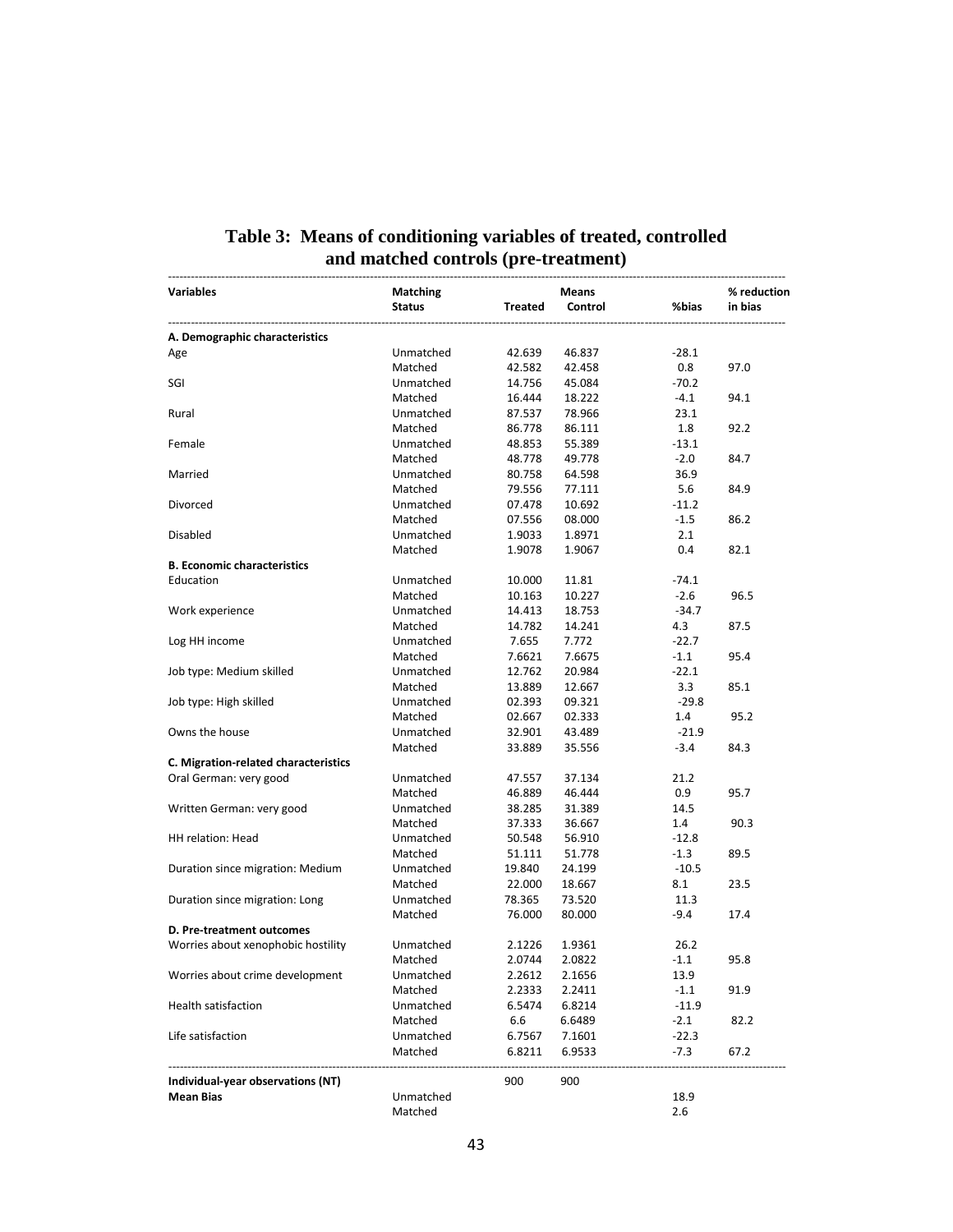| <b>Median Bias</b> | Unmatched | 13.5                                                            |
|--------------------|-----------|-----------------------------------------------------------------|
|                    | Matched   | $\overline{\phantom{a}}$<br>$\overline{\phantom{a}}$<br><b></b> |
|                    |           |                                                                 |

**Source:** SOEP v32.1 2009-2011, unbalanced panel, own calculations.

**Notes:** This table provides the means and % standardized bias of the conditioning variables used for matching procedure (before and after the matching). The first two columns present the means of the conditioning variables separately for Turkish and non-Turkish immigrants in Germany. The next two columns present the % standardized bias and % reduction in %SB<br>achieved as a result of matching. Means of t states. The share of treated off common support is 0.0611.

|                                   | (1)<br><b>Worries about</b><br>xenophobic<br>hostility | (2)<br><b>Worries about crime</b><br>development |
|-----------------------------------|--------------------------------------------------------|--------------------------------------------------|
| Turks*Post2011                    | $0.152***$                                             | $0.0740*$                                        |
|                                   | (0.0457)                                               | (0.0434)                                         |
| Individual-year observations (NT) | 3,458                                                  | 3,455                                            |
| Number of individuals (N)         | 1,287                                                  | 1,287                                            |

## **Table 4: 2011 news treatment and worries of Turkish immigrants in Germany**

**Source:** SOEP v32.1 2009-2014, unbalanced panel, own calculations.

**Notes:** This table presents the results for the analysis of the impact of 2011 revelations on respondents' worries about hostility to foreigners and about general crime development in Germany. The dummy variable Post2011 takes the value of 1 if the observation was recorded post 11<sup>th</sup> November 2011 and 0 otherwise. Control variables include all the conditioning<br>variables shown in Table 3 and state-level variables such as the immigrant share of population and l rightwing violent crimes. A third-order polynomial is used for the control variable age, whereas, second-order polynomials are used for control variables education and experience. Robust standard errors (clustered at individual level) in parentheses: \*\*\* p<0.01, \*\* p<0.05, \* p<0.1.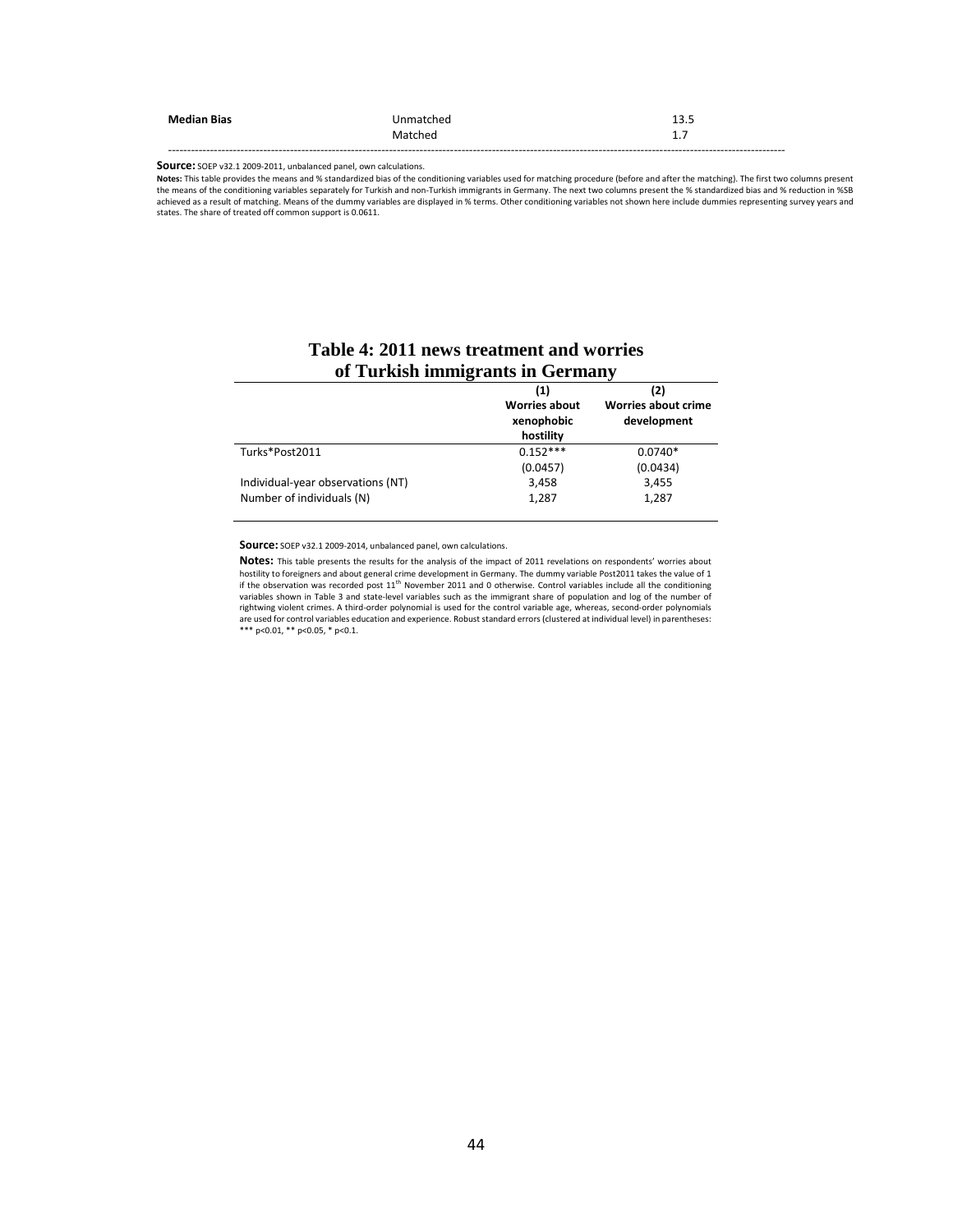|                | A. Newspaper preference |                 |                |             | <b>B.</b> Restricted<br>Sample |
|----------------|-------------------------|-----------------|----------------|-------------|--------------------------------|
|                | (1)                     | (2)             | (3)            | (4)         | (5)                            |
|                | Reads a<br>Newspaper    | Only<br>Foreign | Only<br>German | <b>Both</b> | <b>Bavaria</b>                 |
| Turks*Post2011 | $0.163***$              | 0.0691          | 0.111          | $0.300***$  | $0.573***$                     |
|                | (0.0485)                | (0.205)         | (0.0827)       | (0.114)     | (0.156)                        |
| <b>NT</b>      | 3,184                   | 306             | 1,341          | 583         | 475                            |
| N              | 1,229                   | 108             | 450            | 196         | 180                            |

## **Table 5: Treatment intensity**

**Source:** SOEP v32.1 2009-2014, unbalanced panel, own calculations.

Note: The analysis presented in this table emphasizes the intensity of the treatment of 2011 revelations of the delayed justices on NSU crimes. Column (1) reports<br>the results for all respondents who report reading a newspa the immigrant share of population and log of the number of rightwing violent crimes. A third-order polynomial is used for the control variable age, whereas, second-<br>order polynomials are used for control variables educati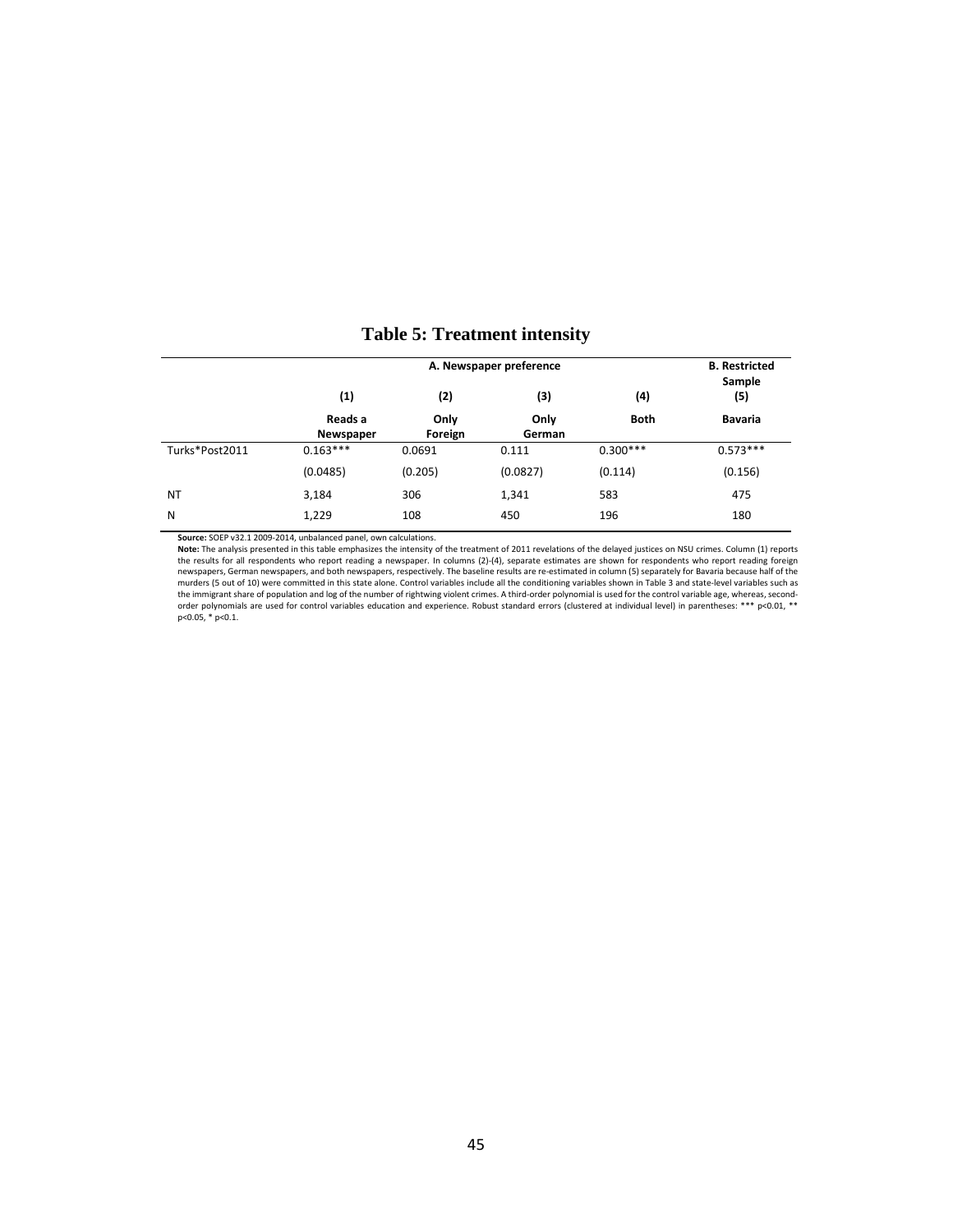|                          | (1)                   | (2)                              | (3)         |
|--------------------------|-----------------------|----------------------------------|-------------|
|                          | Immigration<br>status | Respondent's<br><b>Education</b> | Religiosity |
| Turks*Post2011           | $0.140***$            | $0.162***$                       | $0.125**$   |
|                          | (0.0508)              | (0.0482)                         | (0.0605)    |
| Turks*Post2011*SGI       | 0.0591                |                                  |             |
|                          | (0.127)               |                                  |             |
| Turks*Post2011*Highedu   |                       | $-0.0899$                        |             |
|                          |                       | (0.155)                          |             |
| Turks*Post2011*Religious |                       |                                  | 0.0490      |
|                          |                       |                                  | (0.0949)    |
| <b>NT</b>                | 3,458                 | 3,458                            | 3,458       |
| N                        | 1,287                 | 1,287                            | 1,287       |

# **Table 6: Heterogeneous treatment effects on worries about xenophobic hostility**

**Source:** SOEP v32.1 2009-2014, unbalanced panel, own calculations.

Note: The analysis presented in this table investigates the heterogeneous treatment effects of 2011 revelations of the delayed justice with respect to<br>pertinent individual characteristics (immigration status, education, an years or more (less than 12 years) spent in education. A respondent is coded as religious if he/she reports having attended religious services in the last 7 days. Control variables include all the conditioning variables shown in Table 3 and state-level variables such as the immigrant share of population and log<br>of the number of rightwing violent crimes. A third-order polynomi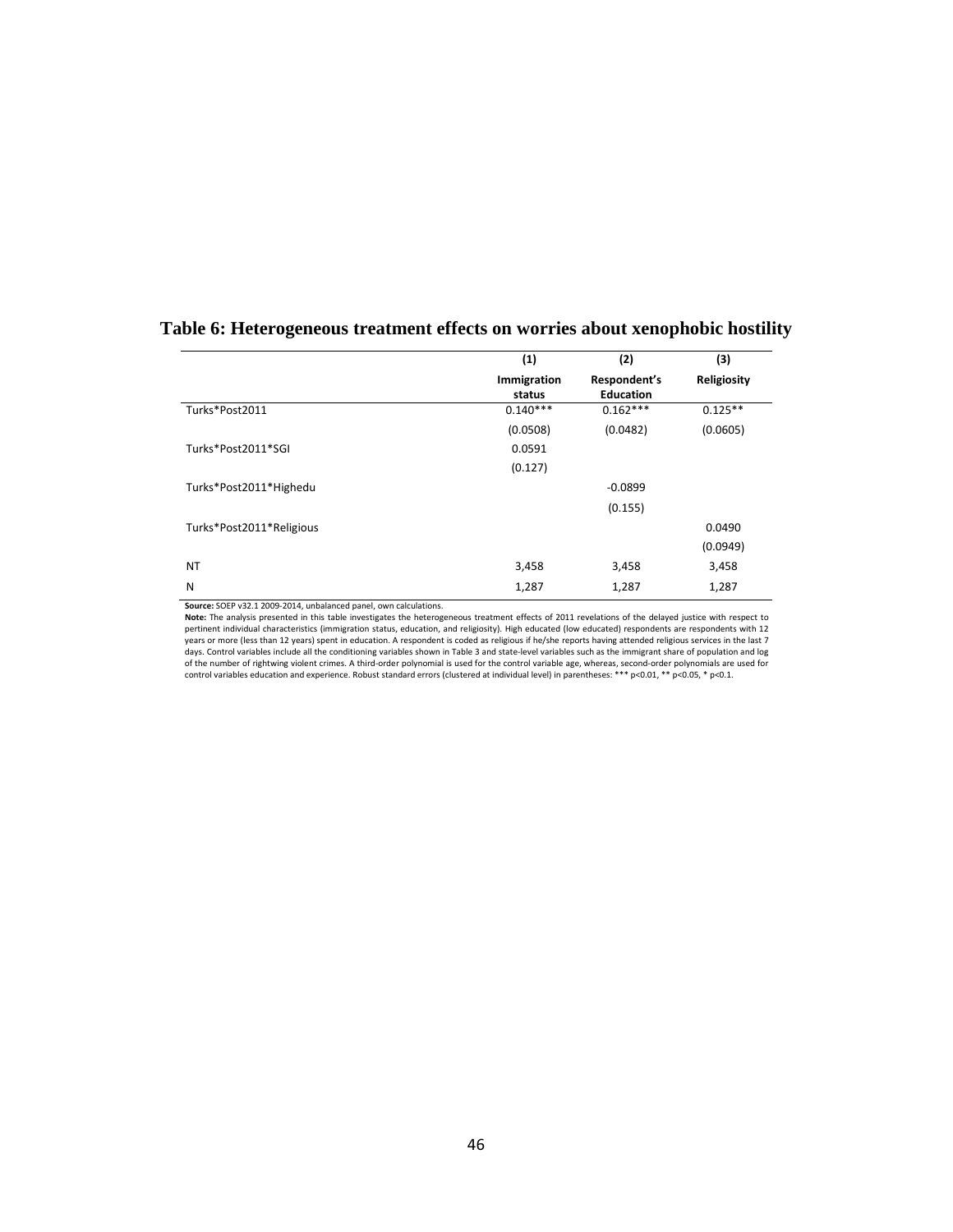|                | (1)                | (2)                 | (3)                                 |
|----------------|--------------------|---------------------|-------------------------------------|
|                | <b>Feel German</b> | <b>Feel Foreign</b> | <b>Connected to</b><br>home country |
| Turks*Post2011 | $-0.454***$        | $0.415**$           | $0.207*$                            |
|                | (0.139)            | (0.195)             | (0.119)                             |
| NT             | 774                | 561                 | 779                                 |
| N              | 374                | 374                 | 374                                 |

# **Table 7: 2011 news treatment and social assimilation in Germany**

**Source:** SOEP v32.1 2009-2014, unbalanced panel, own calculations.

**Notes:** This table presents the results of the analysis of the impact of 2011 revelations on respondents' self-identification variables. Control variables include all the conditioning variables shown in Table E.1 in the supplementary appendix E and state-level variables such as the immigrant share of population and log of the number of rightwing violent crimes. A third-order polynomial is used for the control variable age, whereas, second-order polynomials are used for control variables education and experience. Robust standard errors (clustered<br>at individual level) in parentheses: \*\*\* p<0.01, \*\* p<0.05, \* p<0.1.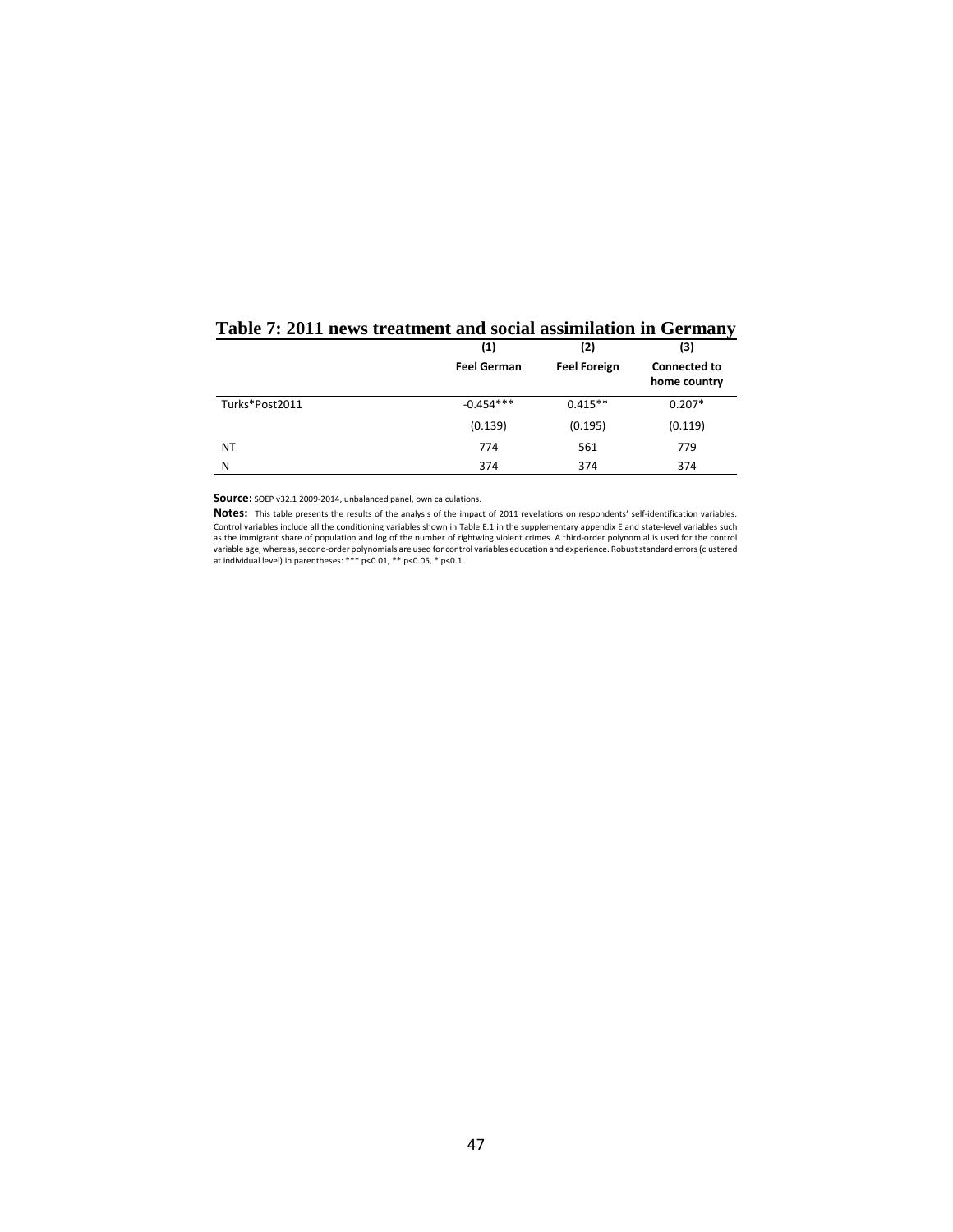|                | ຼ                 |                               |
|----------------|-------------------|-------------------------------|
|                | (1)               | (2)                           |
|                | Life satisfaction | <b>Health</b><br>Satisfaction |
| Turks*Post2011 | $-0.110$          | $-0.235**$                    |
|                | (0.0956)          | (0.109)                       |
| ΝT             | 4,381             | 4,385                         |
| N              | 1,287             | 1,287                         |
|                |                   |                               |

#### **Table 8: 2011 news treatment and welfare of Turkish immigrants in Germany**  $\overline{\phantom{a}}$

**Source:** SOEP v32.1 2009-2014, unbalanced panel, own calculations.

**Notes:** This table presents the results of the analysis of the impact of 2011 revelations on respondents' welfare outcomes. Two welfare outcomes considered here are the respondent's overall life satisfaction and health satisfaction. Control variables include all the conditioning variables shown in Table 3 and state-level variables such as the immigrant share of population and log of the number of rightwing violent crimes. A third-order polynomial is used for the control variable age, whereas, second-order polynomials are used for control variables education<br>and experience. Robust standard errors (clustered at individual level) in parentheses: \*\*\* p<0.01, \*\* p<0.05,  $p < 0.1$ .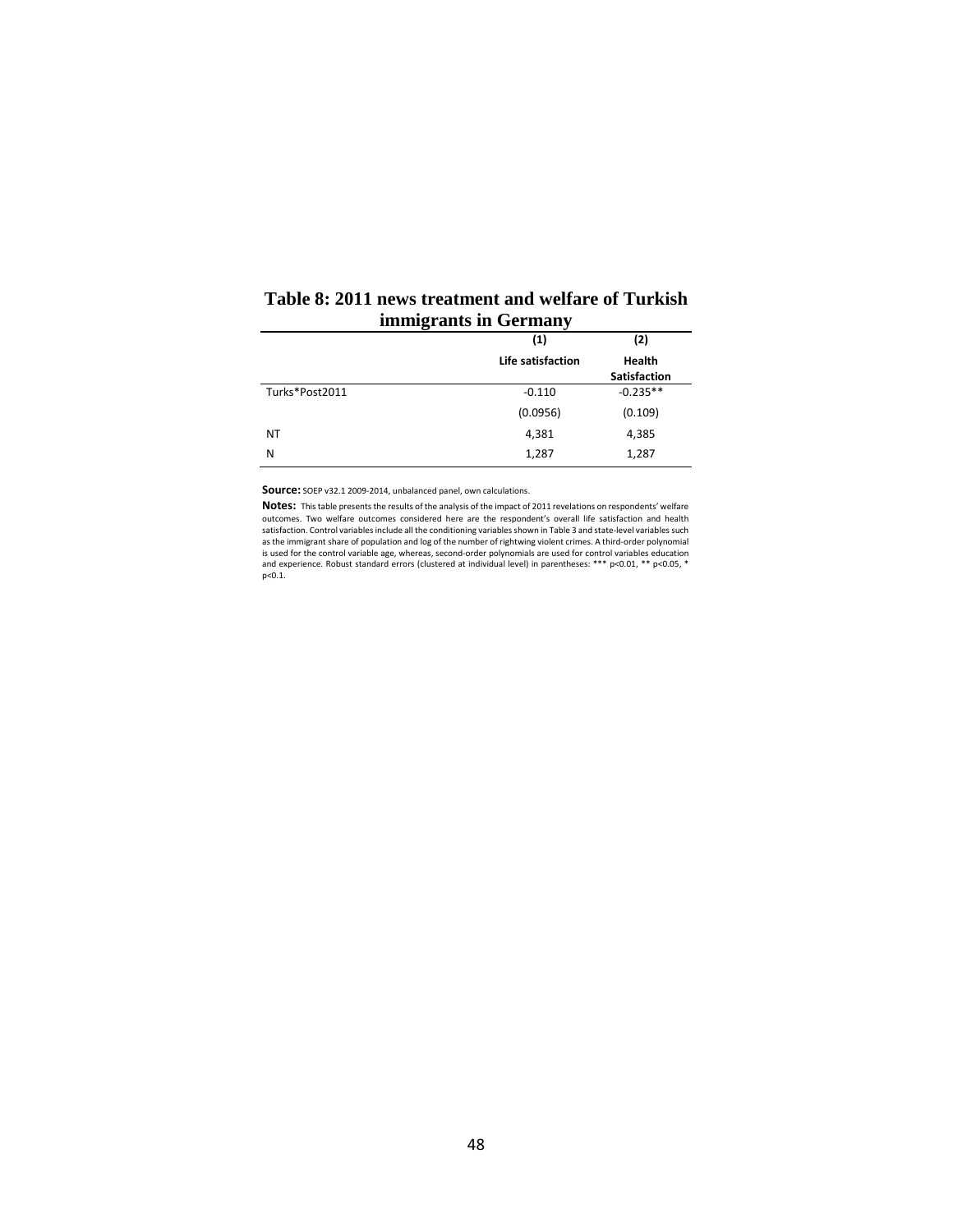|                 | (1)                                                   | (2)                                     | (3)                 | (4)                 |
|-----------------|-------------------------------------------------------|-----------------------------------------|---------------------|---------------------|
|                 | <b>Worries about</b>                                  | <b>Feel German</b>                      | <b>Feel Foreign</b> | <b>Connected to</b> |
|                 | Xenophobic                                            |                                         |                     | home country        |
|                 | <b>Hostility</b>                                      |                                         |                     |                     |
|                 | A. After omitting SGI observations with missing       |                                         |                     |                     |
|                 |                                                       | parental information                    |                     |                     |
| Turks*Post2011  | $0.131***$                                            | $-0.474***$                             | $0.453**$           | 0.199               |
|                 | (0.0480)                                              | (0.135)                                 | (0.186)             | (0.122)             |
| <b>NT</b>       | 3,302                                                 | 685                                     | 509                 | 688                 |
| N               | 1,239                                                 | 330                                     | 330                 | 330                 |
|                 |                                                       | <b>B. Estimates separately for FGIs</b> |                     |                     |
| Turks*Post2011  | $0.146***$                                            | $-0.467***$                             | $0.400**$           | $0.215*$            |
|                 | (0.0509)                                              | (0.150)                                 | (0.196)             | (0.123)             |
| <b>NT</b>       | 2,837                                                 | 673                                     | 511                 | 678                 |
| N               | 1,022                                                 | 325                                     | 325                 | 325                 |
|                 | C. Enlarging treated group to include MENA immigrants |                                         |                     |                     |
| T-MENA*Post2011 | $0.151***$                                            | $-0.454***$                             | $0.415**$           | $0.207*$            |
|                 | (0.0463)                                              | (0.139)                                 | (0.195)             | (0.119)             |
| <b>NT</b>       | 3,457                                                 | 774                                     | 561                 | 779                 |
| N               | 1,293                                                 | 374                                     | 374                 | 374                 |

## **Table 9: Additional robustness checks**

**Source:** SOEP v32.1 2009-2014, unbalanced panel, own calculations.

**Notes:** This table presents the results for additional robustness checks performed to verify the main results of this paper. Control variables include all the conditioning variables shown in Table 3 and state-level variables such as the immigrant share of population and log of the number of rightwing violent crimes. A third-order polynomial is used for the control variable age, whereas, second-order polynomials are used for control variables education<br>and experience. Robust standard errors (clustered at individual leve